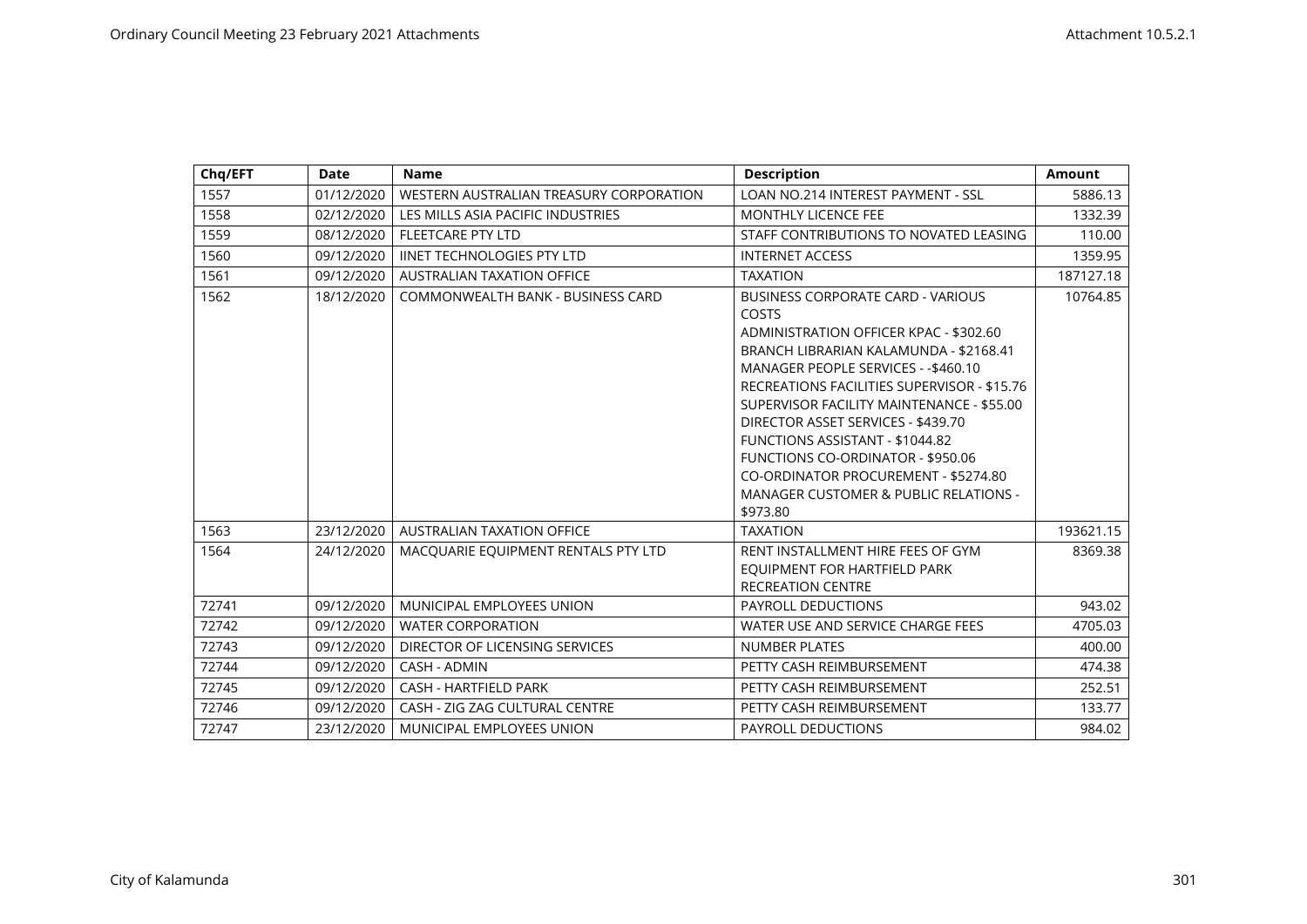| Chq/EFT  | <b>Date</b> | <b>Name</b>                                                               | <b>Description</b>                                                                               | <b>Amount</b> |
|----------|-------------|---------------------------------------------------------------------------|--------------------------------------------------------------------------------------------------|---------------|
| 72748    | 23/12/2020  | <b>WATER CORPORATION</b>                                                  | WATER USE AND SERVICE CHARGE FEES                                                                | 2440.82       |
| 72749    | 23/12/2020  | CASH - ADMIN                                                              | PETTY CASH REIMBURSEMENT                                                                         | 543.53        |
| 72750    | 23/12/2020  | CASH - KALAMUNDA LIBRARY                                                  | PETTY CASH REIMBURSEMENT                                                                         | 193.02        |
| 72751    | 23/12/2020  | <b>CASH - HIGH WYCOMBE LIBRARY</b>                                        | PETTY CASH REIMBURSEMENT                                                                         | 92.41         |
| 72752    | 23/12/2020  | CASH - KPAC                                                               | PETTY CASH REIMBURSEMENT                                                                         | 151.08        |
| EFT78728 | 10/12/2020  | <b>CHRISTINE   OXBERRY</b>                                                | CONSIGNMENT SUPPLIER - ZIG ZAG CULTURAL<br>CENTRE - 01/11/20 - 30/11/20                          | 63.00         |
| EFT78729 | 10/12/2020  | KALAMUNDA ACCIDENT REPAIR CENTRE                                          | INSURANCE EXCESS FOR REPAIRS TO VEHICLE                                                          | 500.00        |
| EFT78730 | 10/12/2020  | WEX AUSTRALIA PTY LTD - WRIGHT EXPRESS FUEL<br><b>CARDS AUSTRALIA LTD</b> | FUEL - PERIOD ENDING 07/12/20                                                                    | 791.79        |
| EFT78731 | 10/12/2020  | PERTH AIRPORTS MUNICIPALITIES GROUP INC                                   | ANNUAL SUBSCRIPTION FEE 2020/21                                                                  | 500.00        |
| EFT78732 | 10/12/2020  | NIGHTINGALES PHARMACY & NEWSAGENCY<br>KALAMUNDA                           | 5X \$100 KALACASH GIFT CARDS FOR 2020<br><b>LOCAL HEROES AWARDS</b>                              | 500.00        |
| EFT78733 | 10/12/2020  | NEVERFAIL SPRINGWATER LTD (KALA LIB)                                      | BOTTLED WATER SUPPLIES / MAINTENANCE<br>FOR KALAMUNDA LIBRARY                                    | 31.44         |
| EFT78734 | 10/12/2020  | ELEMENT ADVISORY PTY LTD                                                  | 5TH INSTALMENT PROFESSIONAL PLANNING<br>SERVICES FOR FORRESTFIELD NORTH<br><b>STRUCTURE PLAN</b> | 3905.00       |
| EFT78735 | 10/12/2020  | DOT ULIJN (DOT BLASZCZAK)                                                 | CONSIGNMENT SUPPLIER - ZIG ZAG CULTURAL<br>CENTRE - 01/11/20 - 30/11/20                          | 35.70         |
| EFT78736 | 10/12/2020  | <b>CLIVE JAMES QUINN</b>                                                  | SALE OF ARTWORK - A FANCIFUL VISION -<br>SENIOR RESIDENT EXHIBITION                              | 206.50        |
| EFT78737 | 10/12/2020  | <b>ROBYN BEARDSELL</b>                                                    | CONSIGNMENT SUPPLIER - ZIG ZAG CULTURAL<br>CENTRE - 01/11/20 - 30/11/20                          | 196.70        |
| EFT78738 | 10/12/2020  | <b>CAROL A CRUTE</b>                                                      | CONSIGNMENT SUPPLIER - ZIG ZAG CULTURAL<br>CENTRE - 01/11/20 - 30/11/20                          | 10.50         |
| EFT78739 | 10/12/2020  | <b>JACQUELINE BAXTER COCKS</b>                                            | CONSIGNMENT SUPPLIER - ZIG ZAG CULTURAL<br>CENTRE - 01/11/20 - 30/11/20                          | 5.25          |
| EFT78740 | 10/12/2020  | KENNETH JOHN PATTERSON                                                    | CONSIGNMENT SUPPLIER - ZIG ZAG CULTURAL<br>CENTRE - 01/11/20 - 30/11/20                          | 17.50         |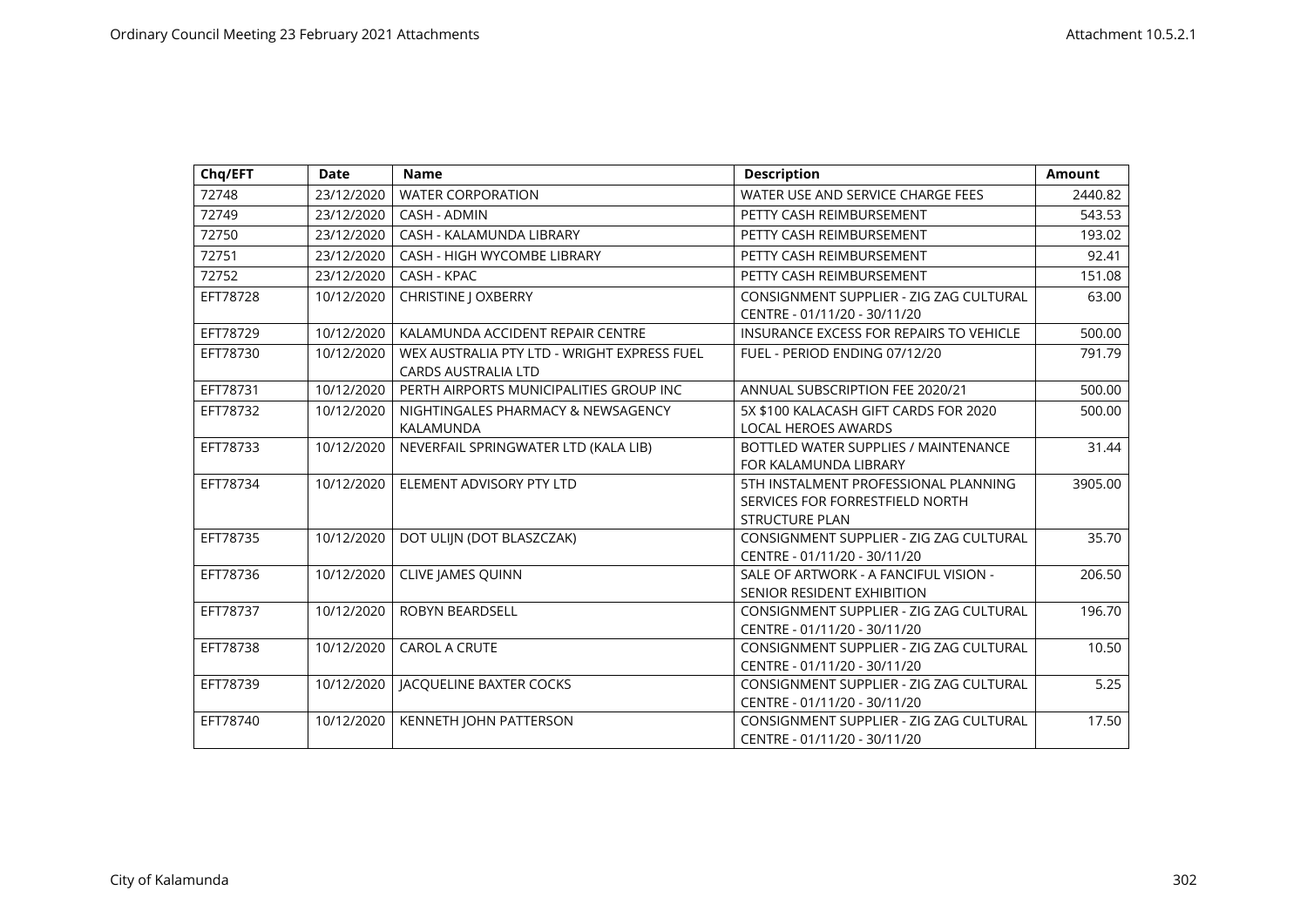| Chq/EFT  | <b>Date</b> | <b>Name</b>                                   | <b>Description</b>                         | <b>Amount</b> |
|----------|-------------|-----------------------------------------------|--------------------------------------------|---------------|
| EFT78741 | 10/12/2020  | AVERIL ANNE BAKER                             | CONSIGNMENT SUPPLIER - ZIG ZAG CULTURAL    | 56.00         |
|          |             |                                               | CENTRE - 01/11/20 - 30/11/20               |               |
| EFT78742 | 10/12/2020  | <b>BEVERLEY C MORRIS</b>                      | CONSIGNMENT SUPPLIER - ZIG ZAG CULTURAL    | 52.50         |
|          |             |                                               | CENTRE - 01/11/20 - 30/11/20               |               |
| EFT78743 | 10/12/2020  | <b>GILL BAXTER</b>                            | CONSIGNMENT SUPPLIER - ZIG ZAG CULTURAL    | 105.70        |
|          |             |                                               | CENTRE - 01/11/20 - 30/11/20               |               |
| EFT78744 | 10/12/2020  | <b>AUSTRALIAN SERVICES UNION</b>              | PAYROLL DEDUCTIONS                         | 71.70         |
| EFT78745 | 10/12/2020  | CITY OF KALAMUNDA STAFF SOCIAL CLUB           | <b>PAYROLL DEDUCTIONS</b>                  | 156.00        |
| EFT78746 | 10/12/2020  | <b>AUSTRALIA POST</b>                         | POSTAL EXPENSES FEES                       | 11371.26      |
| EFT78747 | 10/12/2020  | <b>BUNNINGS BUILDING SUPPLIES</b>             | HARDWARE SUPPLIES FOR VARIOUS              | 3040.28       |
|          |             |                                               | <b>LOCATIONS</b>                           |               |
| EFT78748 | 10/12/2020  | NAPA - A DIVISION OF GPC ASIA PACIFIC PTY LTD | PLANT / VEHICLE PARTS                      | 507.63        |
| EFT78749 | 10/12/2020  | LANDGATE                                      | LAND ENQUIRIES FOR VARIOUS LOCATIONS       | 106.80        |
| EFT78750 | 10/12/2020  | KALAMUNDA AUTO ELECTRICS                      | PLANT / VEHICLE PARTS                      | 3467.20       |
| EFT78751 | 10/12/2020  | WA LOCAL GOVERNMENT ASSOCIATION               | REGISTRATION FOR STAFF TO ATTEND URBAN     | 360.00        |
|          |             |                                               | <b>FORREST CONFERENCE 2020</b>             |               |
| EFT78752 | 10/12/2020  | CLEANAWAY                                     | WASTE / RECYCLING & BULK BIN DISPOSAL      | 59123.41      |
|          |             |                                               | <b>SERVICES FEES</b>                       |               |
| EFT78753 | 10/12/2020  | <b>TELSTRA CORPORATION</b>                    | TELEPHONE / INTERNET EXPENSES              | 7491.58       |
| EFT78754 | 10/12/2020  | LANDGATE - VALUATIONS                         | <b>GROSS RENTAL VALUATION FEES FOR</b>     | 2467.37       |
|          |             |                                               | <b>VARIOUS LOCATIONS</b>                   |               |
| EFT78755 | 10/12/2020  | WALKERS HARDWARE (MITRE 10)                   | <b>HARDWARE SUPPLIES</b>                   | 263.19        |
| EFT78756 | 10/12/2020  | WESFARMERS KLEENHEAT GAS PTY LTD              | YEAR FACILITY FEES FOR GAS CYLINDER AT SES | 85.80         |
|          |             |                                               | <b>BUILDING</b>                            |               |
| EFT78757 | 10/12/2020  | MCKAY EARTHMOVING PTY LTD                     | PLANT EQUIPMENT AND OPERATOR HIRE FOR      | 15368.65      |
|          |             |                                               | <b>VARIOUS LOCATIONS</b>                   |               |
| EFT78758 | 10/12/2020  | BORAL CONSTRUCTION MATERIALS GROUP            | ROAD MATERIALS FOR VARIOUS LOCATIONS       | 371.25        |
| EFT78759 | 10/12/2020  | <b>VODAFONE HUTCHISON AUSTRALIA PTY LTD</b>   | <b>COMMUNICATION EXPENSES FOR FIRE</b>     | 494.38        |
|          |             |                                               | PREVENTION SERVICES - DECEMBER 2020        |               |
| EFT78760 | 10/12/2020  | <b>FASTA COURIERS</b>                         | <b>COURIER FEES</b>                        | 456.29        |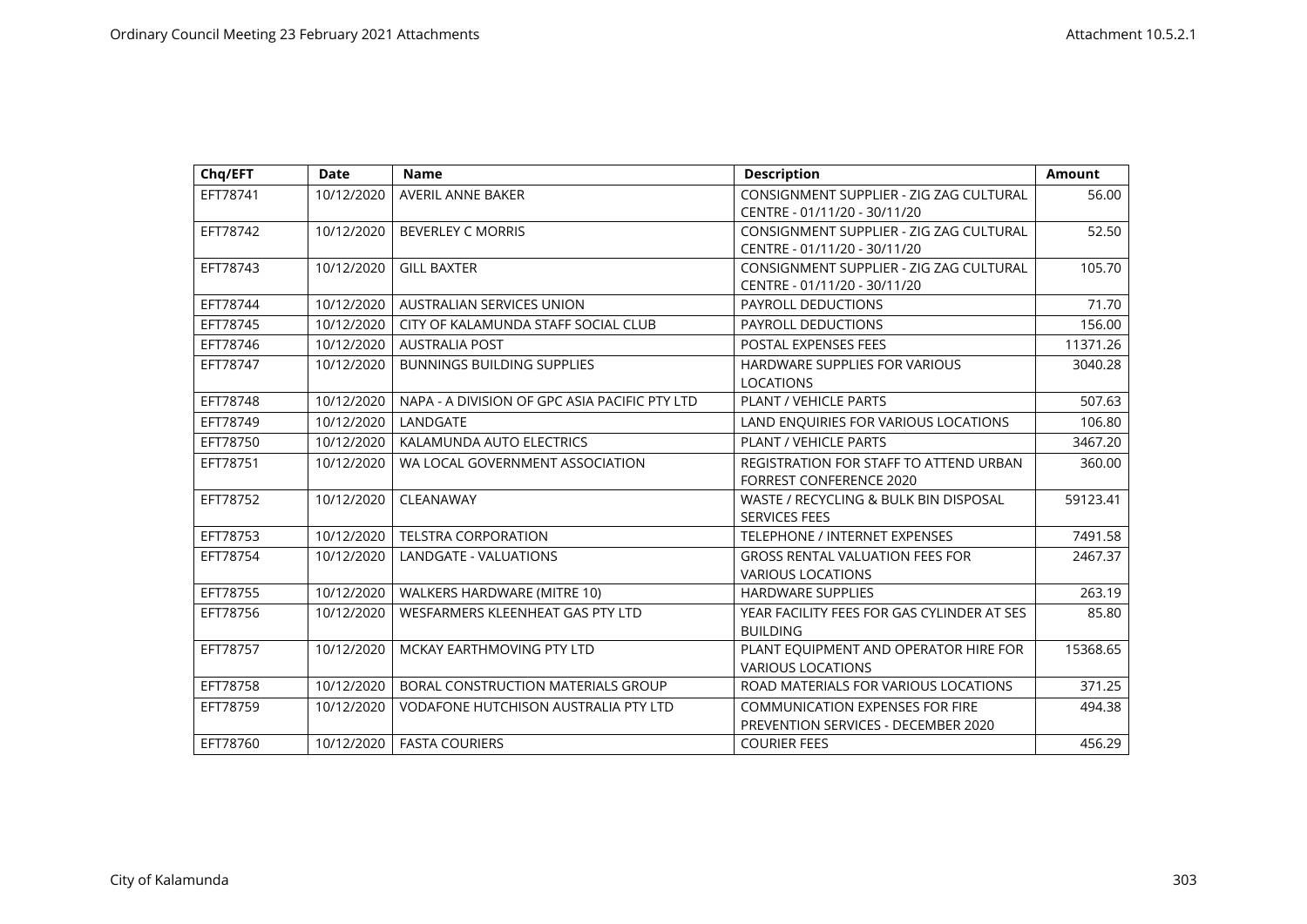| Chq/EFT  | <b>Date</b> | <b>Name</b>                                                     | <b>Description</b>                                                     | <b>Amount</b> |
|----------|-------------|-----------------------------------------------------------------|------------------------------------------------------------------------|---------------|
| EFT78761 | 10/12/2020  | FORRESTFIELD MOWER CENTRE                                       | SUPPLY OF HARDWARE / PLANT PARTS                                       | 908.80        |
| EFT78762 | 10/12/2020  | LESMURDIE SAND, SOIL & BOBCAT HIRE                              | <b>GARDEN / RESERVE SUPPLIES</b>                                       | 330.00        |
| EFT78763 | 10/12/2020  | <b>SG ENVIRO</b>                                                | SEPTIC / GREASE TANK CLEAN OUT SERVICES<br>AT OPERATIONS CENTRE        | 651.20        |
| EFT78764 | 10/12/2020  | MAJOR MOTORS PTY LTD                                            | PLANT / VEHICLE PARTS                                                  | 590.97        |
| EFT78765 | 10/12/2020  | <b>ALSCO LINEN SERVICE</b>                                      | LINEN HIRE / LAUNDRY SERVICES / CLEANING<br><b>SUPPLIES</b>            | 852.82        |
| EFT78766 | 10/12/2020  | <b>BRADOCK PODIATRY SERVICES PTY LTD</b>                        | PODIATRY SERVICES AT JACK HEALEY CENTRE                                | 989.42        |
| EFT78767 | 10/12/2020  | LINDLEY CONTRACTING                                             | PLUMBING REPAIRS / MAINTENANCE FOR<br><b>VARIOUS LOCATIONS</b>         | 1771.00       |
| EFT78768 | 10/12/2020  | KALA BOB KATS PTY LTD                                           | PLANT EQUIPMENT AND OPERATOR HIRE FOR<br><b>VARIOUS LOCATIONS</b>      | 522.50        |
| EFT78769 | 10/12/2020  | SYNERGY                                                         | <b>POWER CHARGES</b>                                                   | 14247.05      |
| EFT78770 | 10/12/2020  | STEWART & HEATON CLOTHING CO PTY LTD                            | FIRE PROTECTION WEAR / SUPPLIES                                        | 667.59        |
| EFT78771 | 10/12/2020  | DEPARTMENT OF PREMIER & CABINET - STATE LAW<br><b>PUBLISHER</b> | <b>GOVERNMENT GAZETTE ADVERTISING</b>                                  | 108.15        |
| EFT78772 | 10/12/2020  | <b>GRONBEK SECURITY</b>                                         | SECURITY KEY SERVICES TO VARIOUS<br><b>LOCATIONS</b>                   | 284.90        |
| EFT78773 | 10/12/2020  | <b>GRIMES CONTRACTING PTY LTD</b>                               | <b>CONTRACTOR BUILDING MAINTENANCE FOR</b><br><b>VARIOUS BUILDINGS</b> | 1918.40       |
| EFT78774 | 10/12/2020  | <b>BGC ASPHALT</b>                                              | ROAD MATERIALS FOR VARIOUS LOCATIONS                                   | 344.22        |
| EFT78775 | 10/12/2020  | <b>WESTSIDE FIRE SERVICES</b>                                   | <b>TESTING AND INSPECTION OF FIRE</b><br>EQUIPMENT / SUPPLIES          | 583.17        |
| EFT78776 | 10/12/2020  | KALAMUNDA STATE EMERGENCY SERVICE (SES)                         | REIMBURSEMENT - GOODS AND SERVICES                                     | 769.93        |
| EFT78777 | 10/12/2020  | MILPRO WA (INCORPORATING HILL TOP TROPHIES)                     | SUPPLY OF NAME BADGES FOR VARIOUS<br><b>STAFF</b>                      | 30.25         |
| EFT78778 | 10/12/2020  | <b>BRICK CONCEPTS</b>                                           | <b>CROSSOVER MAINTENANCE / REPAIRS FOR</b><br><b>VARIOUS LOCATIONS</b> | 1402.50       |
| EFT78779 | 10/12/2020  | <b>MARKETFORCE PTY LTD</b>                                      | ADVERTISING FOR VARIOUS JOBS / EVENTS                                  | 396.50        |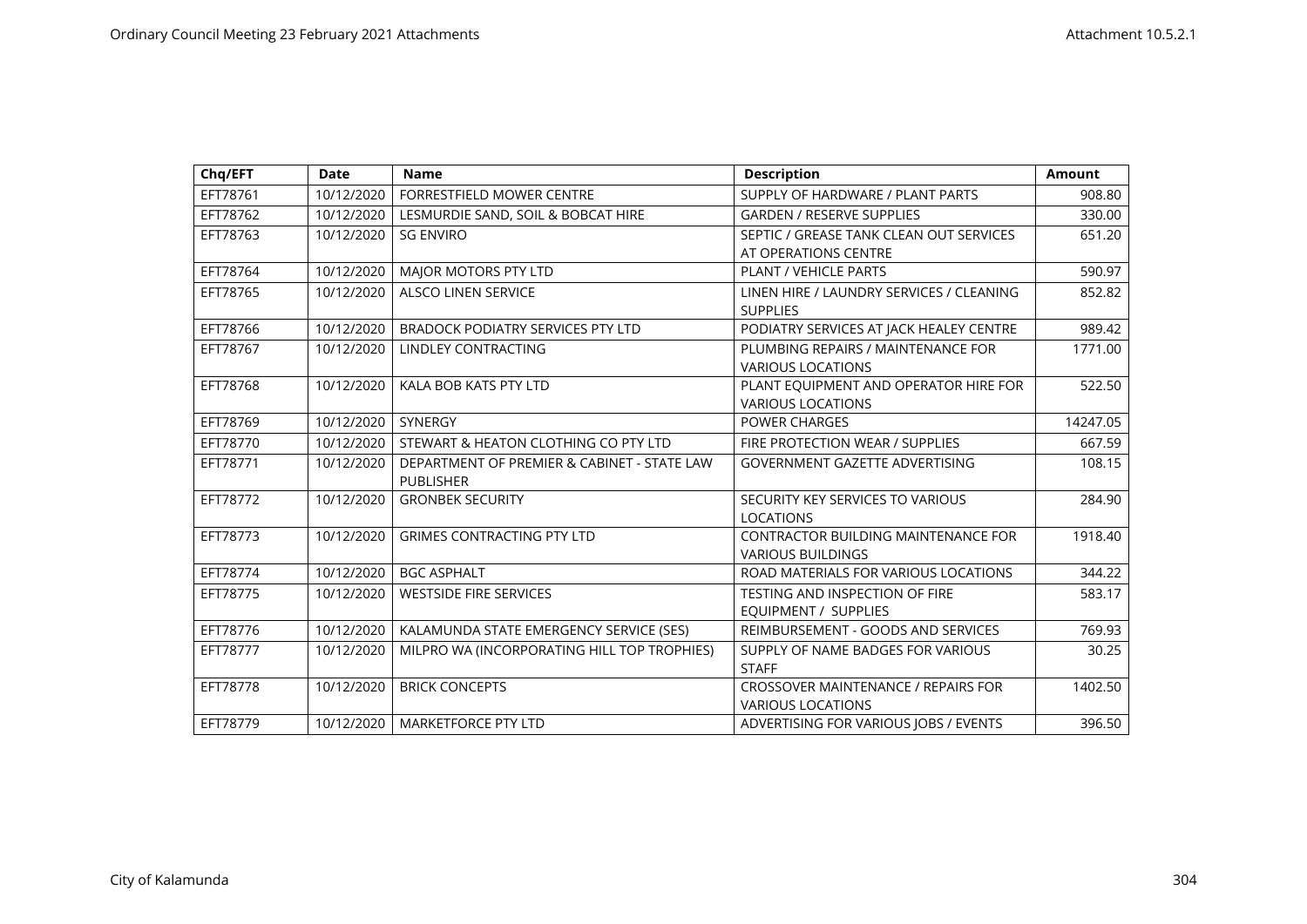| Chq/EFT  | <b>Date</b> | <b>Name</b>                               | <b>Description</b>                            | <b>Amount</b> |
|----------|-------------|-------------------------------------------|-----------------------------------------------|---------------|
| EFT78780 | 10/12/2020  | FORTUITY PTY LTD T/A WEIGHT WATCHERS      | BOND REFUND FOR THE USE OF THE SEMINAR        | 350.00        |
|          |             |                                           | ROOM AT THE ZIG ZAG CULTURAL CENTRE           |               |
| EFT78781 | 10/12/2020  | <b>LO-GO APPOINTMENTS</b>                 | HIRE OF TEMPORARY STAFF FOR DEPOT /           | 2046.53       |
|          |             |                                           | <b>ADMIN</b>                                  |               |
| EFT78782 | 10/12/2020  | <b>GLENN SWIFT ENTERTAINMENT</b>          | CHRISTMAS STORYTIME EVENT - SANTA AND         | 462.00        |
|          |             |                                           | ELF WITH STORYTELLER GLENN SWIFT AT           |               |
|          |             |                                           | <b>HIGH WYCOMBE LIBRARY</b>                   |               |
| EFT78783 | 10/12/2020  | SIRSIDYNIX PTY LTD                        | SOFTWARE MAINTENANCE ANNUAL                   | 48554.00      |
|          |             |                                           | <b>SUBSCRIPTION</b>                           |               |
| EFT78784 | 10/12/2020  | AIR LIQUIDE WA PTY LTD                    | SUPPLY OF GAS CYLINDER REFILLS AND            | 160.39        |
|          |             |                                           | <b>RENTAL FEES</b>                            |               |
| EFT78785 | 10/12/2020  | KALAMUNDA & DISTRICTS HISTORICAL SOCIETY  | CONSIGNMENT SUPPLIER - ZIG ZAG CULTURAL       | 81.55         |
|          |             |                                           | CENTRE - 01/11/20 - 30/11/20                  |               |
| EFT78786 | 10/12/2020  | OCE CORPORATE PTY LTD - OFFICE CLEANING   | <b>CLEANING SERVICES / CONSUMABLES FOR</b>    | 32557.74      |
|          |             | <b>EXPERTS</b>                            | <b>VARIOUS LOCATIONS</b>                      |               |
| EFT78787 | 10/12/2020  | HILLS BMX CLUB (INC)                      | RAY OWEN TRACK MAINTENANCE MOU                | 5310.67       |
|          |             |                                           | AGREEMENT                                     |               |
| EFT78788 | 10/12/2020  | EDUCATIONAL ART SUPPLIES COMPANY          | SUPPLY & DELIVERY OF VARIOUS GOODS FOR        | 92.51         |
|          |             |                                           | KALAMUNDA LIBRARY                             |               |
| EFT78789 | 10/12/2020  | KALAMUNDA CAROLS BY CANDLELIGHT INC       | CHRISTMAS FESTIVAL EVENT FUNDING -            | 4500.00       |
|          |             |                                           | <b>CAROLS BY CANDLELIGHT</b>                  |               |
| EFT78790 | 10/12/2020  | ST JOHN AMBULANCE AUSTRALIA (WA) INC      | KALAMUNDA BFB RESTOCKING OF VARIOUS           | 1331.28       |
|          |             |                                           | EXPIRED OR CONSUMED ITEMS IN THE FIRST        |               |
|          |             |                                           | AID KITS & SUPPLIES FOR OPERATIONS            |               |
|          |             |                                           | <b>CENTRE</b>                                 |               |
| EFT78791 | 10/12/2020  | HELEN ARMSTRONG & ASSOCIATES (T/AS WAXING | CONSIGNMENT SUPPLIER - ZIG ZAG CULTURAL       | 105.00        |
|          |             | LYRICAL CANDLES)                          | CENTRE - 01/11/20 - 30/11/20                  |               |
| EFT78792 | 10/12/2020  | <b>COMMISSIONER OF POLICE</b>             | <b>VOLUNTEER POLICE CHECKS - OCTOBER 2020</b> | 16.70         |
| EFT78793 | 10/12/2020  | <b>TOTAL EDEN PTY LTD</b>                 | SUPPLY RETICULATION PARTS AND                 | 40.54         |
|          |             |                                           | EQUIPMENT AS REQUIRED                         |               |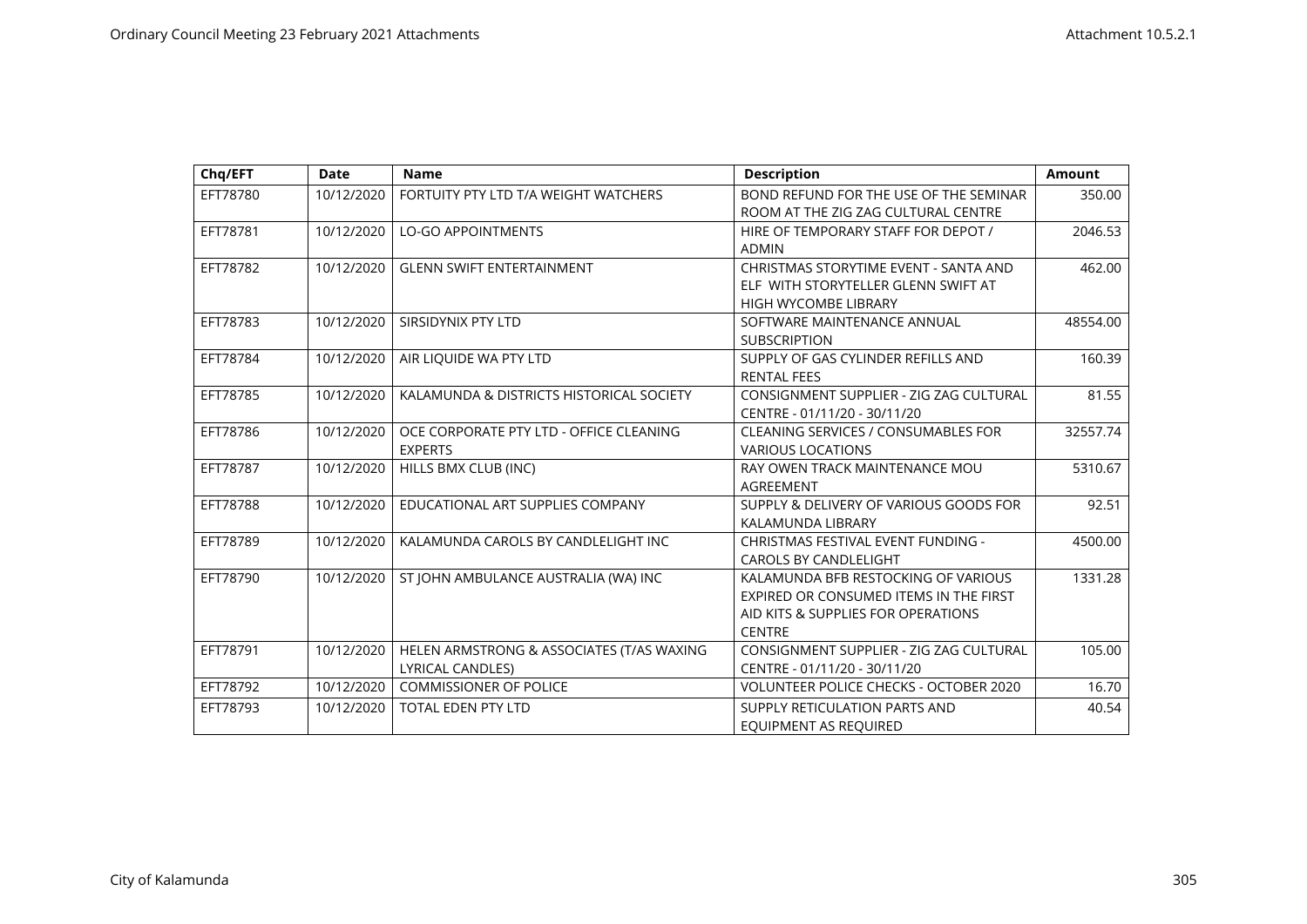| Chq/EFT  | <b>Date</b> | <b>Name</b>                                 | <b>Description</b>                                                  | <b>Amount</b> |
|----------|-------------|---------------------------------------------|---------------------------------------------------------------------|---------------|
| EFT78794 | 10/12/2020  | <b>HAWLEY'S BOBCAT SERVICE</b>              | PLANT EQUIPMENT AND OPERATOR HIRE FOR<br><b>VARIOUS LOCATIONS</b>   | 6294.26       |
|          |             |                                             |                                                                     |               |
| EFT78795 | 10/12/2020  | WILD SEASONS FLOWERS PTY LTD                | SUPPLY OF WREATH FOR REMEMBERANCE                                   | 492.04        |
|          |             |                                             | DAY & FLOWERS FOR THANK A VOLUNTEER<br><b>DAY</b>                   |               |
| EFT78796 | 10/12/2020  | BENTLEY SYSTEMS INTERNATIONAL LTD           | MICROSTATION SELECT SUBSCRIPTION - 01                               |               |
|          |             |                                             | JAN 2021 - 31 DEC 2021                                              | 1780.00       |
| EFT78797 | 10/12/2020  | <b>GRASSTREES AUSTRALIA</b>                 | <b>MAINTENANCE &amp; INSTALLATION OF</b>                            | 2345.00       |
|          |             |                                             |                                                                     |               |
|          |             |                                             | REPLACEMENT GRASS TREES AT KALAMUNDA<br>ROAD ROUNDABOUT & BIBBULMUN |               |
|          |             |                                             | <b>TERMINUS</b>                                                     |               |
| EFT78798 | 10/12/2020  | <b>TECHNOLOGY ONE LTD</b>                   | CONSULTING SERVICES TO UPGRADE OF                                   | 2156.00       |
|          |             |                                             | <b>INTRAMAPS TO LATEST VERSION</b>                                  |               |
| EFT78799 | 10/12/2020  | <b>SCANLAN SURVEYS PTY LTD</b>              | SURVEYING CONSULTING SERVICES AT                                    | 3135.00       |
|          |             |                                             | <b>BOORALIE WAY RESERVE</b>                                         |               |
| EFT78800 | 10/12/2020  | AMEREX FIRE (WA) (E FIRE AND SAFETY)        | FIRE EQUIPMENT MAINTENANCE FOR VARIOUS                              | 121.00        |
|          |             |                                             | <b>LOCATIONS</b>                                                    |               |
| EFT78801 | 10/12/2020  | <b>HILL TOP GROUP PTY</b>                   | <b>CONTRACTOR BUILDING</b>                                          | 18532.36      |
|          |             |                                             | MAINTENANCE/REPAIRS AT HIGH WYCOMBE                                 |               |
|          |             |                                             | LIBRARY & TOILET REFURBISHMENT AT RAY                               |               |
|          |             |                                             | <b>OWEN STADIUM</b>                                                 |               |
| EFT78802 | 10/12/2020  | TALONS HSF PTY LTD T/A TALONS HIGH SECURITY | SERVICE AS REQUIRED AND SUPPLY OF PARTS                             | 962.50        |
|          |             | <b>FENCING</b>                              | TO REPAIR THE DEPOT GATES AND FENCE                                 |               |
| EFT78803 | 10/12/2020  | BUILDING COMMISSION - DEPARTMENT OF MINES,  | BUILDING LEVY - NOVEMBER 2020 &                                     | 17948.36      |
|          |             | <b>INDUSTRY REGULATION &amp; SAFETY</b>     | AMENDMENT FEES FOR OCTOBER 2020                                     |               |
| EFT78804 | 10/12/2020  | HAYS SPECIALIST RECRUITMENT (AUSTRALIA) PTY | HIRE OF TEMPORARY STAFF FOR ADMIN /                                 | 12400.55      |
|          |             | <b>LTD</b>                                  | <b>DEPOT</b>                                                        |               |
| EFT78805 | 10/12/2020  | WEST AUSTRALIAN NEWSPAPERS HOLDINGS LTD     | ZIG ZAG GALLERY EXHIBITION PROMOTION                                | 257.50        |
| EFT78806 | 10/12/2020  | KANYANA WILDLIFE REHABILITION CENTRE INC    | CONSIGNMENT SUPPLIER - ZIG ZAG CULTURAL                             | 654.80        |
|          |             |                                             | CENTRE - 01/11/20 - 30/11/20                                        |               |
| EFT78807 | 10/12/2020  | <b>WREN OIL</b>                             | WASTE OIL RECYCLING - DISPOSAL FEES                                 | 203.50        |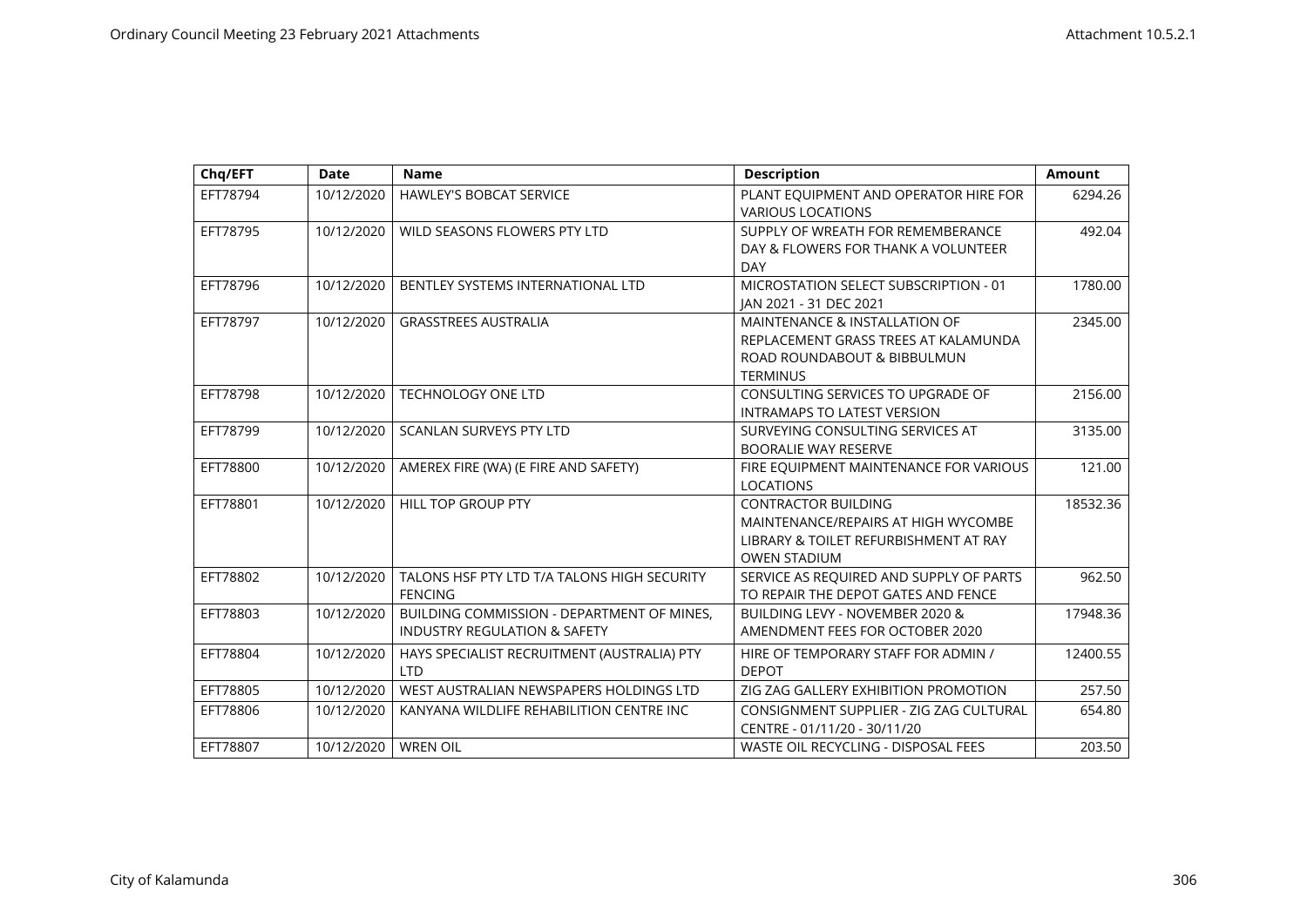| Chq/EFT  | <b>Date</b> | <b>Name</b>                                 | <b>Description</b>                       | <b>Amount</b> |
|----------|-------------|---------------------------------------------|------------------------------------------|---------------|
| EFT78808 | 10/12/2020  | PICKERING BROOK HERITAGE GROUP              | CONSIGNMENT SUPPLIER - ZIG ZAG CULTURAL  | 49.00         |
|          |             |                                             | CENTRE - 01/11/20 - 30/11/20             |               |
| EFT78809 | 10/12/2020  | MIRACLE RECREATION EQUIPMENT                | PLAYGROUND REPAIRS & MAINTENANCE AT      | 99.00         |
|          |             |                                             | <b>VARIOUS LOCATIONS</b>                 |               |
| EFT78810 | 10/12/2020  | OFFICEWORKS SUPERSTORES PTY LTD             | OFFICE SUPPLIES / STATIONERY FOR VARIOUS | 226.95        |
|          |             |                                             | <b>LOCATIONS</b>                         |               |
| EFT78811 | 10/12/2020  | ELECTRICITY NETWORKS CORP T/A WESTERN POWER | HALE ROAD & WOOLWORTHS DRIVE             | 58884.00      |
|          |             |                                             | STREETLIGHTING UPGRADE MP189968          |               |
| EFT78812 | 10/12/2020  | <b>WOOLWORTHS GROUP LIMITED</b>             | <b>GROCERY SUPPLIES</b>                  | 582.67        |
| EFT78813 | 10/12/2020  | <b>EASTERN REGION SECURITY</b>              | SECURITY SERVICES TO VARIOUS LOCATIONS   | 6639.59       |
| EFT78814 | 10/12/2020  | <b>GLENDA DAWN CHARLTON (PODIATRY)</b>      | PODIATRY SERVICES AT JACK HEALEY CENTRE  | 474.04        |
| EFT78815 | 10/12/2020  | FORRESTFIELD / HIGH WYCOMBE BRANCH - WA     | <b>KEY BOND REFUND</b>                   | 50.00         |
|          |             | <b>LABOUR</b>                               |                                          |               |
| EFT78816 | 10/12/2020  | EASIFLEET MANAGEMENT                        | STAFF CONTRIBUTIONS TO NOVATED LEASES    | 3406.12       |
| EFT78817 | 10/12/2020  | THE SALVATION ARMY                          | SMOOTHIE BIKE BOND FEE REFUND            | 200.00        |
| EFT78818 | 10/12/2020  | ALLAN DAVIES & TREVOR CHUDLEIGH ARCHITECTS  | ARCHITECTURAL CONSULTANCY SERVICES FOR   | 8602.00       |
|          |             |                                             | ADDITIONAL FEMAIL CHANGEROOMS & NEW      |               |
|          |             |                                             | STOREROOMS AT PAT MORAN PAVILION         |               |
| EFT78819 | 10/12/2020  | <b>MARY &amp; NOEL HOFFMAN</b>              | CONSIGNMENT SUPPLIER - ZIG ZAG CULTURAL  | 42.00         |
|          |             |                                             | CENTRE - 01/11/20 - 30/11/20             |               |
| EFT78820 | 10/12/2020  | <b>TOM CAIRNS</b>                           | CONSIGNMENT SUPPLIER - ZIG ZAG CULTURAL  | 14.00         |
|          |             |                                             | CENTRE - 01/11/20 - 30/11/20             |               |
| EFT78821 | 10/12/2020  | <b>SHIRLEY SPENCER</b>                      | CONSIGNMENT SUPPLIER - ZIG ZAG CULTURAL  | 552.30        |
|          |             |                                             | CENTRE - 01/11/20 - 30/11/20 & SALE OF   |               |
|          |             |                                             | ARTWORK - A FANCIFUL VISION - SENIOR     |               |
|          |             |                                             | <b>RESIDENT EXHIBITION</b>               |               |
| EFT78822 | 10/12/2020  | <b>ROSE SMART</b>                           | MAINTAIN ROSE BEDS AT VARIOUS            | 1815.00       |
|          |             |                                             | <b>LOCATIONS</b>                         |               |
| EFT78823 | 10/12/2020  | LESMURDIE ARTS & CRAFTS INC                 | KEY & HALL BOND REFUND                   | 450.00        |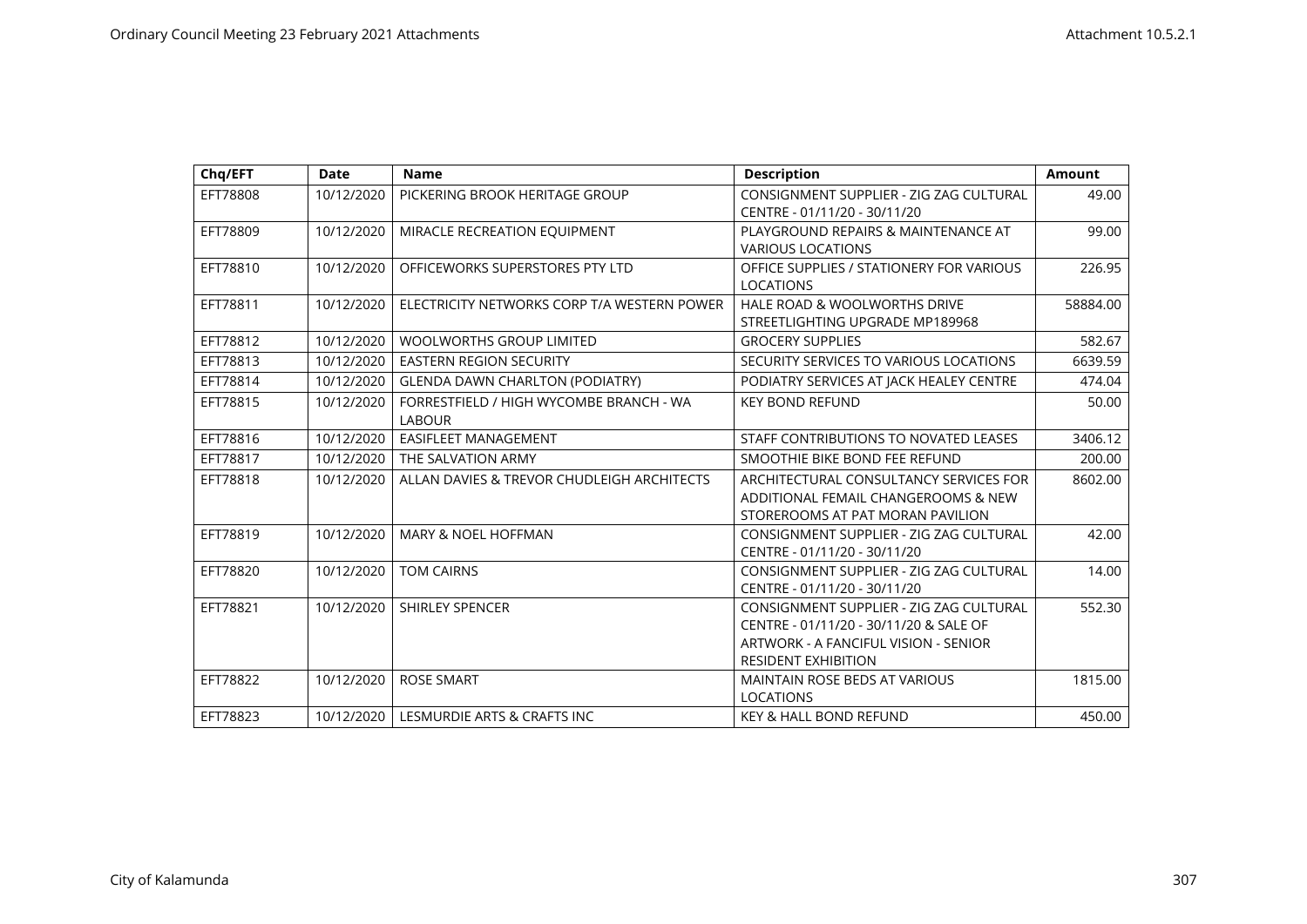| Chq/EFT  | <b>Date</b> | <b>Name</b>                   | <b>Description</b>                      | <b>Amount</b> |
|----------|-------------|-------------------------------|-----------------------------------------|---------------|
| EFT78824 | 10/12/2020  | DRAINFLOW SERVICES PTY LTD    | CLEANING / MAINTAINING STORM WATER      | 9242.20       |
|          |             |                               | DRAINS AT VARIOUS LOCATIONS             |               |
| EFT78825 | 10/12/2020  | <b>MATTHEW GULLOTTO</b>       | PART BUILDING APPLICATION FEE REFUND    | 117.00        |
| EFT78826 | 10/12/2020  | JOHANNA LARKIN ART            | CONSIGNMENT SUPPLIER - ZIG ZAG CULTURAL | 12.60         |
|          |             |                               | CENTRE - 01/11/20 - 30/11/20            |               |
| EFT78827 | 10/12/2020  | CONTRAFLOW                    | TRAFFIC MANAGEMENT AT PATTERSON ROAD    | 1150.52       |
|          |             |                               | & FORREST ROAD PICKERING BROOK          |               |
| EFT78828 | 10/12/2020  | <b>GUMNUTS &amp; LAVENDER</b> | CONSIGNMENT SUPPLIER - ZIG ZAG CULTURAL | 9.80          |
|          |             |                               | CENTRE - 01/11/20 - 30/11/20            |               |
| EFT78829 | 10/12/2020  | <b>GUNDRY'S CARPET CHOICE</b> | SUPPLY AND LAY NEW COMMERCIAL VINYL     | 5080.00       |
|          |             |                               | FLOORING - WALLISTON PONY CLUB KITCHEN  |               |
| EFT78830 | 10/12/2020  | <b>CHRISTINE VITLER</b>       | CONSIGNMENT SUPPLIER - ZIG ZAG CULTURAL | 19.95         |
|          |             |                               | CENTRE - 01/11/20 - 30/11/20            |               |
| EFT78831 | 10/12/2020  | <b>NANCY GILLESPIE</b>        | CONSIGNMENT SUPPLIER - ZIG ZAG CULTURAL | 7.00          |
|          |             |                               | CENTRE - 01/11/20 - 30/11/20            |               |
| EFT78832 | 10/12/2020  | <b>BEAVER TREE SERVICES</b>   | <b>GENERAL TREE SERVICES / UNDER</b>    | 103141.80     |
|          |             |                               | POWERLINES PRUNING FOR VARIOUS          |               |
|          |             |                               | <b>LOCATIONS</b>                        |               |
| EFT78833 | 10/12/2020  | <b>LEONIE JAMES</b>           | SALE OF ARTWORK - GEM CAMERA CLUB -     | 56.00         |
|          |             |                               | SPRING IN THE HILLS EXHIBITION          |               |
| EFT78834 | 10/12/2020  | WEST-SURE GROUP PTY LTD       | CASH IN TRANSIT - NOVEMBER 2020         | 1514.26       |
| EFT78835 | 10/12/2020  | <b>DONNA JEBB</b>             | CONSIGNMENT SUPPLIER - ZIG ZAG CULTURAL | 6.30          |
|          |             |                               | CENTRE - 01/11/20 - 30/11/20            |               |
| EFT78836 | 10/12/2020  | <b>KARIN HOTCHKIN</b>         | CONSIGNMENT SUPPLIER - ZIG ZAG CULTURAL | 13.65         |
|          |             |                               | CENTRE - 01/11/20 - 30/11/20            |               |
| EFT78837 | 10/12/2020  | <b>ALISON MULCAHY</b>         | CONSIGNMENT SUPPLIER - ZIG ZAG CULTURAL | 98.70         |
|          |             |                               | CENTRE - 01/11/20 - 30/11/20            |               |
| EFT78838 | 10/12/2020  | THE GOOD GUYS                 | ELECTRICAL SUPPLIES                     | 329.00        |
| EFT78839 | 10/12/2020  | THE PETAL PRESS               | CONSIGNMENT SUPPLIER - ZIG ZAG CULTURAL | 8.82          |
|          |             |                               | CENTRE - 01/11/20 - 30/11/20            |               |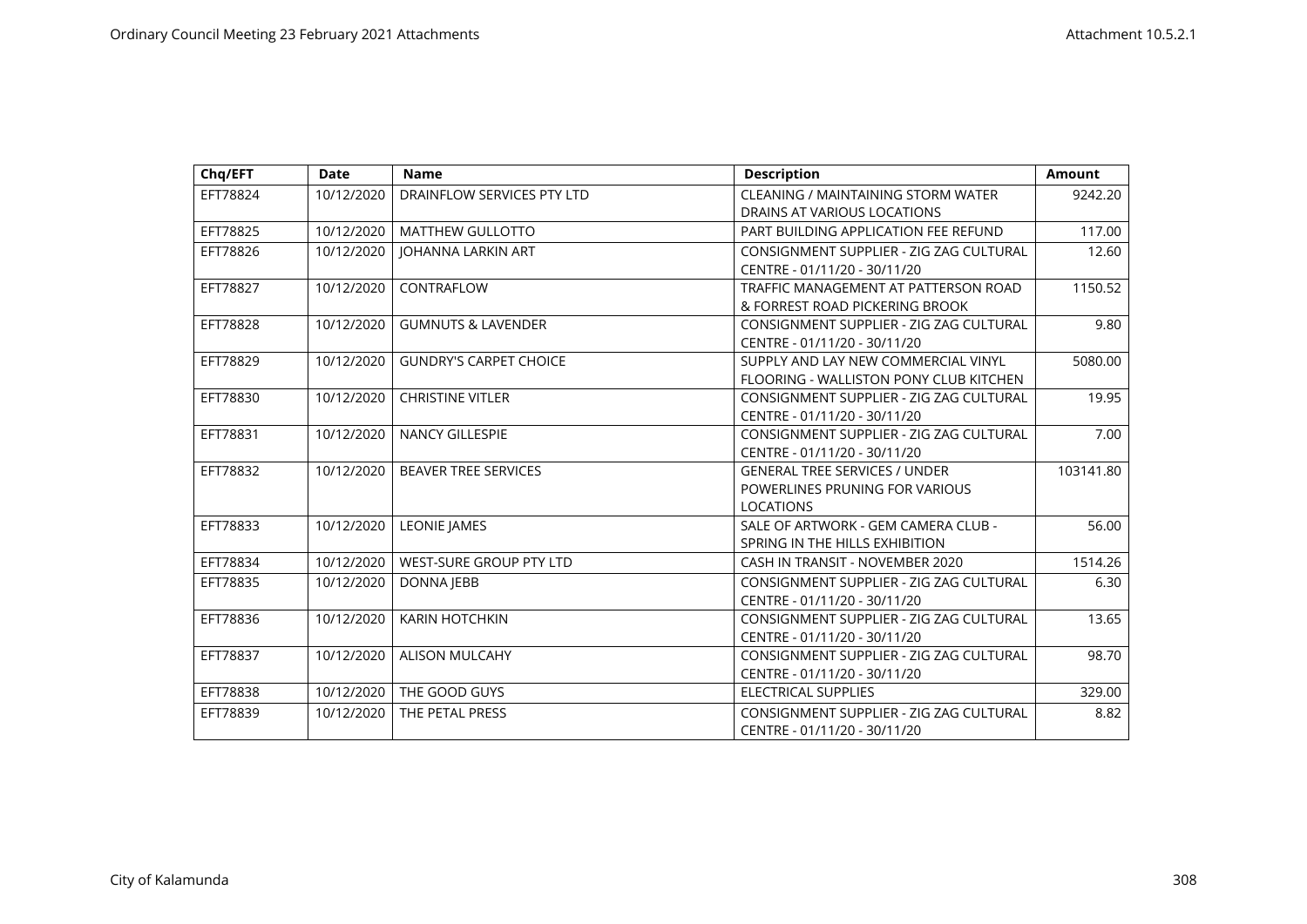| Chq/EFT  | <b>Date</b> | <b>Name</b>                                 | <b>Description</b>                                                                                       | <b>Amount</b> |
|----------|-------------|---------------------------------------------|----------------------------------------------------------------------------------------------------------|---------------|
| EFT78840 | 10/12/2020  | <b>BOONADOO</b>                             | CONSIGNMENT SUPPLIER - ZIG ZAG CULTURAL<br>CENTRE - 01/11/20 - 30/11/20                                  | 42.00         |
| EFT78841 | 10/12/2020  | <b>CLAIRE O'NEILL - CLAIRE'S EMBROIDERY</b> | CONSIGNMENT SUPPLIER - ZIG ZAG CULTURAL<br>CENTRE - 01/11/20 - 30/11/20                                  | 64.40         |
| EFT78842 | 10/12/2020  | <b>LINDA STONES</b>                         | CONSIGNMENT SUPPLIER - ZIG ZAG CULTURAL<br>CENTRE - 01/11/20 - 30/11/20                                  | 238.70        |
| EFT78843 | 10/12/2020  | <b>IAN MOSS</b>                             | CONSIGNMENT SUPPLIER - ZIG ZAG CULTURAL<br>CENTRE - 01/11/20 - 30/11/20                                  | 304.50        |
| EFT78844 | 10/12/2020  | LEWIS FAMILY TRUST T/A DATA TECH SERVICES   | <b>BUILDING MAINTENANCE TELEPHONE /</b><br>SECURITY LINE REPAIR WORK AT<br><b>ADMINISTATION BUILDING</b> | 565.40        |
| EFT78845 | 10/12/2020  | PETER FALCONER                              | CONSIGNMENT SUPPLIER - ZIG ZAG CULTURAL<br>CENTRE - 01/11/20 - 30/11/20                                  | 95.20         |
| EFT78846 | 10/12/2020  | <b>JANICE PITTMAN</b>                       | CONSIGNMENT SUPPLIER - ZIG ZAG CULTURAL<br>CENTRE - 01/11/20 - 30/11/20                                  | 34.65         |
| EFT78847 | 10/12/2020  | SAFE T CARD AUSTRALIA PTY LTD               | MONTHLY MONITORING CHARGES FOR<br><b>VARIOUS LOCATIONS</b>                                               | 155.10        |
| EFT78848 | 10/12/2020  | <b>MARY FORWARD</b>                         | CONSIGNMENT SUPPLIER - ZIG ZAG CULTURAL<br>CENTRE - 01/11/20 - 30/11/20                                  | 84.35         |
| EFT78849 | 10/12/2020  | KALAMUNDA ELECTRICS                         | ELECTRICAL REPAIRS / MAINTENANCE FOR<br><b>VARIOUS LOCATIONS</b>                                         | 2543.76       |
| EFT78850 | 10/12/2020  | THE ARTFUL FLOWE - FELICIA LOWE             | CONSIGNMENT SUPPLIER - ZIG ZAG CULTURAL<br>CENTRE - 01/11/20 - 30/11/20                                  | 159.60        |
| EFT78851 | 10/12/2020  | <b>DAVID GREEN</b>                          | CONSIGNMENT SUPPLIER - ZIG ZAG CULTURAL<br>CENTRE - 01/11/20 - 30/11/20                                  | 87.15         |
| EFT78852 | 10/12/2020  | JOSEPH ANTONY                               | <b>HALL &amp; KEY BOND REFUND</b>                                                                        | 450.00        |
| EFT78853 | 10/12/2020  | <b>IB HI-FI COMMERCIAL</b>                  | VARIOUS ELECTRICAL / COMPUTER /<br>ACCESSORY SUPPLIES                                                    | 378.00        |
| EFT78854 | 10/12/2020  | ART GUIDE AUSTRALIA                         | <b>VARIOUS LISTING FOR EXHIBITION</b><br>PROMOTION THROUGH THE MAGAZINE &<br><b>WEBSITE</b>              | 2860.00       |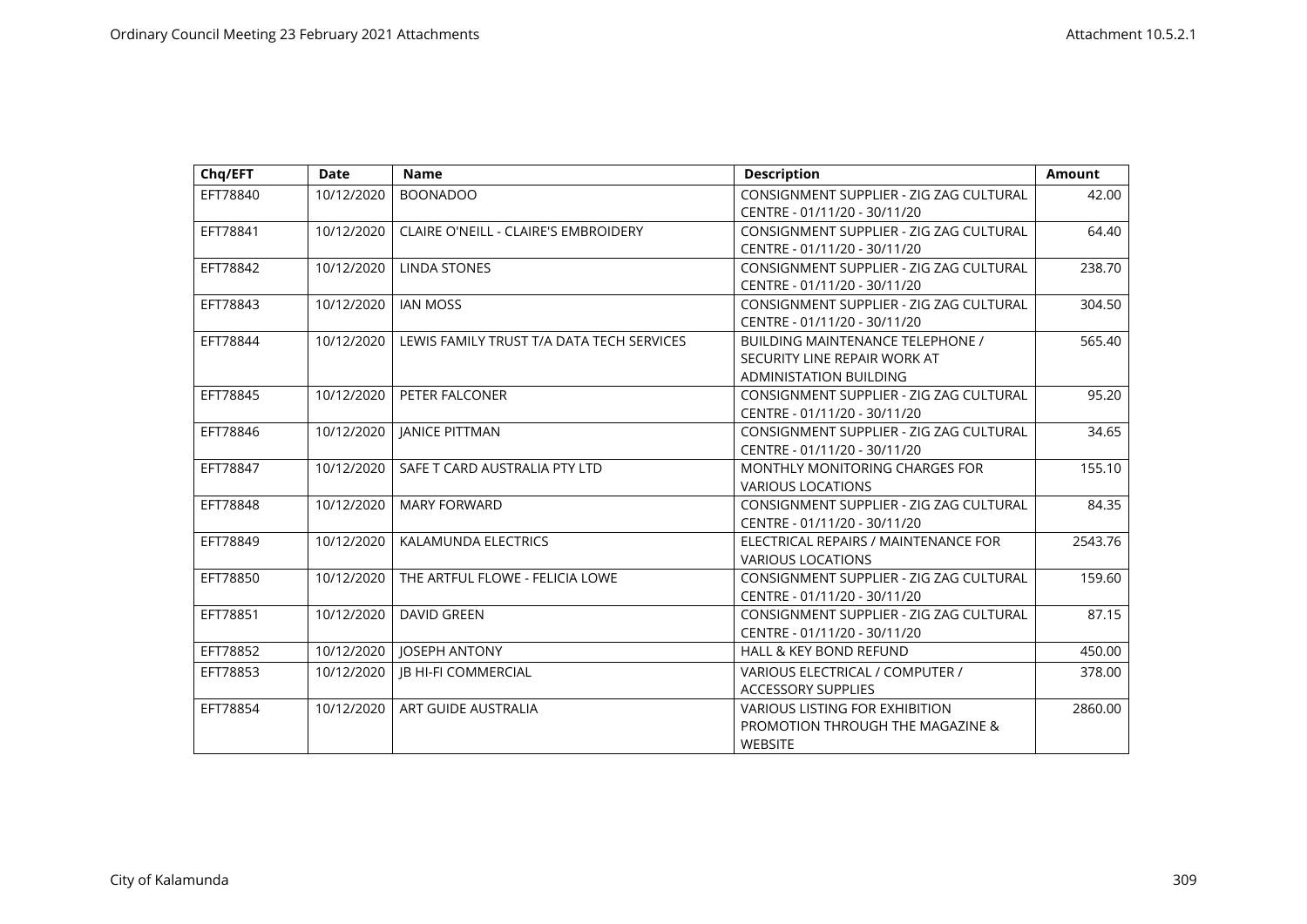| Chq/EFT  | <b>Date</b> | <b>Name</b>                                    | <b>Description</b>                                                                                 | <b>Amount</b> |
|----------|-------------|------------------------------------------------|----------------------------------------------------------------------------------------------------|---------------|
| EFT78855 | 10/12/2020  | DMC CLEANING                                   | <b>CLEANING SERVICES / CONSUMABLES FOR</b><br><b>VARIOUS LOCATIONS</b>                             | 290.40        |
| EFT78856 | 10/12/2020  | <b>SANDRA A HALL</b>                           | CONSIGNMENT SUPPLIER - ZIG ZAG CULTURAL<br>CENTRE - 01/11/20 - 30/11/20                            | 15.05         |
| EFT78857 | 10/12/2020  | ASHIAD PTY LTD T/A CUROST MILK SUPPLY          | MILK SUPPLY FOR ADMINISTRATION CENTRE<br>AND OPERATIONS CENTRE                                     | 400.45        |
| EFT78858 | 10/12/2020  | DFP RECRUITMENT SERVICES PTY LTD               | HIRE OF TEMPORARY STAFF FOR DEPOT /<br><b>ADMIN</b>                                                | 3213.58       |
| EFT78859 | 10/12/2020  | <b>MAVIS PASKULICH</b>                         | CONSIGNMENT SUPPLIER - ZIG ZAG CULTURAL<br>CENTRE - 01/11/20 - 30/11/20                            | 59.50         |
| EFT78860 | 10/12/2020  | <b>HARI DAS</b>                                | <b>HALL &amp; KEY BOND REFUND</b>                                                                  | 450.00        |
| EFT78861 | 10/12/2020  | SAWYERS VALLEY PRIMARY SCHOOL                  | <b>HALL &amp; KEY BOND REFUND</b>                                                                  | 400.00        |
| EFT78862 | 10/12/2020  | TALIS CONSULTANTS PTY LTD ATF TALIS UNIT TRUST | FEE FOR ENGINEERING DESIGN<br><b>CONSULTANCY SERVICES AT WALLISTON</b><br><b>TRANSFER STATION</b>  | 18604.31      |
| EFT78863 | 10/12/2020  | OFF PEN PUBLISHING - BETH BAKER                | CONSIGNMENT SUPPLIER - ZIG ZAG CULTURAL<br>CENTRE - 01/11/20 - 30/11/20                            | 19.60         |
| EFT78864 | 10/12/2020  | STAN THE TYRE MAN ( STAN'S TYRE SERVICE WA )   | <b>PLANT / VEHICLE PARTS</b>                                                                       | 3019.50       |
| EFT78865 | 10/12/2020  | <b>MAIA FINANCIAL PTY LIMITED</b>              | DFES POD LEASE FOR CESM CONTRACT<br>E6N0158582 - PERIOD 01/01/21 - 31/03/21                        | 977.79        |
| EFT78866 | 10/12/2020  | <b>BALLIGART - HELEN LOCK</b>                  | CONSIGNMENT SUPPLIER - ZIG ZAG CULTURAL<br>CENTRE - 01/11/20 - 30/11/20                            | 54.60         |
| EFT78867 | 10/12/2020  | <b>FLEETCARE PTY LTD</b>                       | STAFF CONTRIBUTIONS TO NOVATED LEASING                                                             | 6659.29       |
| EFT78868 | 10/12/2020  | <b>JANET ELIZABETH LAMB</b>                    | <b>RATES REFUND</b>                                                                                | 2443.26       |
| EFT78869 | 10/12/2020  | ZIRCODATA PTY LTD                              | MONTHLY OFFSITE STORAGE FEES                                                                       | 852.34        |
| EFT78870 | 10/12/2020  | <b>CHAMPION MUSIC</b>                          | PERFORMANCE OF 'BOY NAMED CASH' BY<br>MONTY COTTON AND BAND AT KALAMUNDA<br>PERFORMING ARTS CENTRE | 3850.00       |
| EFT78871 | 10/12/2020  | PETER WEBB                                     | CONSIGNMENT SUPPLIER - ZIG ZAG CULTURAL<br>CENTRE - 01/11/20 - 30/11/20                            | 44.59         |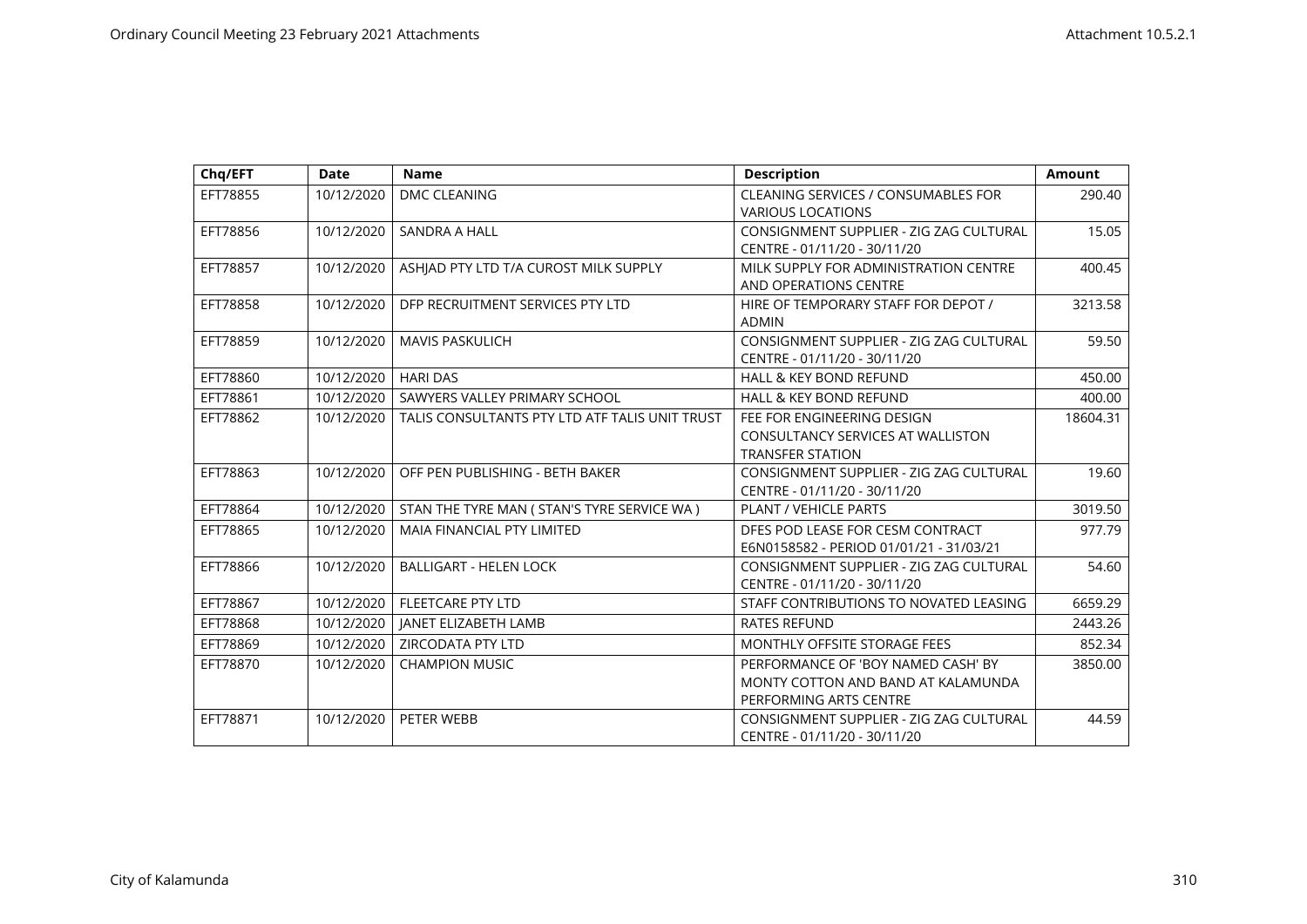| Chq/EFT  | <b>Date</b> | <b>Name</b>                                | <b>Description</b>                      | <b>Amount</b> |
|----------|-------------|--------------------------------------------|-----------------------------------------|---------------|
| EFT78872 | 10/12/2020  | LINDAS BOOKS / ROLEYSTONE COURIER          | CONSIGNMENT SUPPLIER - ZIG ZAG CULTURAL | 18.90         |
|          |             |                                            | CENTRE - 01/11/20 - 30/11/20            |               |
| EFT78873 | 10/12/2020  | <b>BRENDAS CLAY CRAFT</b>                  | CONSIGNMENT SUPPLIER - ZIG ZAG CULTURAL | 14.00         |
|          |             |                                            | CENTRE - 01/11/20 - 30/11/20            |               |
| EFT78874 | 10/12/2020  | <b>IRENE YOUNG</b>                         | CONSIGNMENT SUPPLIER - ZIG ZAG CULTURAL | 4.20          |
|          |             |                                            | CENTRE - 01/11/20 - 30/11/20            |               |
| EFT78875 | 10/12/2020  | LINDA RAPHAEL                              | CONSIGNMENT SUPPLIER - ZIG ZAG CULTURAL | 8.75          |
|          |             |                                            | CENTRE - 01/11/20 - 30/11/20            |               |
| EFT78876 | 10/12/2020  | REBECCA ANNE LAMOND                        | <b>RATES REFUND</b>                     | 3165.60       |
| EFT78877 | 10/12/2020  | NICKY WINTER - KASZAZZ IN KALAMUNDA        | CONSIGNMENT SUPPLIER - ZIG ZAG CULTURAL | 135.10        |
|          |             |                                            | CENTRE - 01/11/20 - 30/11/20            |               |
| EFT78878 | 10/12/2020  | THE LUCKY CHARM                            | NEWSPAPERS / MAGAZINES SUPPLIES FOR     | 49.89         |
|          |             |                                            | KALAMUNDA LIBRARY                       |               |
| EFT78879 | 10/12/2020  | <b>HERB &amp; ESSENCE</b>                  | CONSIGNMENT SUPPLIER - ZIG ZAG CULTURAL | 50.40         |
|          |             |                                            | CENTRE - 01/11/20 - 30/11/20            |               |
| EFT78880 | 10/12/2020  | <b>SEATADVISOR PTY LTD</b>                 | MONTHLY TICKET SALES FEES FOR NOVEMBER  | 100.98        |
|          |             |                                            | 2020                                    |               |
| EFT78881 | 10/12/2020  | <b>FRAMES OF THE FOREST</b>                | CONSIGNMENT SUPPLIER - ZIG ZAG CULTURAL | 93.80         |
|          |             |                                            | CENTRE - 01/11/20 - 30/11/20            |               |
| EFT78882 | 10/12/2020  | <b>SECURE PAY</b>                          | <b>TICKET TRANSACTIONS FEES</b>         | 9.89          |
| EFT78883 | 10/12/2020  | SG FLEET AUSTRALIA PTY LTD                 | STAFF CONTRIBUTIONS TO NOVATED LEASES   | 1181.28       |
| EFT78884 | 10/12/2020  | ROSEMARY (ROSE) HANCOCK                    | CONSIGNMENT SUPPLIER - ZIG ZAG CULTURAL | 3.43          |
|          |             |                                            | CENTRE - 01/11/20 - 30/11/20            |               |
| EFT78885 | 10/12/2020  | ACADEMY OF DANCE AND ELEGANCE              | <b>HALL BOND REFUND</b>                 | 400.00        |
| EFT78886 | 10/12/2020  | <b>MARKET CREATIONS</b>                    | MARKETING & TECHNOLOGY SERVICE FEES &   | 366.15        |
|          |             |                                            | <b>MONTHLY CLOUD HOSTING SERVICES</b>   |               |
| EFT78887 | 10/12/2020  | <b>FAIRVIEW PLUMBING &amp; GAS PTY LTD</b> | PLUMBING REPAIRS / MAINTENANCE AT       | 797.50        |
|          |             |                                            | <b>OPERATIONS CENTRE</b>                |               |
| EFT78888 | 10/12/2020  | VIRTUE SECURITY SERVICES PTY LTD           | <b>SECURITY SERVICES</b>                | 567.60        |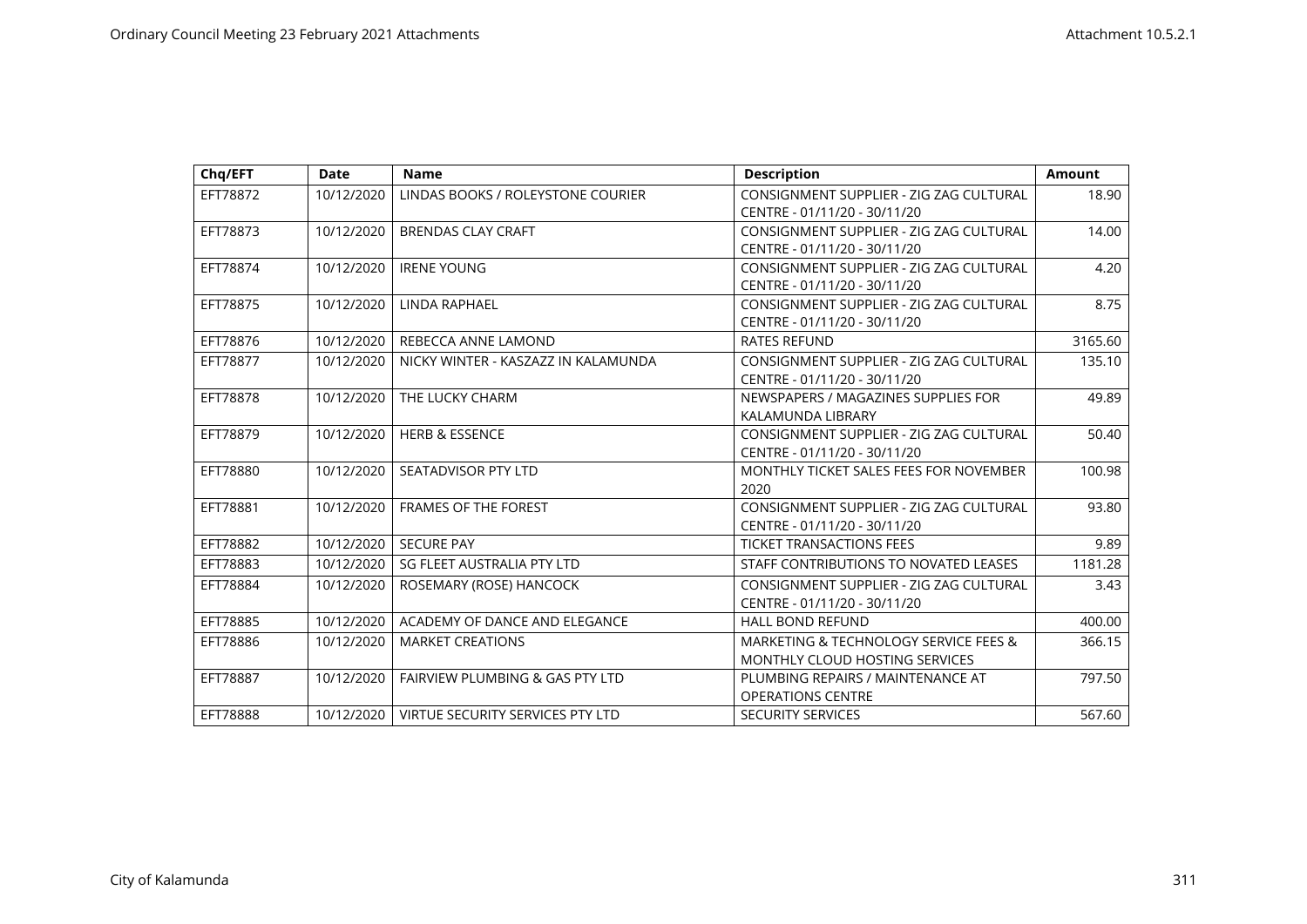| Chq/EFT  | <b>Date</b> | <b>Name</b>                                                      | <b>Description</b>                                                                                                                                                                                                                                                                                  | <b>Amount</b> |
|----------|-------------|------------------------------------------------------------------|-----------------------------------------------------------------------------------------------------------------------------------------------------------------------------------------------------------------------------------------------------------------------------------------------------|---------------|
| EFT78889 | 10/12/2020  | <b>HELLO PERTH</b>                                               | LISTING PERTH HILLS VISITOR CENTRE - PERTH<br><b>HILLS MAP</b>                                                                                                                                                                                                                                      | 605.00        |
| EFT78890 | 10/12/2020  | <b>BICKLEY VALLEY COTTAGE</b>                                    | CONSIGNMENT SUPPLIER - ZIG ZAG CULTURAL<br>CENTRE - 01/11/20 - 30/11/20                                                                                                                                                                                                                             | 24.85         |
| EFT78891 | 10/12/2020  | <b>TREASURES OF AUSTRALIA</b>                                    | CONSIGNMENT SUPPLIER - ZIG ZAG CULTURAL<br>CENTRE - 01/11/20 - 30/11/20                                                                                                                                                                                                                             | 149.52        |
| EFT78892 | 10/12/2020  | SPICK AND SPAN COMMERCIAL PROPERTY<br><b>MAINTENANCE PTY LTD</b> | <b>CLEANING SERVICES &amp; CONSUMABLES FOR</b><br><b>VARIOUS LOCATIONS</b>                                                                                                                                                                                                                          | 6434.94       |
| EFT78893 | 10/12/2020  | <b>ENTIRE FIRE MANAGEMENT</b>                                    | FIREBREAK MAINTENANCE AT VARIOUS<br><b>LOCATIONS</b>                                                                                                                                                                                                                                                | 77541.42      |
| EFT78894 | 10/12/2020  | <b>SALLY EDMONDS ART</b>                                         | CONSIGNMENT SUPPLIER - ZIG ZAG CULTURAL<br>CENTRE - 01/11/20 - 30/11/20                                                                                                                                                                                                                             | 22.40         |
| EFT78895 | 10/12/2020  | TERRI HILL T/A ABLAZE GLASS STUDIO                               | CONSIGNMENT SUPPLIER - ZIG ZAG CULTURAL<br>CENTRE - 01/11/20 - 30/11/20                                                                                                                                                                                                                             | 21.00         |
| EFT78896 | 10/12/2020  | DOWSING GROUP PTY LTD                                            | 1. SUPPLY & LAY CONCRETE PATHWAYS AT<br><b>VARIOUS LOCATIONS</b><br>2. SUPPLY & INSTALL BUS SHELTER ON<br>LESMURDIE ROAD LESMURDIE<br>3. PEDESTRIAN CROSSING SAFETY<br>IMPROVEMENT ON HALE/STRELITZIA ROAD<br><b>INTERSECTION</b><br>4. INSTALLATION OF HARD STANDS AT MAIDA<br><b>VALE RESERVE</b> | 50774.79      |
| EFT78897 | 10/12/2020  | <b>CLASSIC &amp; CONTEMPORARY HOMES PTY LTD</b>                  | FOOTPATH DEPOSIT REFUND                                                                                                                                                                                                                                                                             | 2500.00       |
| EFT78898 | 10/12/2020  | <b>MARSH PTY LTD</b>                                             | WARDEN TRAINING OPERATIONS,<br>ADMINISTRATION AND OUT STATIONS                                                                                                                                                                                                                                      | 2750.00       |
| EFT78899 | 10/12/2020  | HORIZON WEST LANDSCAPE & IRRIGATION PTY LTD                      | MAINTENANCE IRRIGATION SERVICES AT<br><b>VARIOUS LOCATIONS</b>                                                                                                                                                                                                                                      | 3916.00       |
| EFT78900 | 10/12/2020  | <b>ALASTAIR TAYLOR</b>                                           | CONSIGNMENT SUPPLIER - ZIG ZAG CULTURAL<br>CENTRE - 01/11/20 - 30/11/20                                                                                                                                                                                                                             | 20.30         |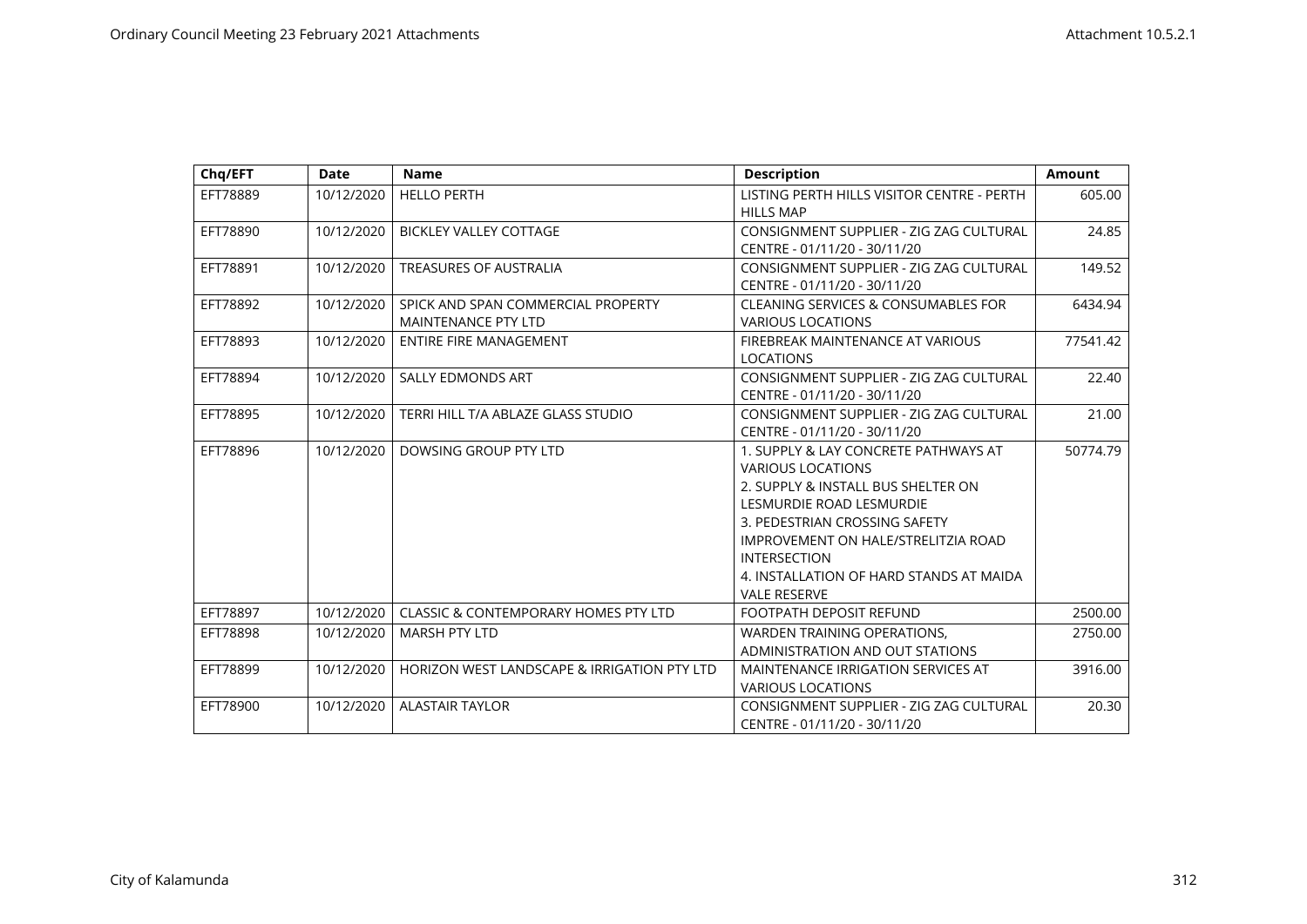| Chq/EFT  | <b>Date</b> | <b>Name</b>                           | <b>Description</b>                      | <b>Amount</b> |
|----------|-------------|---------------------------------------|-----------------------------------------|---------------|
| EFT78901 | 10/12/2020  | SYLVANA DOUGLAS                       | CONSIGNMENT SUPPLIER - ZIG ZAG CULTURAL | 19.60         |
|          |             |                                       | CENTRE - 01/11/20 - 30/11/20            |               |
| EFT78902 | 10/12/2020  | <b>DAVID BARR</b>                     | MEETING WITH DAVID BARR                 | 300.00        |
| EFT78903 | 10/12/2020  | <b>EMPLOYEECONNECT PTY LTD</b>        | MONTHLY SOFTWARE AND SERVICE FOR PRO    | 2956.45       |
|          |             |                                       | FOR NOVEMBER 2020                       |               |
| EFT78904 | 10/12/2020  | <b>ISOBAR</b>                         | SITEFINITY LICENSE ONLINE MARKETING     | 9900.00       |
|          |             |                                       | EDITION 20/10/20 - 19/10/21             |               |
| EFT78905 | 10/12/2020  | <b>MAHARI</b>                         | CONSIGNMENT SUPPLIER - ZIG ZAG CULTURAL | 290.50        |
|          |             |                                       | CENTRE - 01/11/20 - 30/11/20            |               |
| EFT78906 | 10/12/2020  | TYRE STORAGE AND RECOVERY WA (TSR WA) | COLLECTION AND RECYCLING OF TYRES FROM  | 551.89        |
|          |             |                                       | THE WALLISTON TRANSFER STATION.         |               |
| EFT78907 | 10/12/2020  | NEWHAWK CORPORATION PTY LTD T/AS EJAN | 1/12/20-28/02/21- QUARTLY INVOICE FOR   | 1613.70       |
|          |             | <b>COMMUNICATIONS</b>                 | RADIOS AND SOFTWARE NEW USER LICENCE    |               |
|          |             |                                       | FOR ALPHA 11 AND QUARTLY USE OF DEVICE. |               |
| EFT78908 | 10/12/2020  | WEST AUSTRALIA MANDOLIN ORCHESTRA     | <b>HALL BOND REFUND</b>                 | 400.00        |
| EFT78909 | 10/12/2020  | WALKINGTWOBYTWO                       | CONSIGNMENT SUPPLIER - ZIG ZAG CULTURAL | 38.36         |
|          |             |                                       | CENTRE - 01/11/20 - 30/11/20            |               |
| EFT78910 | 10/12/2020  | KALAMUNDA PLANT COMPANY               | <b>KEY BOND REFUND</b>                  | 50.00         |
| EFT78911 | 10/12/2020  | <b>STUDIO SHEVA</b>                   | CONSIGNMENT SUPPLIER - ZIG ZAG CULTURAL | 36.40         |
|          |             |                                       | CENTRE - 01/11/20 - 30/11/20            |               |
| EFT78912 | 10/12/2020  | PAULINE NICE PHOTOGRAPHY              | CONSIGNMENT SUPPLIER - ZIG ZAG CULTURAL | 143.50        |
|          |             |                                       | CENTRE - 01/11/20 - 30/11/20            |               |
| EFT78913 | 10/12/2020  | SARAH CARLTON ART                     | CONSIGNMENT SUPPLIER - ZIG ZAG CULTURAL | 82.60         |
|          |             |                                       | CENTRE - 01/11/20 - 30/11/20            |               |
| EFT78914 | 10/12/2020  | <b>T'LOUZE GLASS ARTISTRY</b>         | CONSIGNMENT SUPPLIER - ZIG ZAG CULTURAL | 35.00         |
|          |             |                                       | CENTRE - 01/11/20 - 30/11/20            |               |
| EFT78915 | 10/12/2020  | NATURE PHOTOGRAPHY BY NATHAN          | CONSIGNMENT SUPPLIER - ZIG ZAG CULTURAL | 38.43         |
|          |             |                                       | CENTRE - 01/11/20 - 30/11/20            |               |
| EFT78916 | 10/12/2020  | HIRE INTELLIGENCE INTERNATIONAL LTD   | HIRE OF 10 X HP LAPTOPS 26/11/20 TO     | 2464.00       |
|          |             |                                       | 25/12/20                                |               |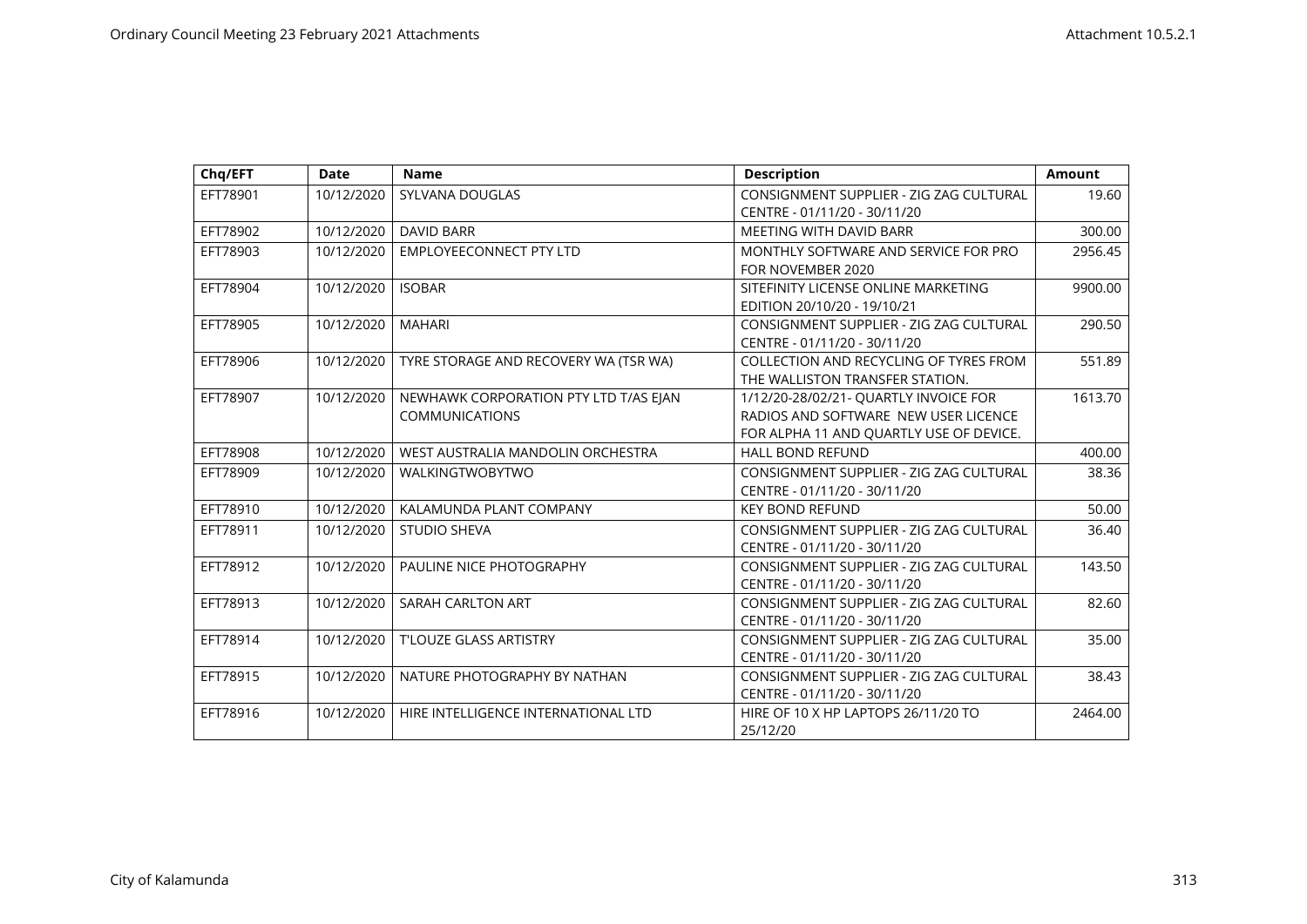| Chg/EFT  | <b>Date</b> | <b>Name</b>                            | <b>Description</b>                                                                                 | <b>Amount</b> |
|----------|-------------|----------------------------------------|----------------------------------------------------------------------------------------------------|---------------|
| EFT78917 | 10/12/2020  | <b>ERA HOSTING</b>                     | MONTHLY VOIP FEES FOR EMERGENCY<br><b>SERVICES</b>                                                 | 977.87        |
| EFT78918 | 10/12/2020  | <b>STACY GARDOLL ART</b>               | CONSIGNMENT SUPPLIER - ZIG ZAG CULTURAL<br>CENTRE - 01/11/20 - 30/11/20                            | 9.66          |
| EFT78919 | 10/12/2020  | PINDAN CONTRACTING PTY LTD             | PROGRESS CLAIM #10 - CONSTRUCTION OF<br>THE KALAMUNDA COMMUNITY CENTRE AT<br><b>JORGENSEN PARK</b> | 532898.82     |
| EFT78920 | 10/12/2020  | <b>CLARE JOHNSTON</b>                  | CONSIGNMENT SUPPLIER - ZIG ZAG CULTURAL<br>CENTRE - 01/11/20 - 30/11/20                            | 110.60        |
| EFT78921 | 10/12/2020  | <b>CHAMPION LAKES CHRISTIAN CHURCH</b> | <b>KEY BOND REFUND</b>                                                                             | 50.00         |
| EFT78922 | 10/12/2020  | <b>GLOBAL GUMNUTS &amp; NURSERY</b>    | CONSIGNMENT SUPPLIER - ZIG ZAG CULTURAL<br>CENTRE - 01/11/20 - 30/11/20                            | 60.62         |
| EFT78923 | 10/12/2020  | <b>CAROLIN KOERNER</b>                 | PART DOG STERILISATION FEE REFUND                                                                  | 75.00         |
| EFT78924 | 10/12/2020  | LANDSCAPE AND MAINTENANCE SOLUTIONS    | RESIDENTIAL VERGE, PASSIVE & ACTIVE<br>RESERVES MOWING SERVICES                                    | 26208.60      |
| EFT78925 | 10/12/2020  | POLETTI BUILT PTY LTD                  | DEVELOPMENT APPLICATION FEE REFUND<br>DUE TO DUPLICATION PAYMENT                                   | 147.00        |
| EFT78926 | 10/12/2020  | MARSHALL'S WESTERN AUSTRALIAN HONEY    | CONSIGNMENT SUPPLIER - ZIG ZAG CULTURAL<br>CENTRE - 01/11/20 - 30/11/20                            | 56.00         |
| EFT78927 | 10/12/2020  | AQUA RESEARCH AND MONITORING SERVICES  | CONSIGNMENT SUPPLIER - ZIG ZAG CULTURAL<br>CENTRE - 01/11/20 - 30/11/20                            | 17.50         |
| EFT78928 | 10/12/2020  | <b>LEAH DESMAY</b>                     | CONSIGNMENT SUPPLIER - ZIG ZAG CULTURAL<br>CENTRE - 01/11/20 - 30/11/20                            | 49.00         |
| EFT78929 | 10/12/2020  | THE OLD MARKET GARDEN                  | CONSIGNMENT SUPPLIER - ZIG ZAG CULTURAL<br>CENTRE - 01/11/20 - 30/11/20                            | 55.30         |
| EFT78930 | 10/12/2020  | THE HUMAN CONNECTION                   | <b>GET FUNDED WORKSHOP FOR SPORTING AND</b><br>COMMUNITY GROUPS WITHIN THE CITY OF<br>KALAMUNDA    | 1045.00       |
| EFT78931 | 10/12/2020  | <b>TAYSTEE JUICES</b>                  | <b>HALL BOND REFUND</b>                                                                            | 200.00        |
| EFT78932 | 10/12/2020  | LADYBIRD ENTERTAINMENT                 | <b>BUSH FAIRY CHRISTMAS WITH LADYBIRD</b><br>ENTERTAINMENT AT FORRESTFIELD LIBRARY                 | 293.56        |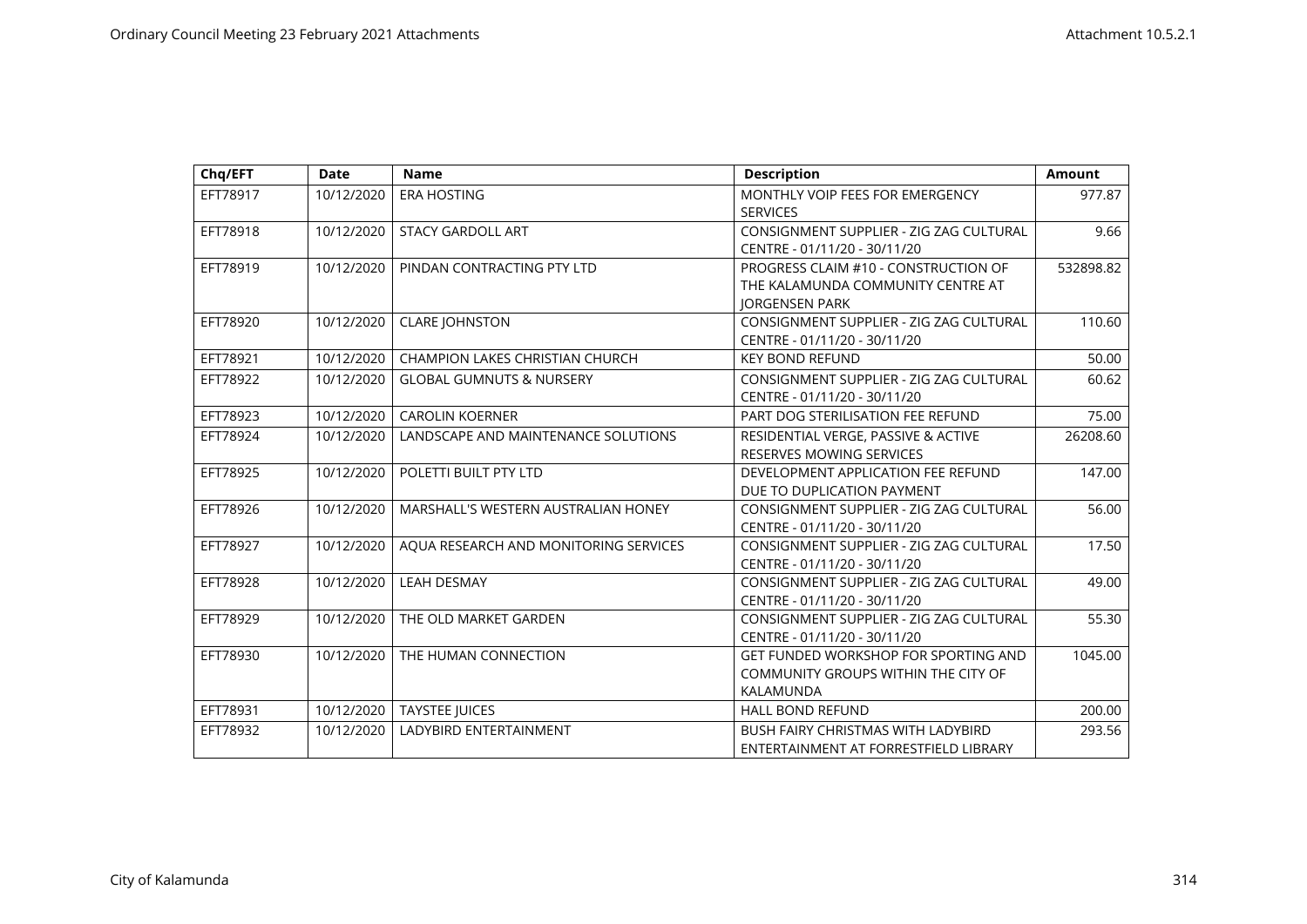| Chg/EFT  | <b>Date</b> | <b>Name</b>                                         | <b>Description</b>                                                         | Amount     |
|----------|-------------|-----------------------------------------------------|----------------------------------------------------------------------------|------------|
| EFT78933 | 10/12/2020  | <b>HILLS BOTANIC</b>                                | BOUQUET OF FLOWERS IN BOX FOR MEMBER<br>OF STAFF                           | 80.00      |
| EFT78934 | 10/12/2020  | <b>HILLS GRANDSLAM</b>                              | DONATION TOWARDS NEW SHIELD FOR HILLS<br><b>GRAND SLAM EVENT</b>           | 200.00     |
| EFT78935 | 10/12/2020  | SIMPLE PRICE-WISE CREMATIONS                        | <b>KEY BOND REFUND</b>                                                     | 50.00      |
| EFT78936 | 10/12/2020  | <b>KARRAK DESIGNS</b>                               | SALE OF ARTWORK - ALWAYS WAS ALWAYS<br>WILL BE - NAIDOC EXHIBITION         | 682.50     |
| EFT78937 | 10/12/2020  | <b>HILLS FIRE SERVICE</b>                           | ANNUAL FIRE HOSE PRESSURE TESTING AND<br><b>SERVICE</b>                    | 2543.68    |
| EFT78938 | 10/12/2020  | A2B TRAINING PTY LTD                                | FRONT END LOADER AND SKID STEER<br><b>COMBINATION TRAINING</b>             | 950.00     |
| EFT78939 | 10/12/2020  | PRISCILLA BRADLEY                                   | SALE OF ARTWORK - ALWAYS WAS, ALWAYS<br><b>WILL BE - NAIDOC EXHIBITION</b> | 945.00     |
| EFT78940 | 17/12/2020  | <b>LESLEY BOYD</b>                                  | COUNCILLOR ALLOWANCE - 01/12/20 -<br>31/12/20                              | 2131.67    |
| EFT78941 | 17/12/2020  | KATHLEEN (KATHY) RITCHIE                            | COUNCILLOR ALLOWANCE - 01/12/20 -<br>31/12/20                              | 2131.67    |
| EFT78942 | 17/12/2020  | <b>LISA COOPER</b>                                  | COUNCILLOR ALLOWANCE - 01/12/20 -<br>31/12/20                              | 2131.67    |
| EFT78943 | 17/12/2020  | <b>JOHN GIARDINA</b>                                | COUNCILLOR ALLOWANCE - 01/12/20 -<br>31/12/20                              | 2131.67    |
| EFT78944 | 17/12/2020  | <b>GEOFF STALLARD</b>                               | COUNCILLOR ALLOWANCE - 01/12/20 -<br>31/12/20                              | 2131.67    |
| EFT78945 | 17/12/2020  | DEPARTMENT OF FIRE AND EMERGENCY SERVICES<br>(DFES) | 2021/21 - EMERGENCY SERVICES LEVY -<br><b>OUARTER 2</b>                    | 1936535.10 |
| EFT78946 | 17/12/2020  | SUSAN (SUE) BILICH                                  | COUNCILLOR ALLOWANCE - 01/12/20 -<br>31/12/20                              | 2131.67    |
| EFT78947 | 17/12/2020  | <b>BROOKE O'DONNELL</b>                             | COUNCILLOR ALLOWANCE - 01/12/20 -<br>31/12/20                              | 2131.67    |
| EFT78948 | 17/12/2020  | <b>MARGARET THOMAS</b>                              | COUNCILLOR ALLOWANCE - 01/12/20 -<br>31/12/20                              | 8071.09    |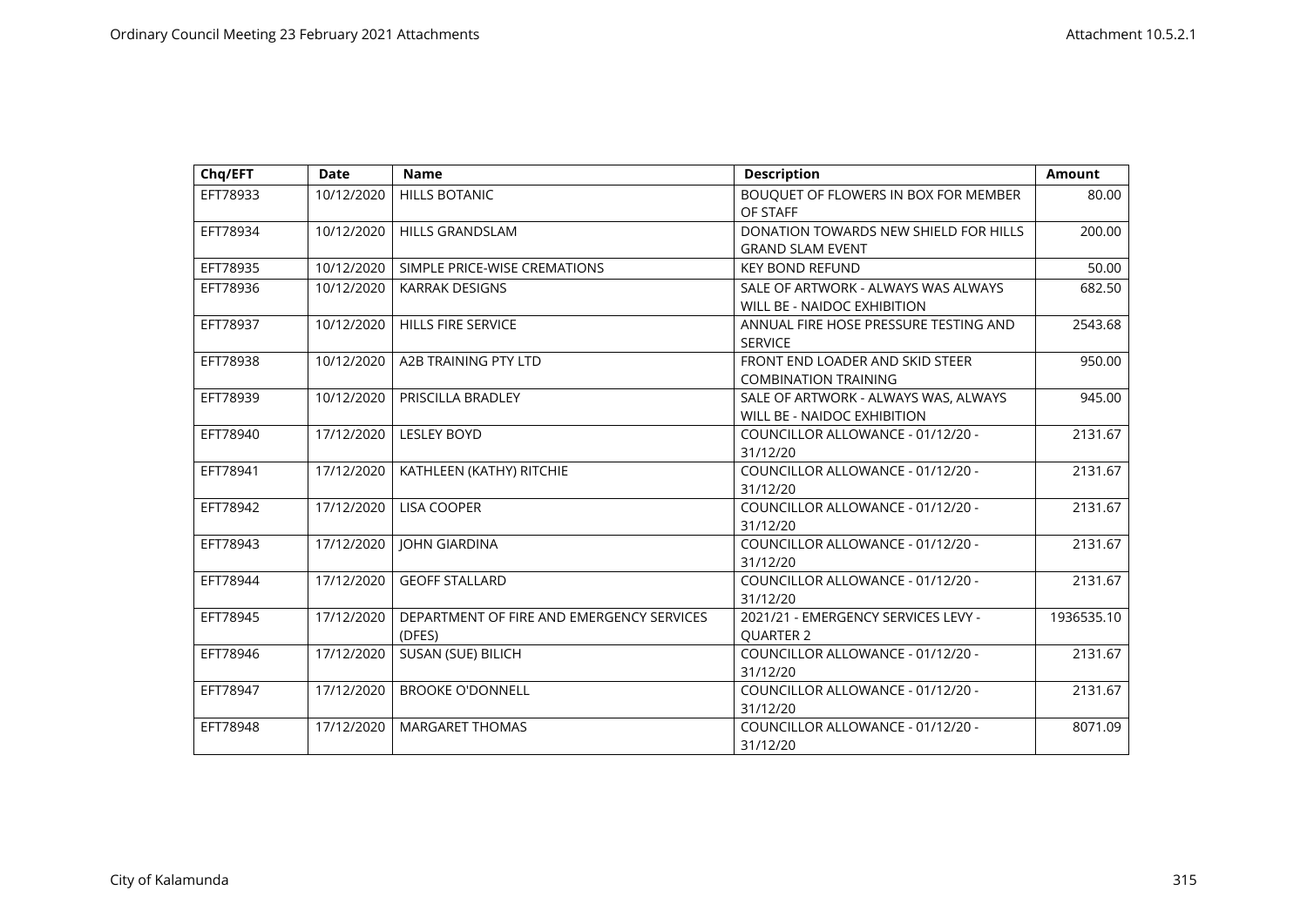| Chq/EFT  | <b>Date</b> | <b>Name</b>                                 | <b>Description</b>                       | <b>Amount</b> |
|----------|-------------|---------------------------------------------|------------------------------------------|---------------|
| EFT78949 | 17/12/2020  | <b>DYLAN O'CONNOR</b>                       | COUNCILLOR ALLOWANCE - 01/12/20 -        | 3438.50       |
|          |             |                                             | 31/12/20                                 |               |
| EFT78950 | 17/12/2020  | <b>JANELLE SEWELL</b>                       | COUNCILLOR ALLOWANCE - 01/12/20 -        | 2131.67       |
|          |             |                                             | 31/12/20                                 |               |
| EFT78951 | 17/12/2020  | <b>MARY CANNON</b>                          | COUNCILLOR ALLOWANCE - 01/12/20 -        | 2131.67       |
|          |             |                                             | 31/12/20                                 |               |
| EFT78952 | 17/12/2020  | <b>CAMERON BLAIR</b>                        | COUNCILLOR ALLOWANCE - 01/12/20 -        | 2131.67       |
|          |             |                                             | 31/12/20                                 |               |
| EFT78953 | 23/12/2020  | <b>HART SPORT</b>                           | GYM EQUIPMENT SUPPLIES FOR HARTFIELD     | 127.00        |
|          |             |                                             | <b>PARK RECREATION CENTRE</b>            |               |
| EFT78954 | 23/12/2020  | THE WORKWEAR GROUP PTY LTD                  | SUPPLY OF UNIFORM FOR VARIOUS STAFF      | 600.00        |
|          |             |                                             | <b>MEMBERS</b>                           |               |
| EFT78955 | 23/12/2020  | WEX AUSTRALIA PTY LTD - WRIGHT EXPRESS FUEL | FUEL - PERIOD ENDING 21/12/20            | 533.55        |
|          |             | <b>CARDS AUSTRALIA LTD</b>                  |                                          |               |
| EFT78956 | 23/12/2020  | NIGHTINGALES PHARMACY & NEWSAGENCY          | AERO DIAGNOSTIC NON-CONTACT INFRARED     | 179.99        |
|          |             | KALAMUNDA                                   | THERMOMETER FOR FIRE BRIGADE             |               |
| EFT78957 | 23/12/2020  | NEVERFAIL SPRINGWATER LTD (KALA LIB)        | BOTTLED WATER SUPPLIES / MAINTENANCE     | 15.84         |
|          |             |                                             | FOR KALAMUNDA LIBRARY                    |               |
| EFT78958 | 23/12/2020  | <b>IMAGE EMBROIDERY</b>                     | SUPPLY OF UNIFORM FOR VARIOUS STAFF      | 338.25        |
|          |             |                                             | <b>MEMBERS</b>                           |               |
| EFT78959 | 23/12/2020  | <b>INFORM CONNECTION PTY LTD</b>            | SUPPLY & DELIVERY OF GRAYS BLUE DOT BALL | 75.46         |
|          |             |                                             | (24) FOR HARTFIELD PARK RECREATION       |               |
|          |             |                                             | <b>CENTRE</b>                            |               |
| EFT78960 | 23/12/2020  | <b>JOHN HUGHES GROUP</b>                    | <b>PLANT/VEHICLE PARTS</b>               | 182.11        |
| EFT78961 | 23/12/2020  | <b>CAFE CORPORATE</b>                       | COFFEE MACHINE SUPPLIES / MAINTENANCE    | 293.46        |
|          |             |                                             | <b>FOR OPERATIONS CENTRE</b>             |               |
| EFT78962 | 23/12/2020  | <b>HILLS HOCUS POCUS</b>                    | <b>BALLOON ARRANGMENTS FOR THANK A</b>   | 133.80        |
|          |             |                                             | <b>VOLUNTEER DAY 2020</b>                |               |
| EFT78963 | 23/12/2020  | VIP CARPET AND UPHOLSTERY CLEANING SERVICE  | CARPET CLEANING AT VARIOUS LOCATIONS     | 1261.00       |
| EFT78964 | 23/12/2020  | <b>TOTALLY WORKWEAR</b>                     | SUPPLY OF PROTECTIVE CLOTHING            | 1300.27       |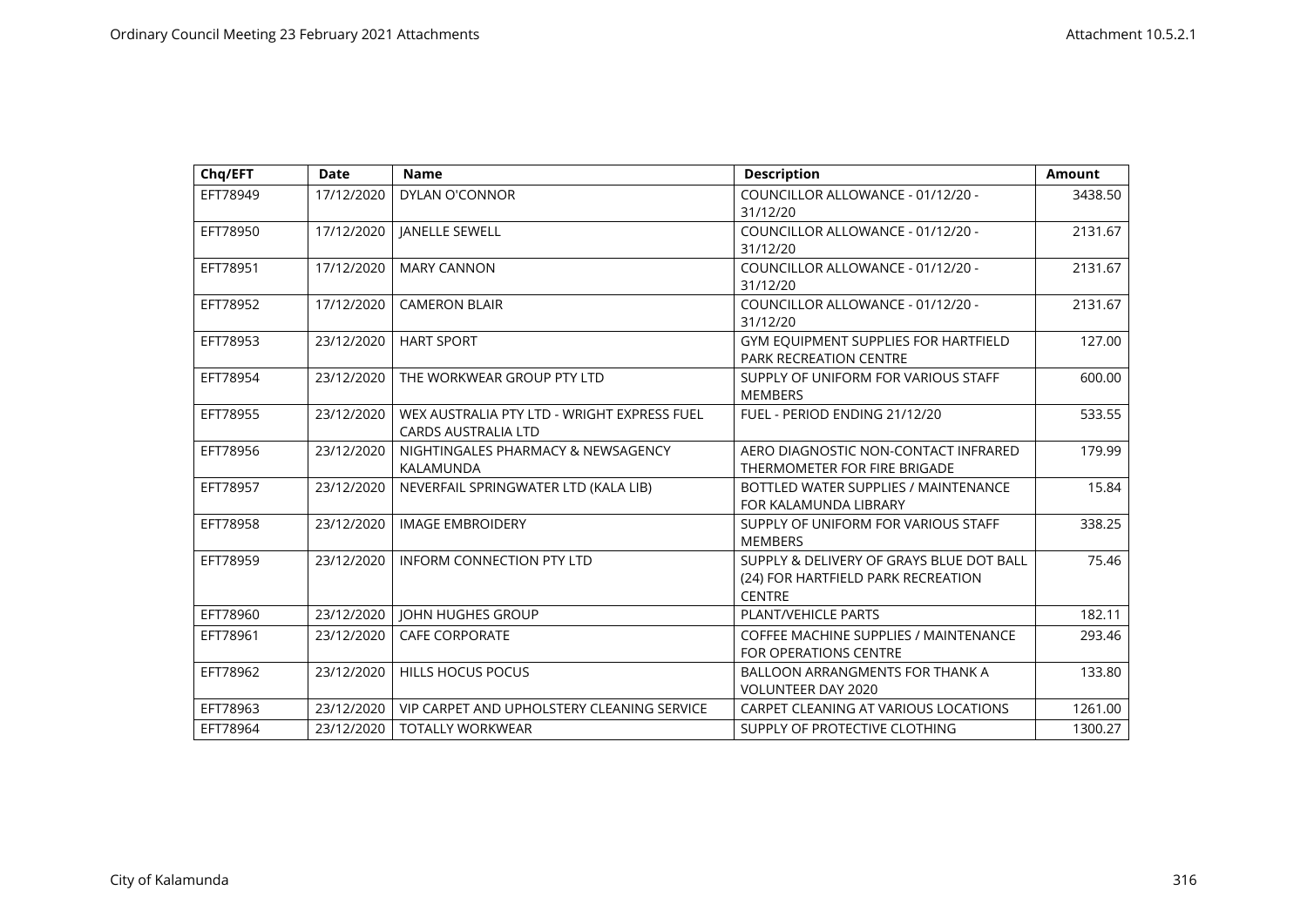| Chq/EFT  | <b>Date</b> | <b>Name</b>                                   | <b>Description</b>                      | <b>Amount</b> |
|----------|-------------|-----------------------------------------------|-----------------------------------------|---------------|
| EFT78965 | 23/12/2020  | <b>SCOTT PRINT</b>                            | PRINTING OF SENIORS POCKET GUIDE        | 338.80        |
| EFT78966 | 23/12/2020  | DOUGLAS PARTNERS PTY LTD                      | PROGRESS PAYMENT 1 - GEOTECHNICAL       | 10637.00      |
|          |             |                                               | INVESTIGATION AND REPORT OF FINDINGS TO |               |
|          |             |                                               | SUPPORT DETAILED DESIGN DRAWINGS OF     |               |
|          |             |                                               | KALAMUNDA CENTRAL MALL PROJECT          |               |
| EFT78967 | 23/12/2020  | CADGROUP AUSTRALIA PTY LTD                    | MULTI USER ANNUAL SUBSCRIPTION          | 12204.50      |
|          |             |                                               | RENEWAL OF AUTOCAD AEC COLLECTION INC   |               |
|          |             |                                               | CADGROUP SUBSCRIPTION BENEFITS TOOLKIT  |               |
|          |             |                                               | CHANGING FROM MULTI-USER TO NAMED       |               |
|          |             |                                               | <b>USER</b>                             |               |
| EFT78968 | 23/12/2020  | <b>FALLS ROAD PRIMARY SCHOOL</b>              | <b>KEY BOND REFUND</b>                  | 50.00         |
| EFT78969 | 23/12/2020  | DAVID GRAEME WILLIAMSON                       | <b>CROSSOVER CONTRIBUTION</b>           | 428.00        |
| EFT78970 | 23/12/2020  | <b>AUSTRALIAN SERVICES UNION</b>              | PAYROLL DEDUCTIONS                      | 71.70         |
| EFT78971 | 23/12/2020  | CITY OF KALAMUNDA STAFF SOCIAL CLUB           | PAYROLL DEDUCTIONS                      | 156.00        |
| EFT78972 | 23/12/2020  | <b>AUSTRALIA POST</b>                         | POSTAL EXPENSES / COUNTER BILLPAY       | 1062.97       |
|          |             |                                               | <b>TRANSACTION FEES</b>                 |               |
| EFT78973 | 23/12/2020  | <b>BUNNINGS BUILDING SUPPLIES</b>             | <b>HARDWARE SUPPLIES FOR VARIOUS</b>    | 1535.61       |
|          |             |                                               | <b>LOCATIONS</b>                        |               |
| EFT78974 | 23/12/2020  | <b>COATES HIRE OPERATIONS PTY LTD</b>         | PLANT / EQUIPMENT HIRE                  | 556.90        |
| EFT78975 | 23/12/2020  | NAPA - A DIVISION OF GPC ASIA PACIFIC PTY LTD | PLANT / VEHICLE PARTS                   | 282.70        |
| EFT78976 | 23/12/2020  | <b>CROMMELINS MACHINERY</b>                   | PLANT / VEHICLE PARTS                   | 3199.00       |
| EFT78977 | 23/12/2020  | KALAMUNDA TOYOTA                              | <b>PLANT / VEHICLE PARTS</b>            | 367.52        |
| EFT78978 | 23/12/2020  | <b>MCLEODS BARRISTERS &amp; SOLICITORS</b>    | <b>LEGAL EXPENSES</b>                   | 5524.79       |
| EFT78979 | 23/12/2020  | CLEANAWAY                                     | WASTE / RECYCLING & BULK BIN DISPOSAL   | 274849.66     |
|          |             |                                               | <b>SERVICES FEES</b>                    |               |
| EFT78980 | 23/12/2020  | <b>TELSTRA CORPORATION</b>                    | <b>TELEPHONE / INTERNET EXPENSES</b>    | 28558.75      |
| EFT78981 | 23/12/2020  | LANDGATE - VALUATIONS                         | <b>GROSS RENTAL VALUATION FEES FOR</b>  | 138.61        |
|          |             |                                               | <b>VARIOUS LOCATIONS</b>                |               |
| EFT78982 | 23/12/2020  | WALKERS HARDWARE (MITRE 10)                   | <b>HARDWARE SUPPLIES</b>                | 49.36         |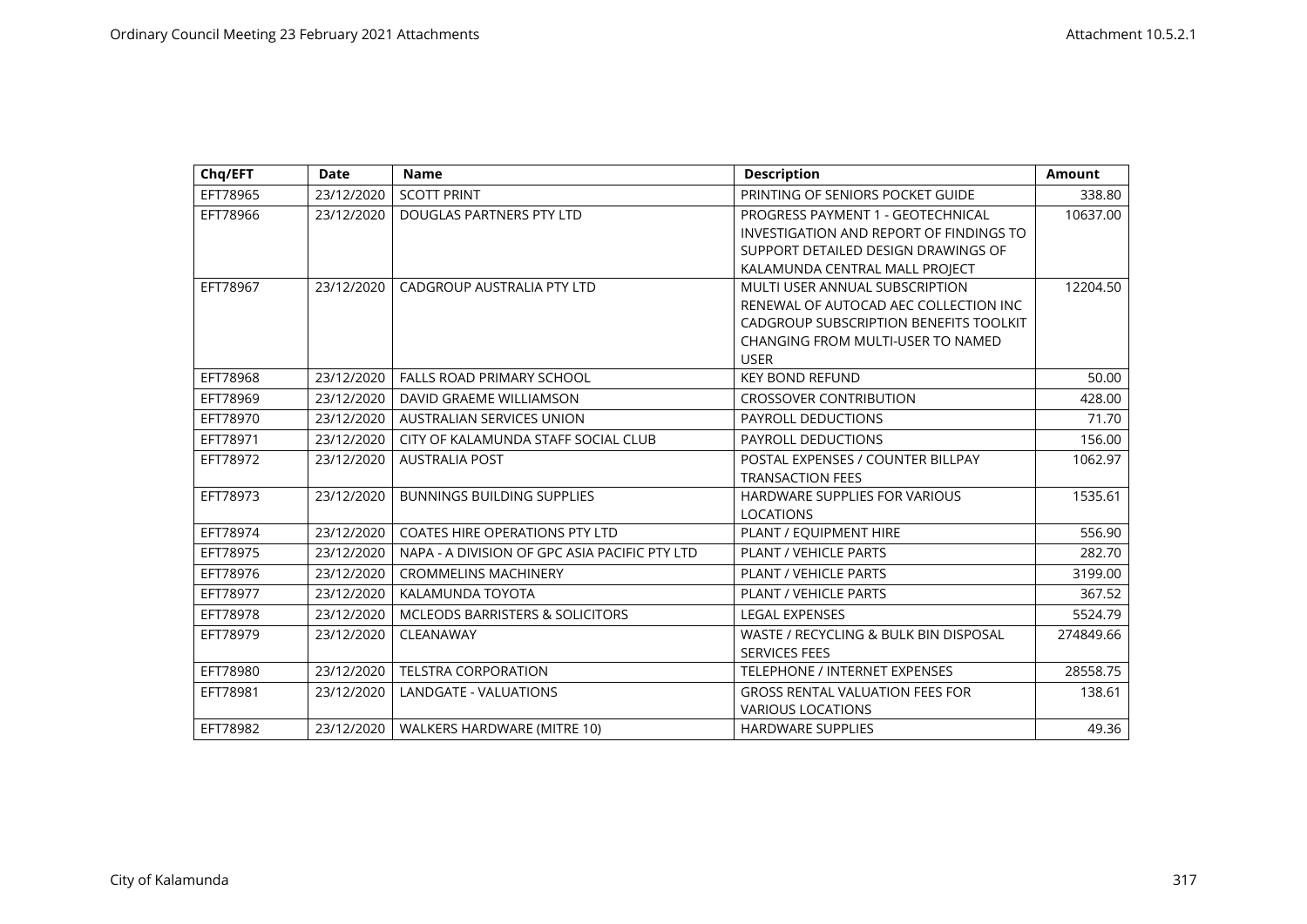| Chq/EFT  | <b>Date</b> | <b>Name</b>                                                     | <b>Description</b>                                                                     | <b>Amount</b> |
|----------|-------------|-----------------------------------------------------------------|----------------------------------------------------------------------------------------|---------------|
| EFT78983 | 23/12/2020  | <b>ECHO NEWSPAPER</b>                                           | ADVERTISING FOR VARIOUS JOBS / EVENTS                                                  | 4290.00       |
| EFT78984 | 23/12/2020  | MCKAY EARTHMOVING PTY LTD                                       | PLANT EQUIPMENT AND OPERATOR HIRE FOR<br><b>VARIOUS LOCATIONS</b>                      | 14538.19      |
| EFT78985 | 23/12/2020  | <b>K-LINE FENCING GROUP</b>                                     | FENCING SUPPLIES & INSTALLATION AT 31<br>KENNETH ROAD HIGH WYCOMBE                     | 2524.50       |
| EFT78986 | 23/12/2020  | EASTERN METROPOLITAN REGIONAL COUNCIL<br>(EMRC)                 | DOMESTIC / WASTE CHARGES - RED HILL TIP,<br><b>MATTRESS &amp; TIMBER DISPOSAL FEES</b> | 370149.02     |
| EFT78987 | 23/12/2020  | BORAL CONSTRUCTION MATERIALS GROUP                              | ROAD MATERIALS FOR VARIOUS LOCATIONS                                                   | 1190.75       |
| EFT78988 | 23/12/2020  | <b>JASON SIGNMAKERS</b>                                         | SIGNAGE SUPPLIES                                                                       | 29639.61      |
| EFT78989 | 23/12/2020  | <b>FASTA COURIERS</b>                                           | <b>COURIER FEES</b>                                                                    | 168.71        |
| EFT78990 | 23/12/2020  | <b>BCITF</b>                                                    | LEVY FEE - NOVEMBER 2020                                                               | 7780.77       |
| EFT78991 | 23/12/2020  | <b>RAECO</b>                                                    | STATIONERY / OFFICE SUPPLIES FOR<br>KALAMUNDA LIBRARY                                  | 257.23        |
| EFT78992 | 23/12/2020  | <b>MCINTOSH &amp; SON</b>                                       | <b>PLANT / VEHICLE PARTS</b>                                                           | 2221.05       |
| EFT78993 | 23/12/2020  | SONIC HEALTHPLUS (KINETIC HEALTH GROUP LTD)                     | PREPLACEMENT MEDICALS / BASELINE<br><b>HEARING TESTS</b>                               | 397.54        |
| EFT78994 | 23/12/2020  | <b>BRADOCK PODIATRY SERVICES PTY LTD</b>                        | PODIATRY SERVICES AT JACK HEALEY CENTRE                                                | 1096.40       |
| EFT78995 | 23/12/2020  | LINDLEY CONTRACTING                                             | PLUMBING REPAIRS / MAINTENANCE FOR<br><b>VARIOUS LOCATIONS</b>                         | 6864.00       |
| EFT78996 | 23/12/2020  | KALA BOB KATS PTY LTD                                           | PLANT EQUIPMENT AND OPERATOR HIRE FOR<br><b>VARIOUS LOCATIONS</b>                      | 1760.00       |
| EFT78997 | 23/12/2020  | SYNERGY                                                         | <b>POWER CHARGES</b>                                                                   | 148934.61     |
| EFT78998 | 23/12/2020  | STEWART & HEATON CLOTHING CO PTY LTD                            | FIRE PROTECTION WEAR / SUPPLIES                                                        | 98.16         |
| EFT78999 | 23/12/2020  | DEPARTMENT OF PREMIER & CABINET - STATE LAW<br><b>PUBLISHER</b> | <b>GOVERNMENT GAZETTE ADVERTISING</b>                                                  | 185.40        |
| EFT79000 | 23/12/2020  | <b>GRONBEK SECURITY</b>                                         | SECURITY KEY SERVICES TO VARIOUS<br><b>LOCATIONS</b>                                   | 15.00         |
| EFT79001 | 23/12/2020  | <b>GRIMES CONTRACTING PTY LTD</b>                               | <b>CONTRACTOR BUILDING MAINTENANCE AT</b><br>PINE TREE RESERVE                         | 856.40        |
| EFT79002 | 23/12/2020  | <b>BGC ASPHALT</b>                                              | ROAD MATERIALS FOR VARIOUS LOCATIONS                                                   | 587.88        |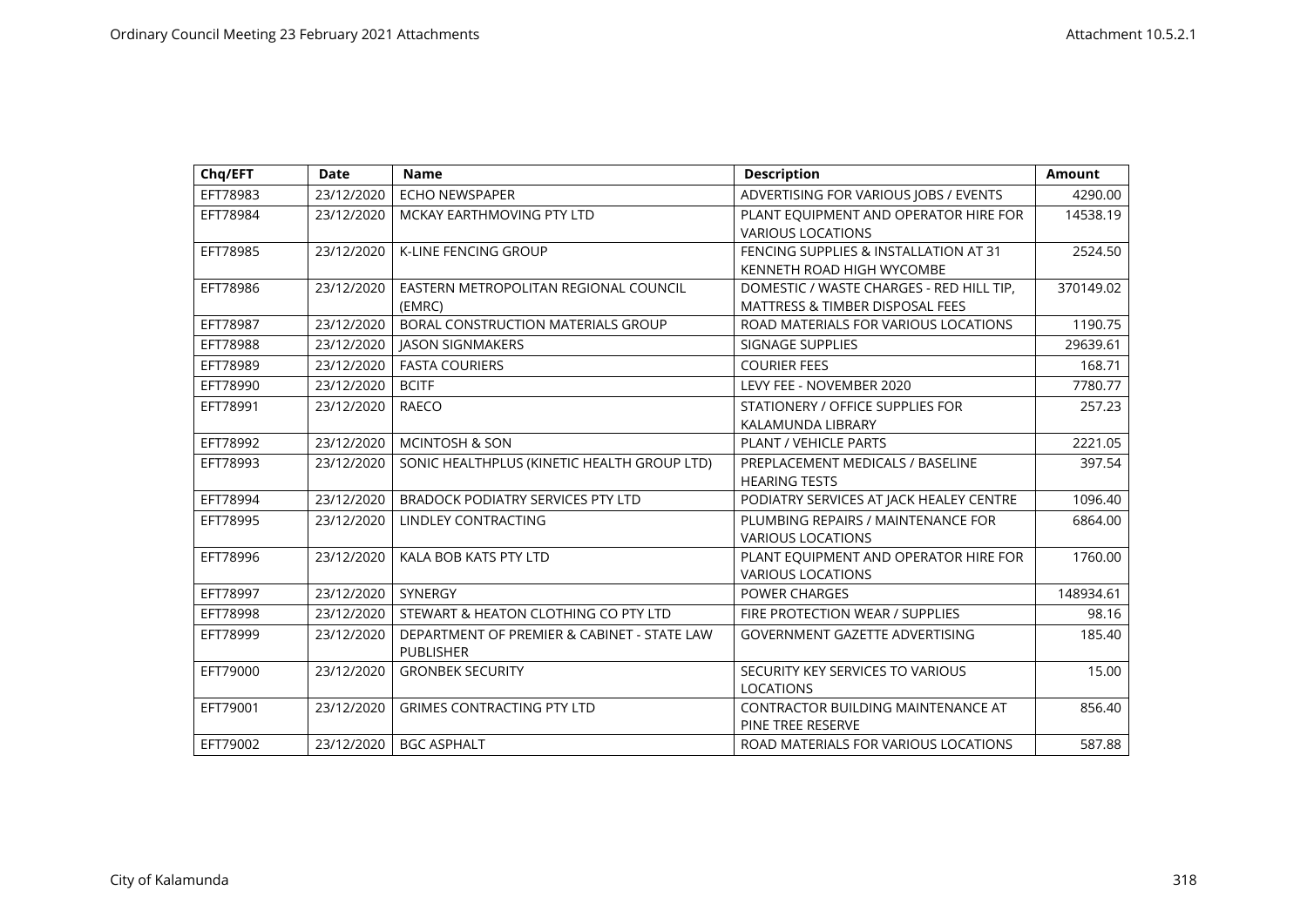| Chq/EFT  | <b>Date</b> | <b>Name</b>                           | <b>Description</b>                            | <b>Amount</b> |
|----------|-------------|---------------------------------------|-----------------------------------------------|---------------|
| EFT79003 | 23/12/2020  | WA LIMESTONE COMPANY                  | ROAD MATERIALS FOR VARIOUS LOCATIONS          | 3097.07       |
| EFT79004 | 23/12/2020  | <b>WINC AUSTRALIA PTY LTD</b>         | <b>STATIONERY / OFFICE SUPPLIES</b>           | 334.11        |
| EFT79005 | 23/12/2020  | FULTON HOGAN INDUSTRIES PTY LTD       | ROAD MATERIALS FOR VARIOUS LOCATIONS          | 222531.28     |
|          |             |                                       | INCLUDING INSTALL & PROFILING AT              |               |
|          |             |                                       | LESCHENAULTIA WAY MAIDA VALE &                |               |
|          |             |                                       | RAYMOND ROAD WALLISTON                        |               |
| EFT79006 | 23/12/2020  | <b>MARKETFORCE PTY LTD</b>            | ADVERTISING FOR VARIOUS JOBS / EVENTS         | 1958.00       |
| EFT79007 | 23/12/2020  | <b>GOOSEBERRY HILL PRIMARY SCHOOL</b> | BOND REFUND FOR THE USE OF THE SEMINAR        | 200.00        |
|          |             |                                       | ROOM AT THE ZIG ZAG CULTURAL CENTRE           |               |
| EFT79008 | 23/12/2020  | <b>HARTFIELD COUNTRY CLUB</b>         | <b>CHRISTMAS FESTIVAL EVENT FUNDING-</b>      | 1000.00       |
|          |             |                                       | <b>HARTFIELD KIDS XMAS PARTY</b>              |               |
| EFT79009 | 23/12/2020  | KALAMUNDA YOUTH SWING BAND            | <b>KEY BOND REFUND</b>                        | 50.00         |
| EFT79010 | 23/12/2020  | <b>BUCHER MUNICIPAL PTY LTD</b>       | SUPPLY OF A NEW VT652 SERIES TRUCK            | 368092.92     |
|          |             |                                       | SWEEPER & PLANT/VEHICLE PARTS                 |               |
| EFT79011 | 23/12/2020  | <b>GEOFABRICS AUSTRALASIA PTY LTD</b> | SUPPLY & DELIVERY GEOFABRIC MATERIAL          | 1250.39       |
| EFT79012 | 23/12/2020  | <b>LO-GO APPOINTMENTS</b>             | HIRE OF TEMPORARY STAFF FOR DEPOT /           | 4093.06       |
|          |             |                                       | <b>ADMIN</b>                                  |               |
| EFT79013 | 23/12/2020  | <b>BRIDGESTONE AUSTRALIA LTD</b>      | PLANT / VEHICLE PARTS                         | 968.00        |
| EFT79014 | 23/12/2020  | <b>HOSEMASTERS</b>                    | PLANT / VEHICLE PARTS                         | 127.20        |
| EFT79015 | 23/12/2020  | <b>GLENN SWIFT ENTERTAINMENT</b>      | ONE ENCHANTED EVENING CHRISTMAS               | 660.00        |
|          |             |                                       | STORYTELLING FAMILY EVENT AT KALAMUNDA        |               |
|          |             |                                       | <b>LIBRARY</b>                                |               |
| EFT79016 | 23/12/2020  | SIRSIDYNIX PTY LTD                    | SOFTWARE MAINTENANCE                          | 3927.00       |
| EFT79017 | 23/12/2020  | <b>J BLACKWOOD &amp; SON LIMITED</b>  | <b>GENERAL HARDWARE &amp; PROTECTIVE WEAR</b> | 3707.34       |
|          |             |                                       | <b>SUPPLIES</b>                               |               |
| EFT79018 | 23/12/2020  | <b>SLATER GARTRELL SPORTS</b>         | REPLACE SYNTHETIC TURF TO MAIN PITCH AT       | 4939.00       |
|          |             |                                       | <b>MAIDA VALE RESERVE</b>                     |               |
| EFT79019 | 23/12/2020  | WA RANGERS ASSOCIATION                | SUPPLY & DELIVERY OF 1X WARA                  | 45.35         |
|          |             |                                       | EMBROIDERED BADGE KIT BAG FOR RANGERS         |               |
|          |             |                                       | <b>SERVICES</b>                               |               |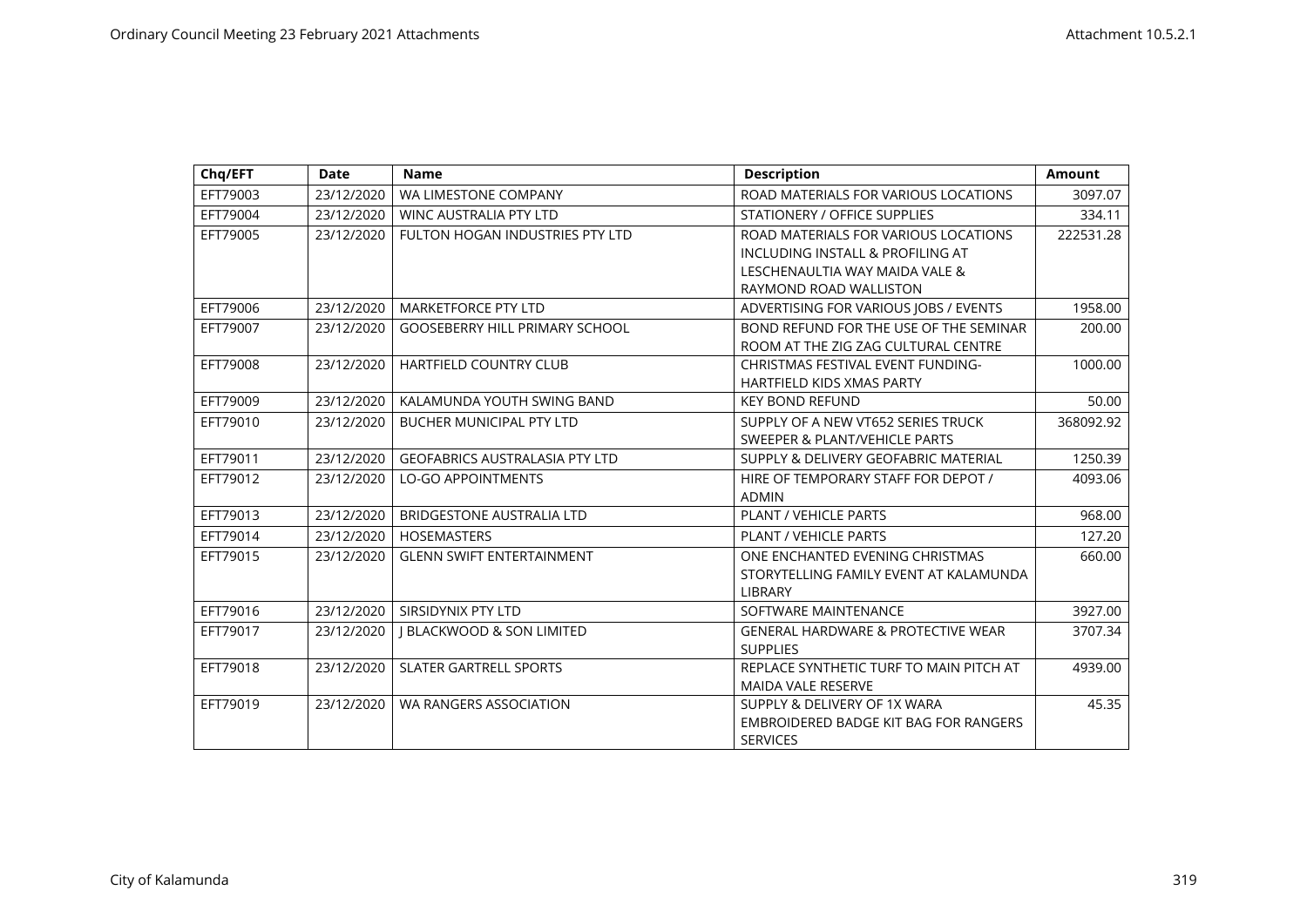| Chq/EFT  | <b>Date</b> | <b>Name</b>                                | <b>Description</b>                          | <b>Amount</b> |
|----------|-------------|--------------------------------------------|---------------------------------------------|---------------|
| EFT79020 | 23/12/2020  | EASTERN HILLS SAWS AND MOWERS              | PLANT / VEHICLE PARTS                       | 1724.00       |
| EFT79021 | 23/12/2020  | <b>BOLLIG DESIGN GROUP</b>                 | ARCHITECTURAL SERVICES AT KALAMUNDA         | 3998.50       |
|          |             |                                            | <b>COMMUNITY CENTRE - CONTRACT</b>          |               |
|          |             |                                            | <b>ADMINISTRATION STAGE</b>                 |               |
| EFT79022 | 23/12/2020  | <b>CITY OF FREMANTLE</b>                   | FINANCIAL SUPPORT OF THE LIBRARYCRAFT       | 100.00        |
|          |             |                                            | MINECRAFT SERVER PROGRAM                    |               |
| EFT79023 | 23/12/2020  | FOOTHILLS INFORMATION AND REFERRAL SERVICE | CHRISTMAS FESTIVAL EVENT FUNDING -          | 2000.00       |
|          |             | (FIRS)                                     | RELATING TO CHRISTMAS COMMUNITY EVENT       |               |
| EFT79024 | 23/12/2020  | OCE CORPORATE PTY LTD - OFFICE CLEANING    | <b>CLEANING SERVICES / CONSUMABLES FOR</b>  | 35398.29      |
|          |             | <b>EXPERTS</b>                             | <b>VARIOUS LOCATIONS</b>                    |               |
| EFT79025 | 23/12/2020  | CAT WELFARE SOCIETY INC                    | REHOMING OF UNCLAIMED CATS FROM             | 176.00        |
|          |             |                                            | <b>POUND</b>                                |               |
| EFT79026 | 23/12/2020  | KALAMUNDA CAROLS BY CANDLELIGHT INC        | <b>KEY BOND REFUND</b>                      | 50.00         |
| EFT79027 | 23/12/2020  | FORRESTFIELD PRIMARY SCHOOL P & C          | FINANCIAL ASSISTANCE - COVID-19 CRISIS      | 5000.00       |
|          |             | <b>ASSOCIATION INC</b>                     | RELIEF FUND COMMUNITY INNOVATION            |               |
|          |             |                                            | <b>GRANTS - COMMUNITY GARDEN</b>            |               |
| EFT79028 | 23/12/2020  | E & MJ ROSHER PTY LTD                      | PLANT / VEHICLE PARTS                       | 47.76         |
| EFT79029 | 23/12/2020  | <b>ELLENBY TREE FARM</b>                   | <b>GARDEN / RESERVE SUPPLIES FOR STREET</b> | 6028.00       |
|          |             |                                            | <b>TREE PLANTING</b>                        |               |
| EFT79030 | 23/12/2020  | NUTRIEN AG SOLUTIONS LIMITED               | SUPPLY & DELIVERY OF CHEMICALS &            | 1907.40       |
|          |             |                                            | SUPPLIES FOR OPERATIONS CENTRE              |               |
| EFT79031 | 23/12/2020  | ST JOHN AMBULANCE AUSTRALIA (WA) INC       | SUPPLY & DELIVERY OF ZOLL PEDI PADS II      | 99.00         |
|          |             |                                            | PRODUCT CODE 1003 FOR THE RAY OWEN          |               |
|          |             |                                            | <b>SPORTS CENTRE</b>                        |               |
| EFT79032 | 23/12/2020  | <b>RAC BUSINESS WISE</b>                   | ROADSIDE ASSISTANT RENEWAL                  | 1385.50       |
| EFT79033 | 23/12/2020  | KALAMUNDA CRICKET CLUB                     | WORKS ON KOSTERA OVAL FOR PERIOD            | 10000.00      |
|          |             |                                            | DECEMBER 2020 & MARCH 2021                  |               |
| EFT79034 | 23/12/2020  | KALAMUNDA PLUMBING                         | <b>HALL &amp; KEY BOND REFUND</b>           | 550.00        |
| EFT79035 | 23/12/2020  | <b>HAWLEY'S BOBCAT SERVICE</b>             | PLANT EQUIPMENT AND OPERATOR HIRE FOR       | 6989.25       |
|          |             |                                            | <b>VARIOUS LOCATIONS</b>                    |               |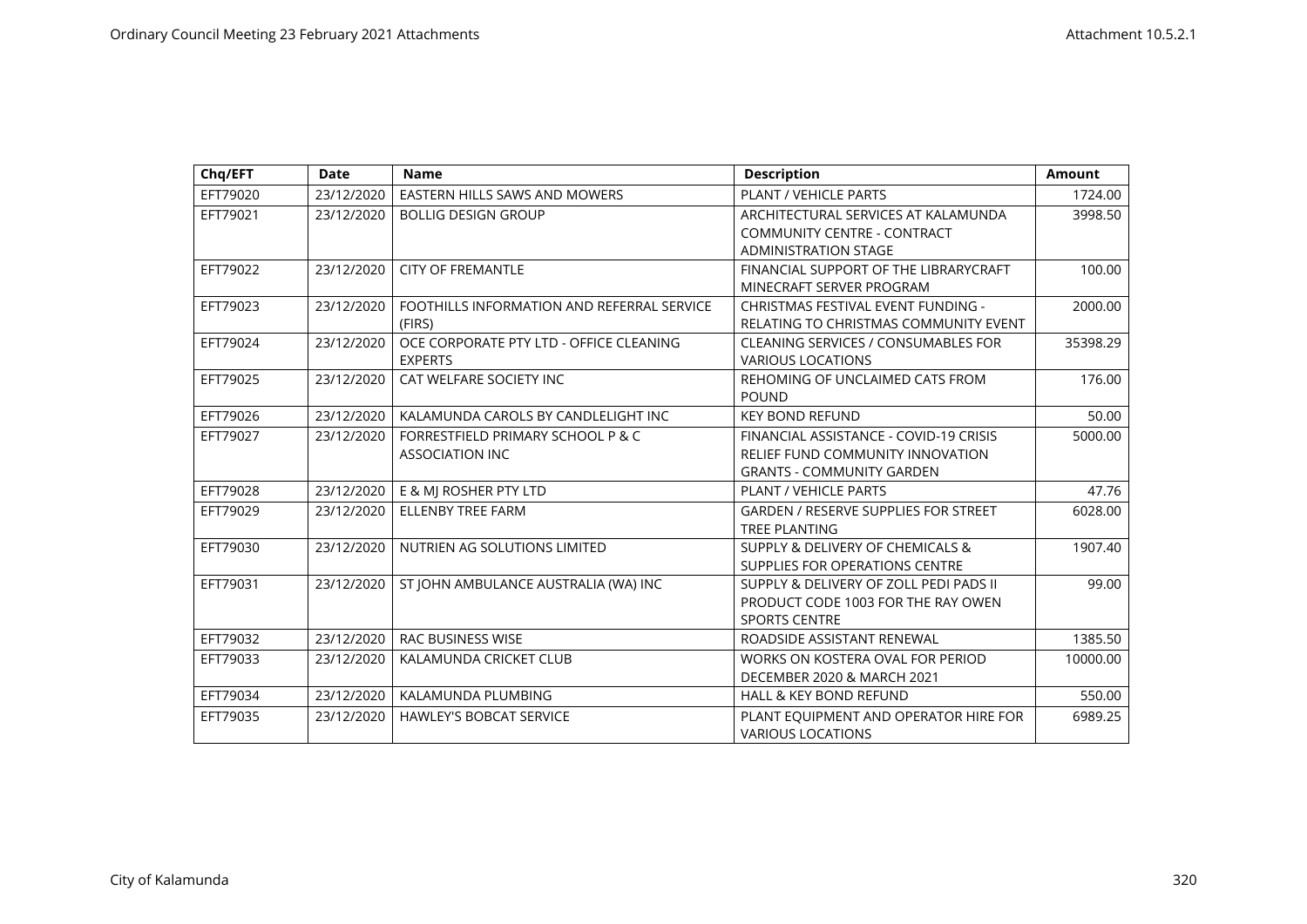| Chq/EFT  | <b>Date</b> | <b>Name</b>                                 | <b>Description</b>                      | <b>Amount</b> |
|----------|-------------|---------------------------------------------|-----------------------------------------|---------------|
| EFT79036 | 23/12/2020  | WILD SEASONS FLOWERS PTY LTD                | <b>FLOWER ARRANGEMENTS</b>              | 80.00         |
| EFT79037 | 23/12/2020  | <b>CAI FENCES</b>                           | FENCING SUPPLIES / REPAIRS              | 286.00        |
| EFT79038 | 23/12/2020  | MIDLAND CEMENT PRODUCTS                     | PLUMBING SUPPLIES FOR VARIOUS           | 142.01        |
|          |             |                                             | <b>LOCATIONS</b>                        |               |
| EFT79039 | 23/12/2020  | TOTAL PACKAGING (WA) PTY LTD                | SUPPLY OF DOG LITTER BAGS               | 1887.60       |
| EFT79040 | 23/12/2020  | WA HINO SALES & SERVICE                     | PLANT / VEHICLE PARTS                   | 4530.70       |
| EFT79041 | 23/12/2020  | SCANLAN SURVEYS PTY LTD                     | SURVEYING CONSULTING SERVICES AT        | 6270.00       |
|          |             |                                             | HOLMES ROAD MAIDA VALE & JOHN FARRANT   |               |
|          |             |                                             | <b>DRIVE GOOSEBERRY HILL</b>            |               |
| EFT79042 | 23/12/2020  | <b>GHD PTY LTD</b>                          | <b>ENGINEERING, ARCHITECTURE &amp;</b>  | 3630.00       |
|          |             |                                             | ENVIRONMENTAL CONSULTING SERVICES FOR   |               |
|          |             |                                             | KARRI COURT, GOOSEBERRY HILL & MITCHELL |               |
|          |             |                                             | ROAD, BICKLEY                           |               |
| EFT79043 | 23/12/2020  | ACCESS ICON PTY LTD T/A CASCADA             | DRAINAGE SUPPLIES FOR VARIOUS           | 16133.15      |
|          |             |                                             | <b>LOCATIONS</b>                        |               |
| EFT79044 | 23/12/2020  | <b>METROCOUNT</b>                           | SURVEYING SUPPLIES                      | 804.10        |
| EFT79045 | 23/12/2020  | AMEREX FIRE (WA) (E FIRE AND SAFETY)        | FIRE EQUIPMENT MAINTENANCE FOR VARIOUS  | 2149.40       |
|          |             |                                             | <b>LOCATIONS</b>                        |               |
| EFT79046 | 23/12/2020  | LIFTING BY DESIGN PTY LTD                   | PLANT / VEHICLE PARTS                   | 1372.25       |
| EFT79047 | 23/12/2020  | <b>CENTRAL REGIONAL TAFE</b>                | <b>REGISTRATION FOR STAFF TO ATEEND</b> | 1821.26       |
|          |             |                                             | FIREARM REFRESHER TRAINING COURSE       |               |
| EFT79048 | 23/12/2020  | HAYS SPECIALIST RECRUITMENT (AUSTRALIA) PTY | HIRE OF TEMPORARY STAFF FOR ADMIN /     | 38210.36      |
|          |             | <b>LTD</b>                                  | <b>DEPOT</b>                            |               |
| EFT79049 | 23/12/2020  | ENGIE MECHANICAL SERVICES AUSTRALIA PTY LTD | AIRCONDITIONING MAINTENANCE / REPAIRS   | 820.31        |
|          |             |                                             | AT ADMINISTRATION BUILDING              |               |
| EFT79050 | 23/12/2020  | QUICK CORPORATE AUST PTY LTD                | STATIONERY & OFFICE SUPPLIES            | 2965.23       |
| EFT79051 | 23/12/2020  | AUTO ONE KALAMUNDA                          | PLANT / VEHICLE PARTS                   | 26.90         |
| EFT79052 | 23/12/2020  | A KAPPELLA MUNDA                            | <b>KEY BOND REFUND</b>                  | 50.00         |
| EFT79053 | 23/12/2020  | <b>RANGE FORD</b>                           | <b>PLANT / VEHICLE PARTS</b>            | 660.00        |
| EFT79054 | 23/12/2020  | DAWSON PARK PRIMARY SCHOOL                  | <b>KEY BOND REFUND</b>                  | 50.00         |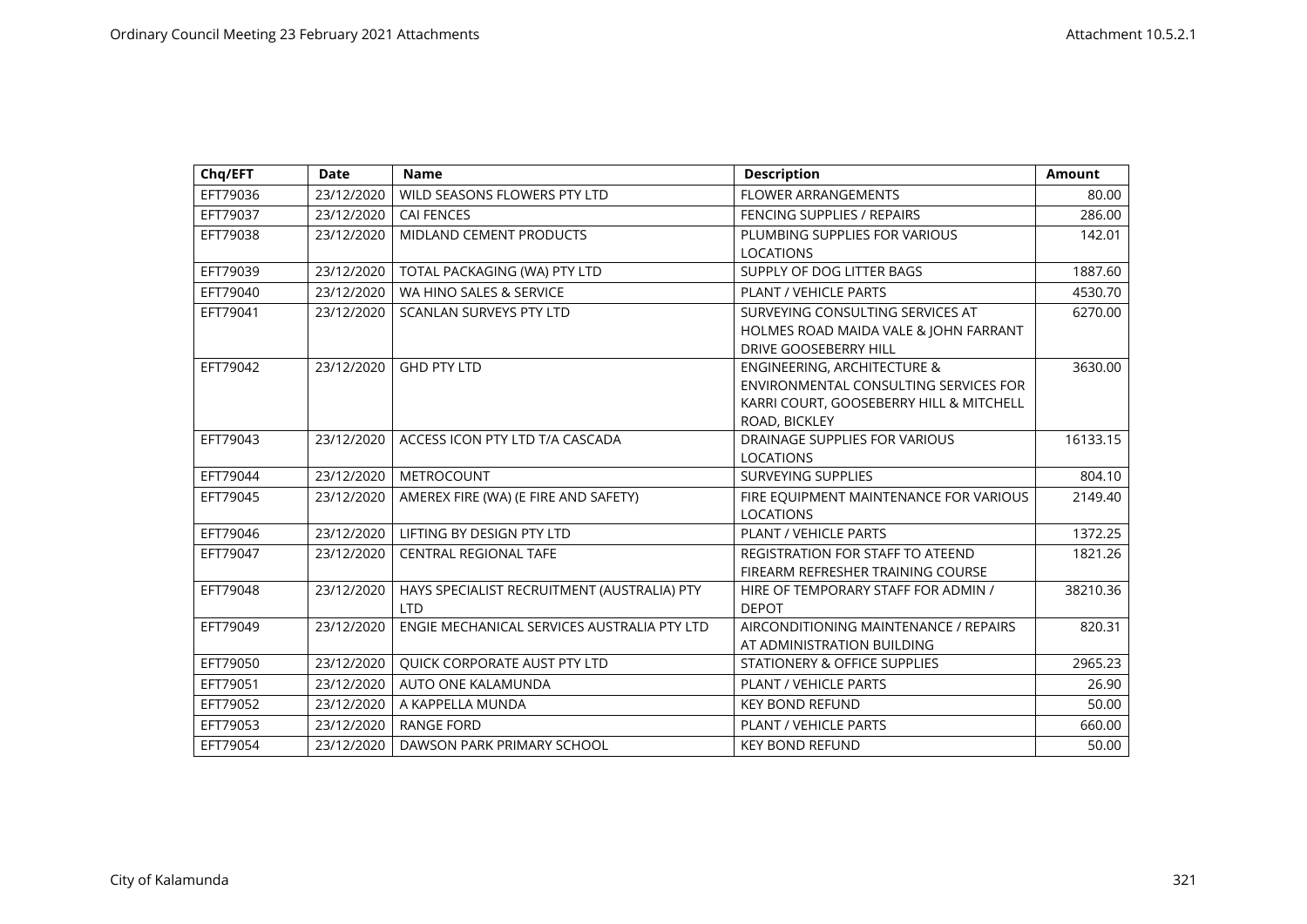| Chq/EFT  | <b>Date</b> | <b>Name</b>                                 | <b>Description</b>                      | <b>Amount</b> |
|----------|-------------|---------------------------------------------|-----------------------------------------|---------------|
| EFT79055 | 23/12/2020  | <b>GLENVIEW MACHINE KERBING</b>             | SUPPLY AND LAY OF CONCRETE KERBING      | 26474.14      |
|          |             |                                             | SERVICE AT VARIOUS LOCATIONS            |               |
| EFT79056 | 23/12/2020  | MCDOWALL AFFLECK PTY LTD                    | 15% DESIGN FEES - DETAILED DESIGN AND   | 4125.00       |
|          |             |                                             | DOCUMENTATION FOR DRAINAGE UPGRADES     |               |
|          |             |                                             | TO STIRK PARK, KALAMUNDA                |               |
| EFT79057 | 23/12/2020  | KALAMUNDA CHAMBER OF COMMERCE INC           | CHRISTMAS LIGHTS PROGRAM AUSPICED BY    | 1000.00       |
|          |             |                                             | KCC ON BEHALF OF CLIP JOINT             |               |
| EFT79058 | 23/12/2020  | ACES (ANIMAL CARE EQUIPMENT & SERVICES P/L) | SUPPLY & DELIVERY OF ANIMAL HANDLING    | 156.94        |
|          |             |                                             | <b>EQUIPMENT</b>                        |               |
| EFT79059 | 23/12/2020  | MAIN ROADS (WA)                             | <b>VARIOUS WORKS ASSOCIATED WITH</b>    | 4200.40       |
|          |             |                                             | WELSHPOOL RD EAST/CANNING RD CARMEL &   |               |
|          |             |                                             | <b>HOLMES ROAD FORRESTFIELD</b>         |               |
| EFT79060 | 23/12/2020  | WEST COAST SPORTING SURFACES PTY LTD        | SUPPLY AND INSTALL NEW SYTHETIC GRASS   | 13310.00      |
|          |             |                                             | AND REPLACE RUBBER ON THE THREE         |               |
|          |             |                                             | PRACTICE NETS AT HARTFIELD PARK         |               |
| EFT79061 | 23/12/2020  | LOCK, STOCK & FARRELL LOCKSMITH PTY LTD     | PADLOCKS / KEYS SUPPLIES                | 3700.10       |
| EFT79062 | 23/12/2020  | COCA-COLA AMATIL (AUST) PTY LTD             | KIOSK SUPPLIES FOR HARTFIELD RECREATION | 734.73        |
|          |             |                                             | <b>CENTRE</b>                           |               |
| EFT79063 | 23/12/2020  | MIRACLE RECREATION EQUIPMENT                | PLAYGROUND REPAIRS & MAINTENANCE AT     | 3652.00       |
|          |             |                                             | <b>VARIOUS LOCATIONS</b>                |               |
| EFT79064 | 23/12/2020  | HOSECO                                      | PLANT / VEHICLE PARTS                   | 44.11         |
| EFT79065 | 23/12/2020  | SWAN TOWING SERVICE PTY LTD                 | <b>TOWING SERVICES</b>                  | 330.00        |
| EFT79066 | 23/12/2020  | <b>HYDROQUIP PUMPS</b>                      | SUPPLY OF PUMPS & IRRIGATION PARTS AT   | 8088.30       |
|          |             |                                             | LITTLE SCOTT RESERVE                    |               |
| EFT79067 | 23/12/2020  | ABAXA (WH LOCATION SERVICES)                | SUPPLY UNDERGROUND SERVICE LOCATIONS    | 6993.58       |
|          |             |                                             | AT VARIOUS LOCATIONS                    |               |
| EFT79068 | 23/12/2020  | DAVID WILLS & ASSOCIATES                    | ENGINEERING CONSULTANCY AT RAY OWEN     | 9824.10       |
|          |             |                                             | SPORTING PRECINCT CARPARK & ROAD        |               |
|          |             |                                             | NETWORK & STORMWATER DRAINAGE           |               |
|          |             |                                             | MODIFICATION AT WOODLUPINE BROOK        |               |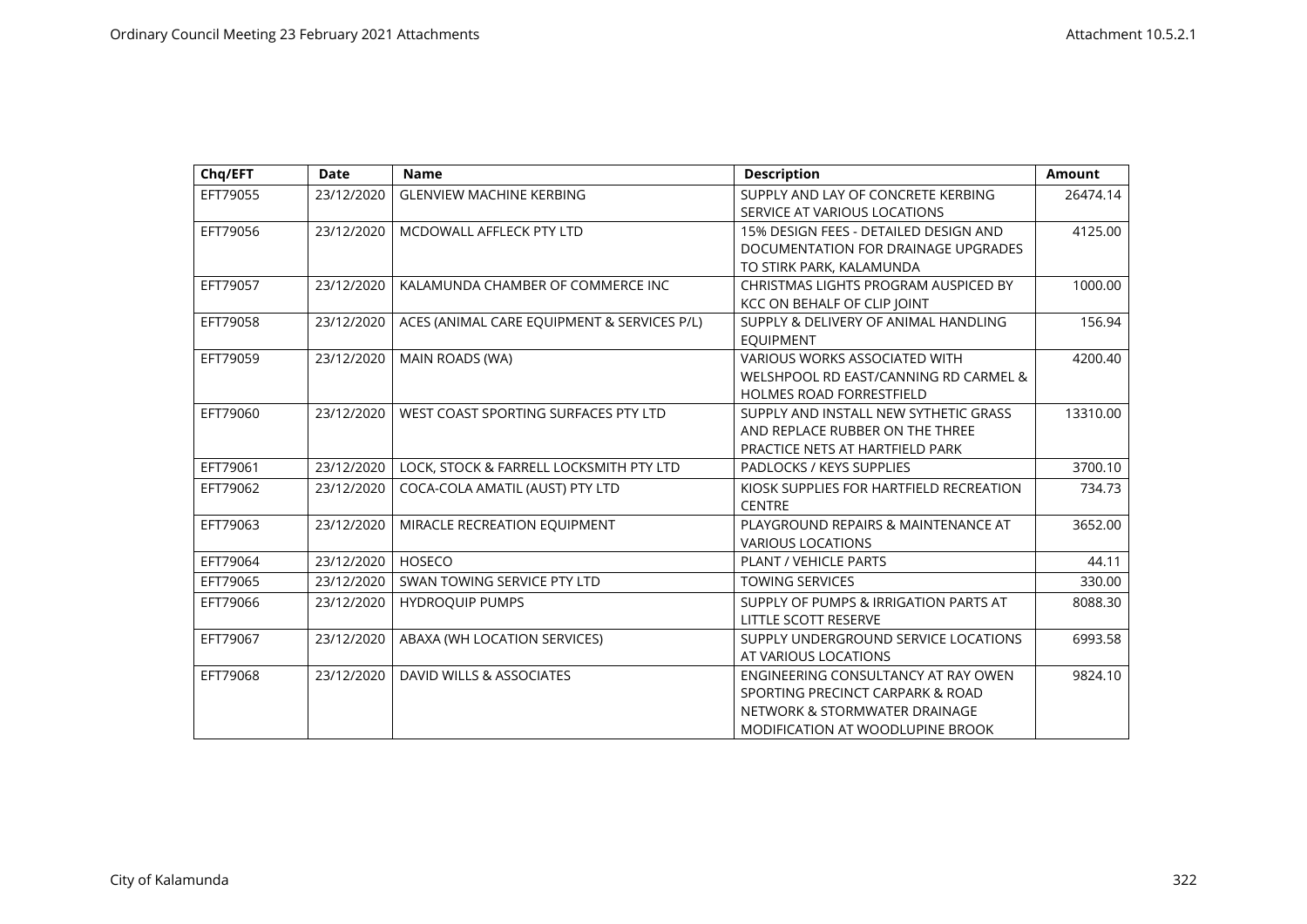| Chq/EFT  | <b>Date</b> | <b>Name</b>                                                                                           | <b>Description</b>                                                                                                                | <b>Amount</b> |
|----------|-------------|-------------------------------------------------------------------------------------------------------|-----------------------------------------------------------------------------------------------------------------------------------|---------------|
| EFT79069 | 23/12/2020  | <b>ACROMAT</b>                                                                                        | GYM EQUIPMENT SUPPLIES FOR HARTFIELD<br><b>PARK RECREATION CENTRE</b>                                                             | 486.83        |
| EFT79070 | 23/12/2020  | DIRECT TRADES SUPPLY PTY LTD                                                                          | <b>HARDWARE SUPPLIES</b>                                                                                                          | 5205.85       |
| EFT79071 | 23/12/2020  | <b>ERIC &amp; BIANCA ROSE</b>                                                                         | PART PLANNING APPLICATION FEE REFUND -<br>DA20/0579                                                                               | 73.50         |
| EFT79072 | 23/12/2020  | OFFICEWORKS SUPERSTORES PTY LTD                                                                       | OFFICE SUPPLIES / STATIONERY FOR VARIOUS<br><b>LOCATIONS</b>                                                                      | 835.69        |
| EFT79073 | 23/12/2020  | RANGE VIEW PARK TENNIS CLUB INC                                                                       | REIMBURSEMENT OF PLUMBING COSTS TO<br>REPAIR DRAINAGE DAMAGED DURING<br><b>RETICULATION WORKS</b>                                 | 388.00        |
| EFT79074 | 23/12/2020  | AUSTREND INTL PTY LTD ATFT AUSTREND TRUST T/A<br><b>AUSTREND</b><br>METALS/TUBING/ALUMINIUM/ADHESIVES | SUPPLY & DELIVERY OF ROAD SAFETY AND<br>TRAFFIC CONTROL PRODUCTS                                                                  | 2510.03       |
| EFT79075 | 23/12/2020  | <b>UNA BELL</b>                                                                                       | BOND REFUND FOR THE USE OF THE GALLERY<br>AT THE ZIG ZAG CULTURAL CENTRE                                                          | 500.00        |
| EFT79076 | 23/12/2020  | DEPARTMENT OF BIODIVERSITY, CONSERVATION<br>AND ATTRACTIONS                                           | MERCHANDISE SUPPLIES FOR RESALE AT THE<br>ZIG ZAG CULTURAL CENTRE                                                                 | 1044.60       |
| EFT79077 | 23/12/2020  | <b>CABLE LOCATES &amp; CONSULTING</b>                                                                 | LOCATION SERVICES AT 90 DUNDAS ROAD<br><b>HIGH WYCOMBE</b>                                                                        | 1276.00       |
| EFT79078 | 23/12/2020  | VERMEER (WA & NT)                                                                                     | <b>PLANT / VEHICLE PARTS</b>                                                                                                      | 308.00        |
| EFT79079 | 23/12/2020  | MAYDAY EARTHMOVING                                                                                    | PLANT AND EQUIPMENT HIRE                                                                                                          | 10395.00      |
| EFT79080 | 23/12/2020  | PORTER CONSULTING ENGINEERS                                                                           | CONSULTANCY DESIGN SERVICES FOR THE<br>DESIGN OF THE WELSHPOOL ROAD EAST AND<br>COLDWELL INTERSECTION FOR THE MKSEA<br><b>DCP</b> | 2200.00       |
| EFT79081 | 23/12/2020  | ELECTRICITY NETWORKS CORP T/A WESTERN POWER                                                           | DESIGN FEE-WS-119445M1T9 REF- PLOVER RD                                                                                           | 3300.00       |
| EFT79082 | 23/12/2020  | WOOLWORTHS GROUP LIMITED                                                                              | <b>GROCERY SUPPLIES</b>                                                                                                           | 874.86        |
| EFT79083 | 23/12/2020  | FORRESTFIELD TENNIS CLUB (INC)                                                                        | FORRESTFIELD TENNIS CLUB HIRE FEES FROM<br><b>HARTFIELD PARK RECREATION CENTRE -</b><br>01/11/20 - 30/11/20                       | 8.00          |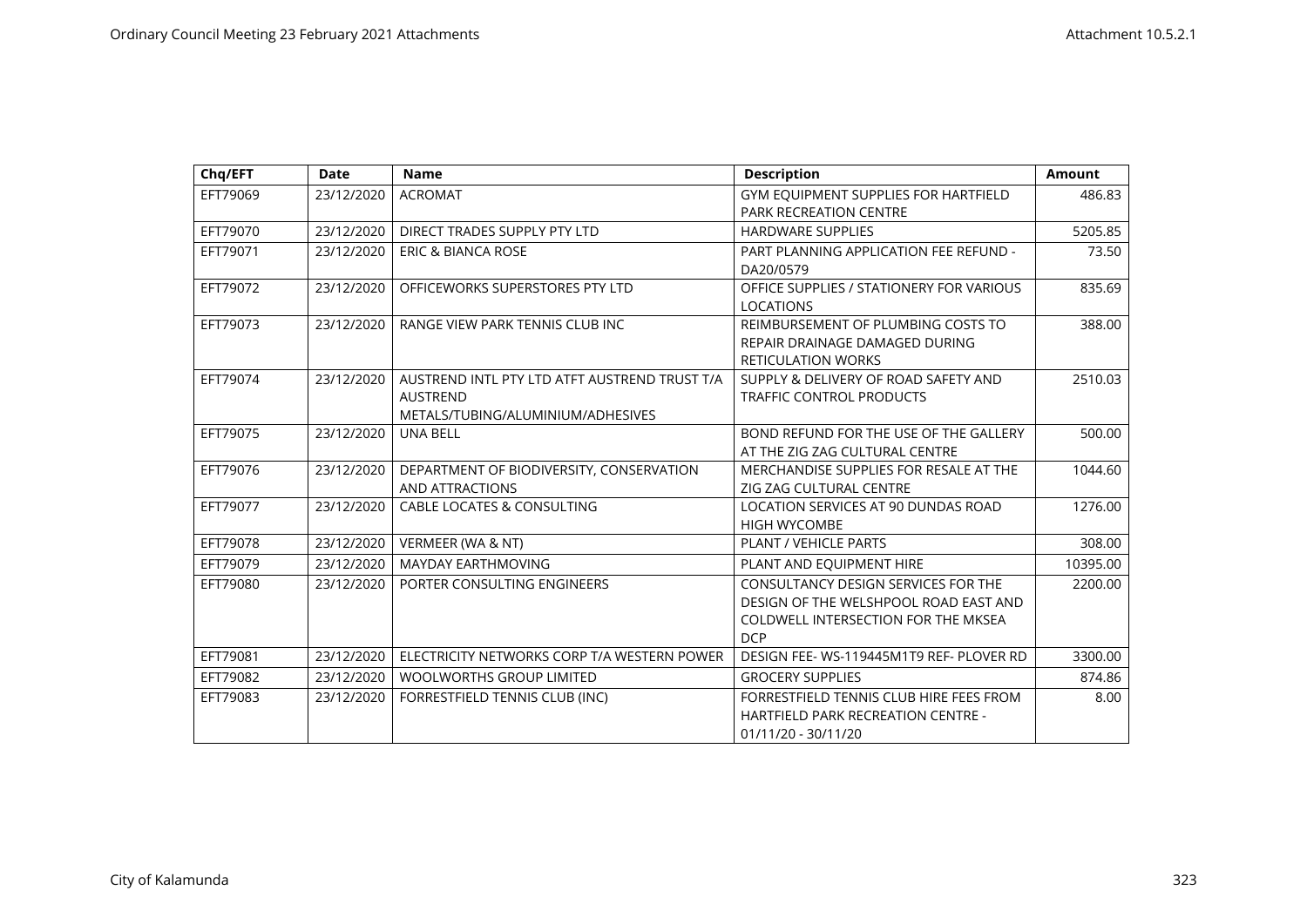| Chq/EFT  | <b>Date</b> | <b>Name</b>                                | <b>Description</b>                        | <b>Amount</b> |
|----------|-------------|--------------------------------------------|-------------------------------------------|---------------|
| EFT79084 | 23/12/2020  | <b>GLENDA DAWN CHARLTON (PODIATRY)</b>     | PODIATRY SERVICES AT JACK HEALEY CENTRE   | 923.78        |
| EFT79085 | 23/12/2020  | <b>HUMES</b>                               | DRAINAGE SUPPLIES FOR VARIOUS             | 1148.11       |
|          |             |                                            | <b>LOCATIONS</b>                          |               |
| EFT79086 | 23/12/2020  | <b>TRILITY SOLUTIONS PTY LTD</b>           | SUPPLY AND INSTALLED NEW                  | 10276.39      |
|          |             |                                            | HYDRASENTINEL WITH BUILT IN SINGLE POINT  |               |
|          |             |                                            | LEAK DETECTOR AND SOUNDER BEACON AT       |               |
|          |             |                                            | KALAMUNDA WATER PARK                      |               |
| EFT79087 | 23/12/2020  | ALLAN DAVIES & TREVOR CHUDLEIGH ARCHITECTS | ARCHITECTURAL CONSULTANCY SERVICES -      | 8043.75       |
|          |             |                                            | NEW STOREROOMS & ADDITIONAL FEMALE        |               |
|          |             |                                            | CHANGEROOMS AT PAT MORAN PAVILION         |               |
| EFT79088 | 23/12/2020  | BOYA EQUIPMENT PTY LTD                     | PLANT / VEHICLE PARTS                     | 412.21        |
| EFT79089 | 23/12/2020  | <b>HW &amp; ASSOCIATES</b>                 | COST MANAGEMENT SERVICES FOR THE          | 3960.00       |
|          |             |                                            | DESIGN, DOCUMENTATION AND CONTRACT        |               |
|          |             |                                            | ADMINISTRATION FOR THE KALAMUNDA          |               |
|          |             |                                            | <b>COMMUNITY CENTRE</b>                   |               |
| EFT79090 | 23/12/2020  | 360 ENVIRONMENTAL PTY LTD                  | PROFESSIONAL SERVICES - BIANNUAL          | 8012.95       |
|          |             |                                            | <b>INSPECTION OF ASBESTOS &amp; WATER</b> |               |
|          |             |                                            | MONITORING AT BRAND ROAD                  |               |
| EFT79091 | 23/12/2020  | ROBERT BRESCACIN                           | <b>CROSSOVER CONTRIBUTION</b>             | 428.00        |
| EFT79092 | 23/12/2020  | KYOCERA DOCUMENT SOLUTIONS AUSTRALIA PTY   | PHOTOCOPIER SERVICE COSTS FOR VARIOUS     | 3144.32       |
|          |             | <b>LTD</b>                                 | <b>LOCATIONS</b>                          |               |
| EFT79093 | 23/12/2020  | RICHELLE KATHLEEN DUNSIRE                  | <b>DOG REGISTRATION REFUND</b>            | 40.00         |
| EFT79094 | 23/12/2020  | <b>TECHNIFIRE 2000</b>                     | SUPPLY & DELIVERY OF 63MM 0-25 BAR DFES   | 234.44        |
|          |             |                                            | PRESSURE GAUGEED ON KALAMUNDA 2.4         |               |
|          |             |                                            | APPLIANCE FOR BUSH FIRE BRIGADE           |               |
| EFT79095 | 23/12/2020  | DRAINFLOW SERVICES PTY LTD                 | <b>CLEANING / MAINTAINING STORM WATER</b> | 3276.90       |
|          |             |                                            | DRAINS AT VARIOUS LOCATIONS               |               |
| EFT79096 | 23/12/2020  | <b>FORESTVALE TREES PTY LTD</b>            | <b>GARDEN / VERGE SUPPLIES</b>            | 11858.00      |
| EFT79097 | 23/12/2020  | TRUCK CENTRE WA PTY LTD                    | <b>PLANT / VEHICLE PARTS</b>              | 2109.51       |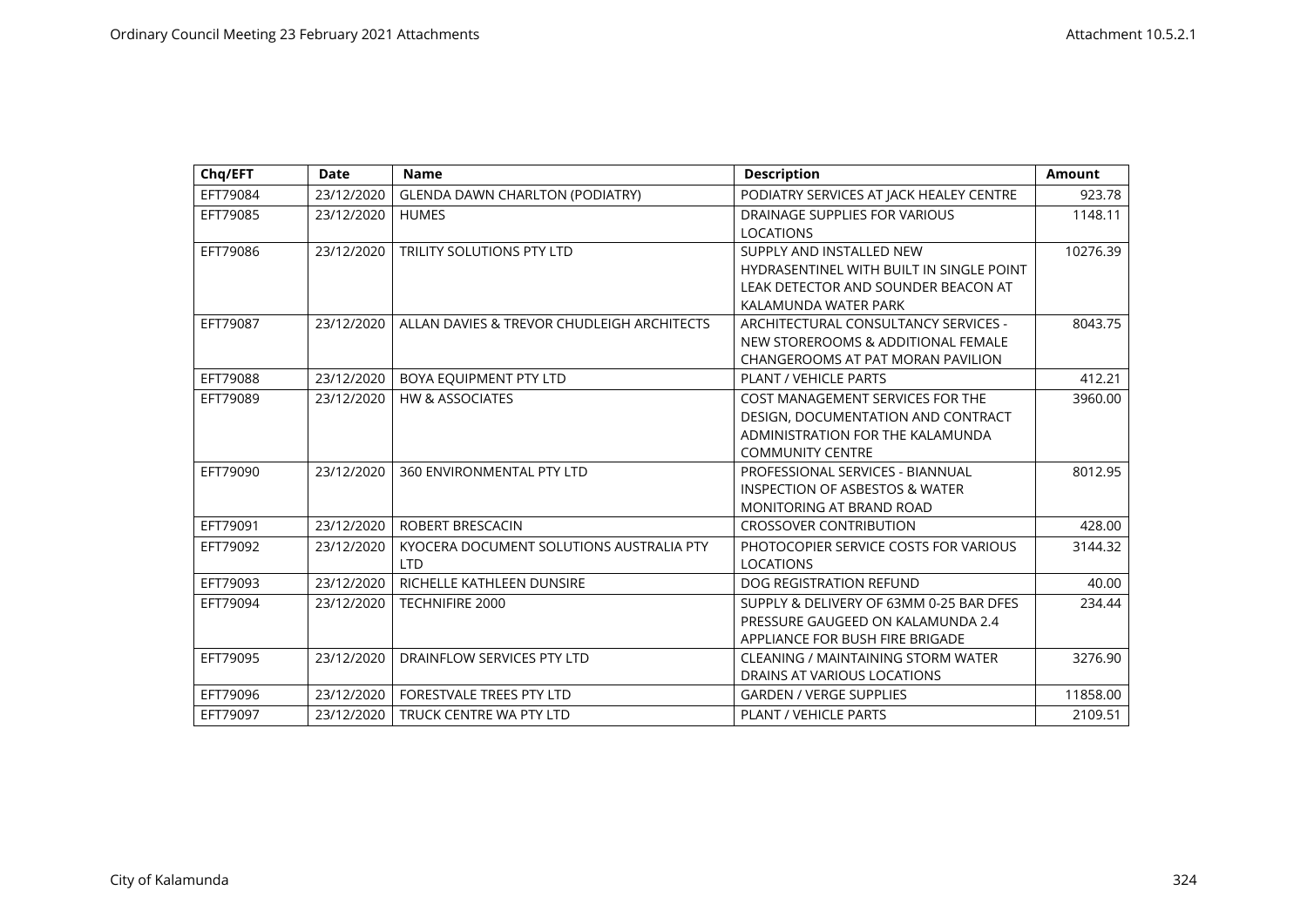| Chq/EFT  | <b>Date</b> | <b>Name</b>                                                     | <b>Description</b>                     | <b>Amount</b> |
|----------|-------------|-----------------------------------------------------------------|----------------------------------------|---------------|
| EFT79098 | 23/12/2020  | <b>MANIACS LEARN THROUGH PLAY - HENRIETTE</b><br><b>ROSSOUW</b> | <b>KEY &amp; HALL BOND REFUND</b>      | 450.00        |
| EFT79099 | 23/12/2020  | <b>BOWDEN TREE CONSULTANCY</b>                                  | ARBORICULTURAL CONSULTANCY /           | 891.00        |
|          |             |                                                                 | ASSESSMENT AT KALAMUNDA HISTORY        |               |
|          |             |                                                                 | <b>VILLAGE</b>                         |               |
| EFT79100 | 23/12/2020  | CONTRAFLOW                                                      | <b>TRAFFIC MANAGEMENT FOR VARIOUS</b>  | 75391.88      |
|          |             |                                                                 | <b>LOCATIONS</b>                       |               |
| EFT79101 | 23/12/2020  | <b>GUNDRY'S CARPET CHOICE</b>                                   | SUPPLY AND INSTALLATION OF SELECTED    | 1740.00       |
|          |             |                                                                 | COMMERCIAL FLOORING FOR WC UPGRADES    |               |
|          |             |                                                                 | AT RAY OWEN STADIUM                    |               |
| EFT79102 | 23/12/2020  | KOTT GUNNING LAWYERS                                            | <b>LEGAL EXPENSES</b>                  | 7867.20       |
| EFT79103 | 23/12/2020  | <b>BEAVER TREE SERVICES</b>                                     | <b>GENERAL TREE SERVICES / UNDER</b>   | 33502.70      |
|          |             |                                                                 | POWERLINES PRUNING FOR VARIOUS         |               |
|          |             |                                                                 | <b>LOCATIONS</b>                       |               |
| EFT79104 | 23/12/2020  | ALTRONIC DISTRIBUTORS PTY LTD T/A ALTRONICS                     | <b>SUPPLY &amp; DELIVERY OF</b>        | 69.00         |
|          |             |                                                                 | COMPUTER/ACCESSORY PARTS FOR IT DEPT   |               |
| EFT79105 | 23/12/2020  | <b>LANDMARK PRODUCTS PTY LTD</b>                                | SUPPLY AND INSTALLATION OF SELECTED    | 55451.00      |
|          |             |                                                                 | PARK FURNITURE AND SHELTERS FOR THE    |               |
|          |             |                                                                 | ELMORE WAY DOG PARK UPGRADE            |               |
| EFT79106 | 23/12/2020  | THE GOOD GUYS                                                   | ELECTRICAL SUPPLIES                    | 279.00        |
| EFT79107 | 23/12/2020  | FUII XEROX AUSTRALIA PTY LTD                                    | SUPPLY OF LARGE FORMAT PRINTER PAPER   | 579.51        |
| EFT79108 | 23/12/2020  | SUPALUX LINEMARKING PTY LTD                                     | PAINT AND TREAT STRUCTURES AT LIONS    | 3245.00       |
|          |             |                                                                 | <b>LOOKOUT</b>                         |               |
| EFT79109 | 23/12/2020  | <b>HARE &amp; FORBES PTY LTD</b>                                | <b>PLANT / VEHICLE PARTS</b>           | 259.50        |
| EFT79110 | 23/12/2020  | <b>MINTERELLISON</b>                                            | <b>LEGAL EXPENSES</b>                  | 5698.99       |
| EFT79111 | 23/12/2020  | ACCIDENTAL HEALTH & SAFETY - PERTH                              | SUPPLY & DELIVERY OF VARIOUS FIRST AID | 289.52        |
|          |             |                                                                 | <b>SUPPLIES</b>                        |               |
| EFT79112 | 23/12/2020  | REMONDIS AUSTRALIA PTY LTD                                      | COLLECTION AND RECYCLING OF CARDBOARD  | 676.94        |
|          |             |                                                                 | AT VARIOUS LOCATIONS                   |               |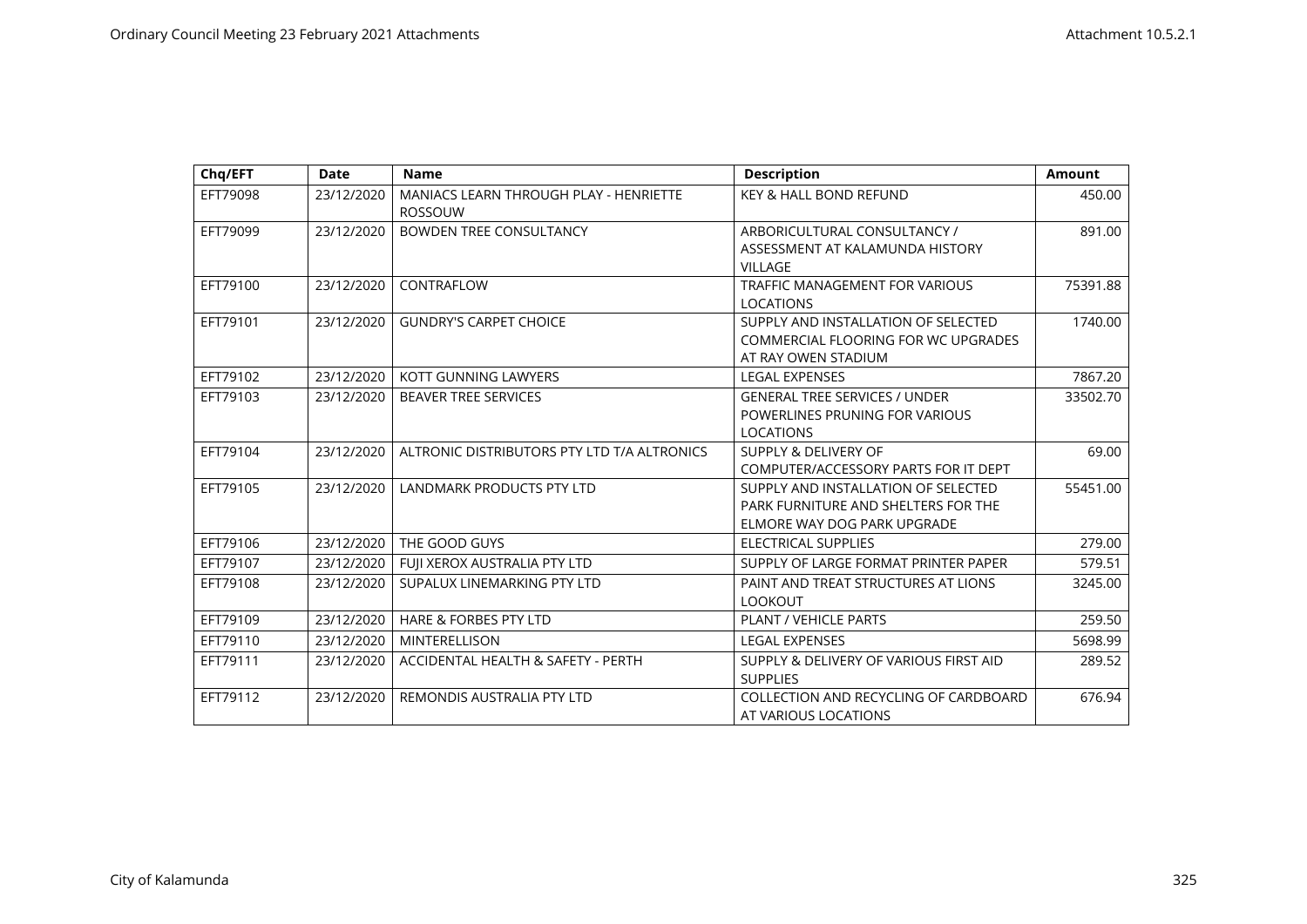| Chq/EFT  | <b>Date</b> | <b>Name</b>                               | <b>Description</b>                                                                                                                                                              | <b>Amount</b> |
|----------|-------------|-------------------------------------------|---------------------------------------------------------------------------------------------------------------------------------------------------------------------------------|---------------|
| EFT79113 | 23/12/2020  | DYMOCKS PERTH PTY LTD T/A DYMOCKS MIDLAND | VARIOUS LIBRARY SUPPLIES FOR KALAMUNDA<br>LIBRARY                                                                                                                               | 319.86        |
| EFT79114 | 23/12/2020  | SAFE T CARD AUSTRALIA PTY LTD             | MONTHLY MONITORING CHARGES FOR<br><b>VARIOUS LOCATIONS</b>                                                                                                                      | 264.00        |
| EFT79115 | 23/12/2020  | DAIMLER TRUCKS PERTH                      | PLANT / VEHICLE PARTS & SUPPLY & DELIVERY<br>OF ONE NEW TRUCK                                                                                                                   | 114775.01     |
| EFT79116 | 23/12/2020  | <b>FOXTEL</b>                             | MONTHLY SUBSCRIPTION FEE - DECEMBER<br>2020                                                                                                                                     | 210.00        |
| EFT79117 | 23/12/2020  | KALAMUNDA ELECTRICS                       | ELECTRICAL REPAIRS / MAINTENANCE FOR<br>VARIOUS LOCATIONS & INSTALL NEW BBQ AT<br>ALAN ANDERSON RESERVE & SUPPLY &<br>INSTALL NEW LED LIGHTING AT RAY OWEN<br>STADIUM COURT 1-4 | 70475.35      |
| EFT79118 | 23/12/2020  | DATATEL COMMUNICATIONS PTY LTD T/A ETTIS  | ANNUAL TAGGING AND TESTING OF<br>ELECTIRICAL APPLIANCES AT ZIG ZAG<br><b>CULTURAL CENTRE</b>                                                                                    | 852.83        |
| EFT79119 | 23/12/2020  | <b>IB HI-FI COMMERCIAL</b>                | VARIOUS ELECTRICAL / COMPUTER /<br><b>ACCESSORY SUPPLIES</b>                                                                                                                    | 103.31        |
| EFT79120 | 23/12/2020  | PHILIP SWAIN                              | EHO CONTRACTOR - PERIOD 14/12/20 -<br>22/12/20                                                                                                                                  | 4788.00       |
| EFT79121 | 23/12/2020  | LINDA LOUISE CARROLL-ROWLINSON            | <b>RATES REFUND</b>                                                                                                                                                             | 1632.38       |
| EFT79122 | 23/12/2020  | ASHIAD PTY LTD T/A CUROST MILK SUPPLY     | MILK SUPPLY FOR OPERATIONS CENTRE                                                                                                                                               | 187.56        |
| EFT79123 | 23/12/2020  | DFP RECRUITMENT SERVICES PTY LTD          | HIRE OF TEMPORARY STAFF FOR DEPOT /<br><b>ADMIN</b>                                                                                                                             | 3210.06       |
| EFT79124 | 23/12/2020  | NATURAL AREA MANAGEMENT & SERVICES        | <b>WALLISTON WASTE TRANSFER STATION BLACK</b><br><b>COCKATOO ASSESSMENT &amp; DIEBACK</b><br>SAMPLING                                                                           | 4070.00       |
| EFT79125 | 23/12/2020  | SHERRIN RENTALS PTY LTD                   | CONTINUED HIRE FEES OF 3.2 WHEEL LOADER<br>WITH BUCKET / JIB AND FORKS FOR THE<br><b>WALLISTON TRANSFER STATION PERIOD -</b><br>01/11/20 - 30/11/20                             | 9240.00       |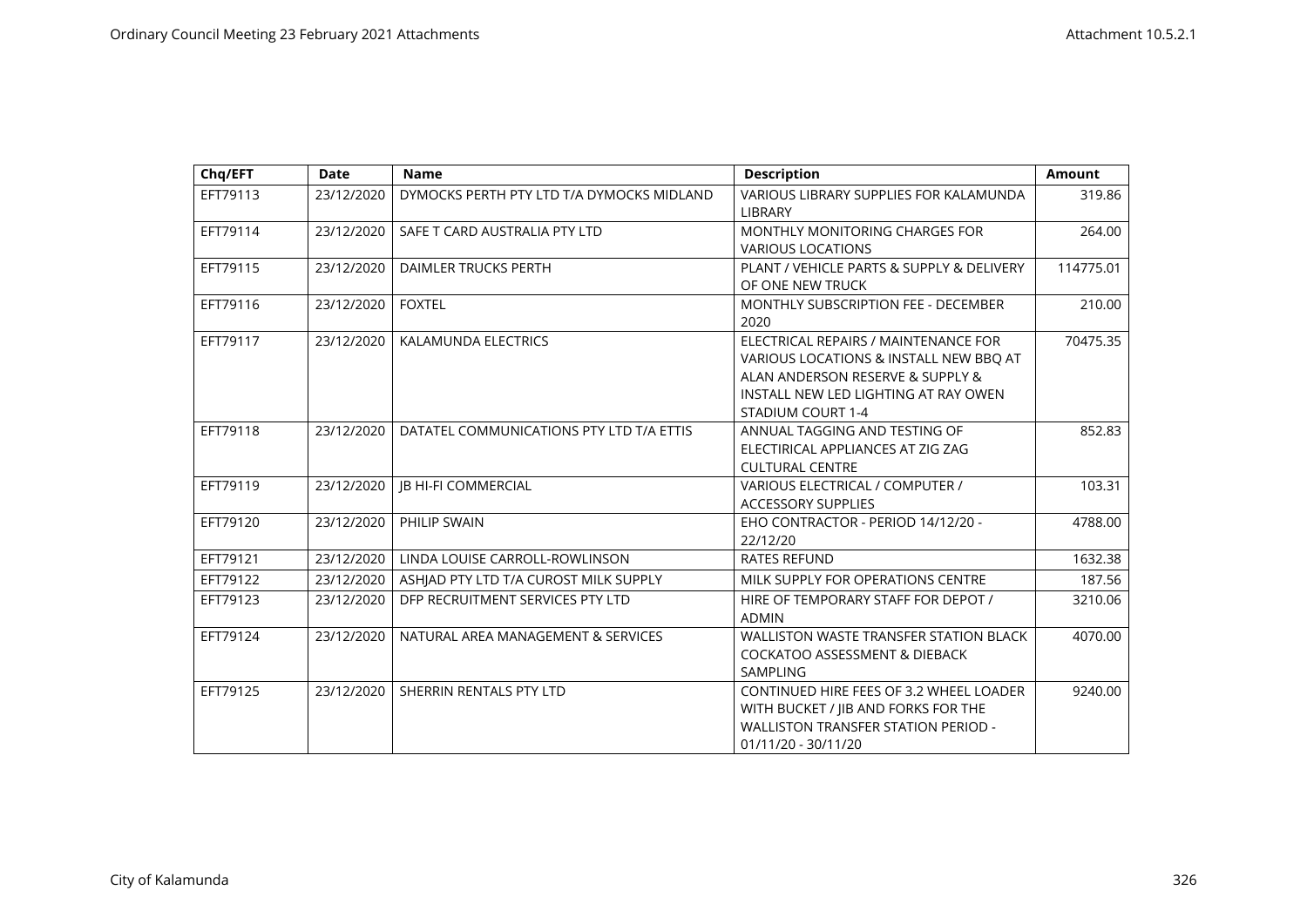| Chq/EFT  | <b>Date</b> | <b>Name</b>                                                             | <b>Description</b>                                                                                                      | <b>Amount</b> |
|----------|-------------|-------------------------------------------------------------------------|-------------------------------------------------------------------------------------------------------------------------|---------------|
| EFT79126 | 23/12/2020  | A1 TROJAN PEST CONTROL                                                  | PEST CONTROL SERVICES FOR VARIOUS<br><b>LOCATIONS</b>                                                                   | 189.00        |
| EFT79127 | 23/12/2020  | SPARKS REFRIGERATION AND AIRCONDITIONING                                | DEGASSING OF FRIDGES, FREEZERS AND AIR<br><b>CONDITIONERS AT WALLISTON TRANSFER</b><br><b>STATION</b>                   | 1187.45       |
| EFT79128 | 23/12/2020  | LORM PTY LTD T/A SCORPION TRAINING SOLUTIONS                            | <b>REGISTRATION FOR A STAFF MEMBER TO</b><br>ATTAEND SAFETY REPRESENTATIVE TRAINING                                     | 880.00        |
| EFT79129 | 23/12/2020  | TALIS CONSULTANTS PTY LTD ATF TALIS UNIT TRUST                          | BI-ANNUAL GROUNDWATER MONITORING -<br><b>BRAND ROAD GROUNDWATER</b><br><b>INVESTIGATION FOR NOVEMBER 2020</b>           | 21631.87      |
| EFT79130 | 23/12/2020  | STAN THE TYRE MAN (STAN'S TYRE SERVICE WA)                              | PLANT / VEHICLE PARTS                                                                                                   | 995.50        |
| EFT79131 | 23/12/2020  | <b>RISE NETWORK INC</b>                                                 | FINANCIAL ASSISTANCE - COVID-19 CRISIS<br>RELIEF FUND COMMUNITY INNOVATION<br><b>GRANTS - WALKING FOOTY FOR SENIORS</b> | 5000.00       |
| EFT79132 | 23/12/2020  | SUEZ RECYCLING & RECOVERY (PERTH) PTY LTD                               | BULK BIN SERVICES FOR GREEN AND MIXED<br>WASTE COLLECTIONS AND DISPOSAL                                                 | 1367.50       |
| EFT79133 | 23/12/2020  | ORIX AUSTRALIA CORPORATION LIMITED                                      | HIRE VEHICLES FOR FIRE SERVICES - PERIOD<br>31/10/20 - 30/11/20                                                         | 5858.71       |
| EFT79134 | 23/12/2020  | DS AGENCIES PTY LTD                                                     | REPLACEMENT SEAT AT AKEBIA WAY RESERVE,<br><b>FORRESTFIELD</b>                                                          | 1562.00       |
| EFT79135 | 23/12/2020  | <b>ALLPET PRODUCTS</b>                                                  | SUPPLY & DELIVERY OF VARIOUS GOODS FOR<br>THE POUND                                                                     | 56.14         |
| EFT79136 | 23/12/2020  | CMA ECOCYCLE PTY LTD                                                    | <b>COLLECTION AND RECYLING OF GLOBES</b><br>FROM THE WALLISTON TRANSFER STATION                                         | 1128.58       |
| EFT79137 | 23/12/2020  | WEST TIP WASTE CONTROL PTY LTD                                          | TIP FEES - REMOVAL & PROCESSING OF<br><b>VARIOUS WASTE</b>                                                              | 40786.94      |
| EFT79138 | 23/12/2020  | ADVANCE PRESS (2013) PTY LTD                                            | PREPARATION & PRINTING OF BROCHURES<br><b>FOR FIRE SERVICES</b>                                                         | 588.50        |
| EFT79139 | 23/12/2020  | <b>JANINE HADFIELD</b>                                                  | <b>KEY BOND REFUND</b>                                                                                                  | 50.00         |
| EFT79140 | 23/12/2020  | BLUE STEEL ENTERPRISES PTY LTD T/A FRONTLINE<br>FIRE & RESCUE EQUIPMENT | MAINTENANCE EQUIPMENT / SUPPLIES FOR<br><b>FIRE AND RESCUE</b>                                                          | 258.18        |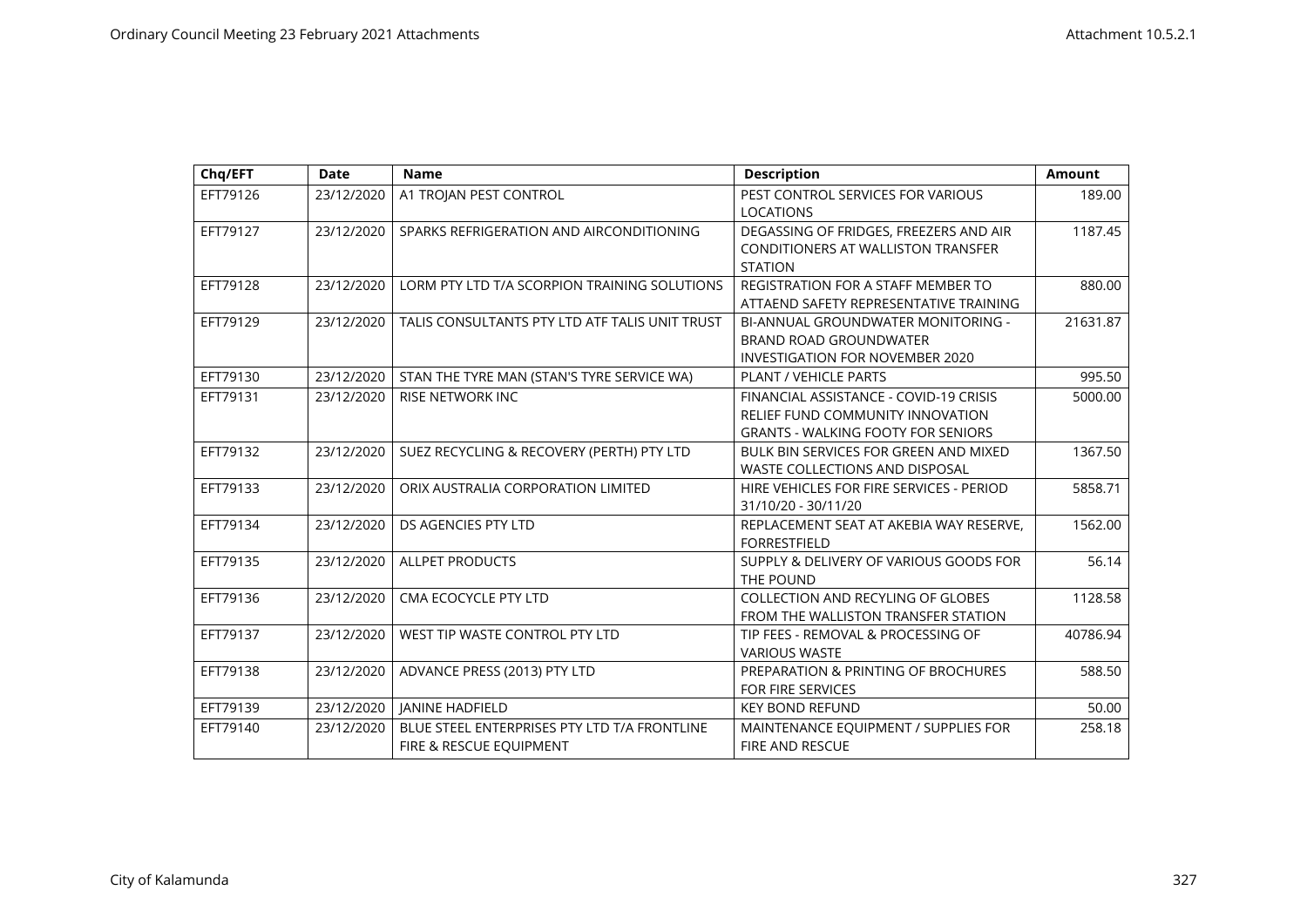| Chq/EFT  | <b>Date</b> | <b>Name</b>                                                | <b>Description</b>                                                                                                                  | <b>Amount</b> |
|----------|-------------|------------------------------------------------------------|-------------------------------------------------------------------------------------------------------------------------------------|---------------|
| EFT79141 | 23/12/2020  | <b>QUALITY PRESS</b>                                       | SUPPLY, PRINTING & DELIVERY OF VARIOUS<br><b>STICKERS</b>                                                                           | 473.35        |
| EFT79142 | 23/12/2020  | <b>MARK ONE VISUAL</b>                                     | INSTALLATION OF CHRISTMAS DECORATIONS<br>AT VARIOUS LOCATIONS WITHIN THE CITY                                                       | 33000.00      |
| EFT79143 | 23/12/2020  | <b>BLUE FORCE PTY LTD</b>                                  | SUPPLY / INSTALLATION & MAINTAINENCE OF<br><b>SECURITY SERVICES</b>                                                                 | 5199.47       |
| EFT79144 | 23/12/2020  | <b>SLIMLINE WAREHOUSE</b>                                  | SUPPLY & DELIVERY OF GOODS FOR ZIG ZAG<br><b>CULTURAL CENTRE</b>                                                                    | 259.60        |
| EFT79145 | 23/12/2020  | BRETT DAVID INVESTMENTS PTY LTD T/A<br>SUCCESSFUL PROJECTS | PROJECT MANAGEMENT SERVICES FOR<br>KALAMUNDA COMMUNITY CENTRE                                                                       | 6858.88       |
| EFT79146 | 23/12/2020  | <b>OLIVER &amp; FELICE THOMPSON</b>                        | <b>RATES REFUND</b>                                                                                                                 | 930.62        |
| EFT79147 | 23/12/2020  | <b>ENTIRE FIRE MANAGEMENT</b>                              | FIREBREAK MAINTENANCE AT VARIOUS<br><b>LOCATIONS</b>                                                                                | 9926.40       |
| EFT79148 | 23/12/2020  | RELATIONSHIPS AUSTRALIA WA INC                             | <b>VARIOUS EMPLOYMENT ASSISTANCE</b><br><b>PROGRAM SESSIONS</b>                                                                     | 3465.00       |
| EFT79149 | 23/12/2020  | DOWSING GROUP PTY LTD                                      | SUPPLY & INSTALL NEW & RENEWAL<br>PATHWAYS AT VARIOUS LOCATIONS                                                                     | 101113.54     |
| EFT79150 | 23/12/2020  | ASTERISK INFORMATION SECURITY PTY LTD                      | <b>CROWDSTRIKE FALCON ENDPOINT</b><br>PROTECTION RENEWAL - 300 SENSORS INC<br>OVERWATCH, THREAT GRAPH AND EXPRESS<br><b>SUPPORT</b> | 19181.56      |
| EFT79151 | 23/12/2020  | <b>WESTERN TREE RECYCLERS</b>                              | <b>GREEN WASTE PROCESSING SERVICES AT</b><br><b>WALLISTON TRANSFER STATION</b>                                                      | 11369.60      |
| EFT79152 | 23/12/2020  | SIGNARAMA WELSHPOOL                                        | SUPPLY AND INSTALLATION OF SIGNAGE AT<br><b>HARTFIELD PARK RECREATION CENTRE</b>                                                    | 2392.50       |
| EFT79153 | 23/12/2020  | <b>CORSIGN WA PTY LTD</b>                                  | SUPPLIES OF SIGNAGE AND RELATED<br><b>EQUIPMENT</b>                                                                                 | 2568.06       |
| EFT79154 | 23/12/2020  | URBAQUA LTD                                                | WATTLE GROVE SOUTH - WATER MONITORING                                                                                               | 5225.00       |
| EFT79155 | 23/12/2020  | ANIMAL PEST MANAGEMENT SERVICES                            | VARIOUS ANIMAL PEST MANAGEMENT<br><b>SERVICES</b>                                                                                   | 439.60        |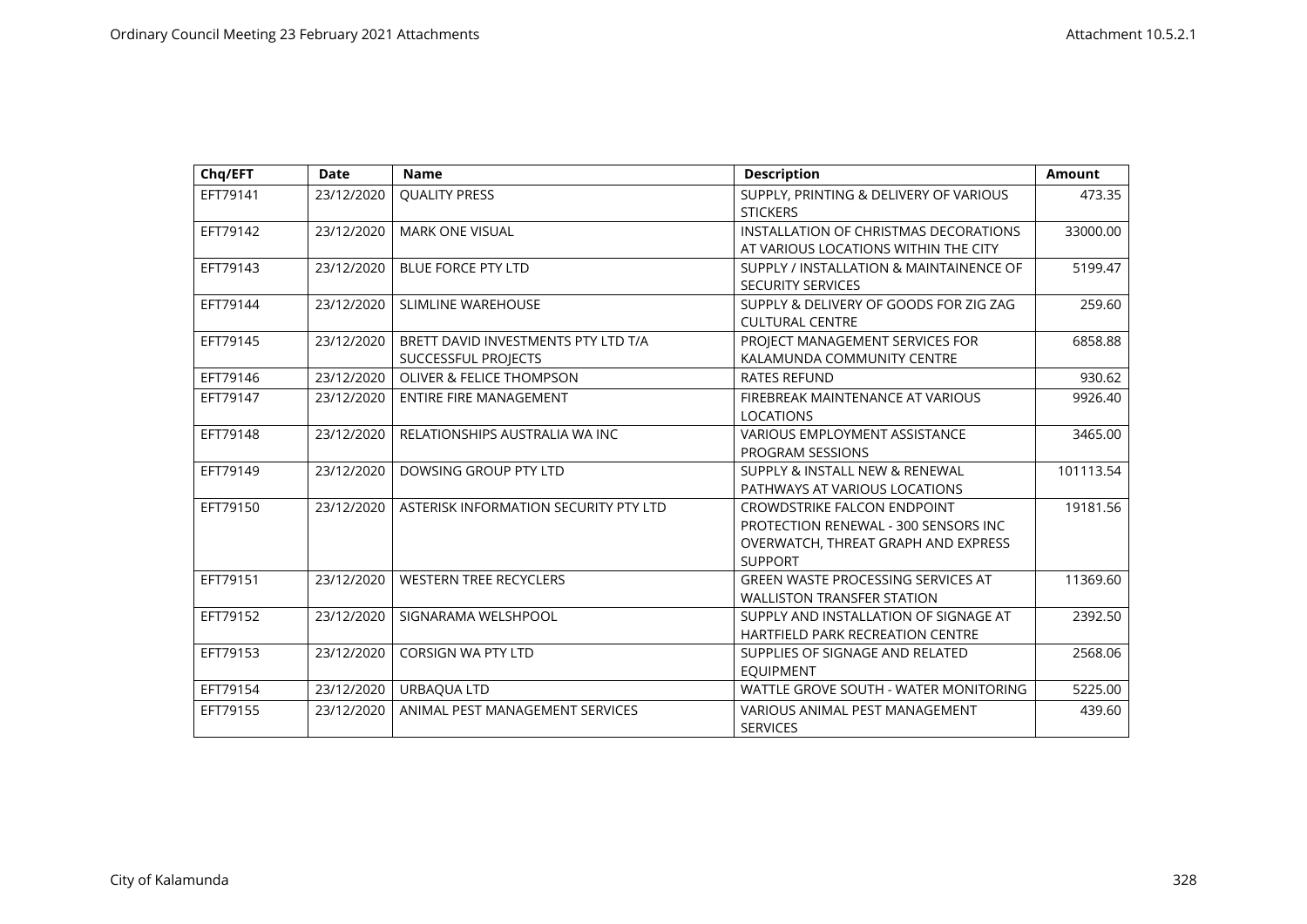| Chq/EFT  | <b>Date</b> | <b>Name</b>                                     | <b>Description</b>                          | <b>Amount</b> |
|----------|-------------|-------------------------------------------------|---------------------------------------------|---------------|
| EFT79156 | 23/12/2020  | <b>DOROTHEA BASSETT</b>                         | <b>MERIDIAN TRACING WITH ESSENTIAL OILS</b> | 200.00        |
|          |             |                                                 | WORKSHOP AT FORRESTFIELD LIBRARY            |               |
| EFT79157 | 23/12/2020  | <b>GLEVAN CONSULTING ATF THE EVAN BROWN</b>     | CONSULTING SERVICES AT THE RAILWAY          | 961.40        |
|          |             | <b>FAMILY TRUST</b>                             | <b>HERITAGE BIKE TRAIL</b>                  |               |
| EFT79158 | 23/12/2020  | A PROUD LANDMARK PTY LTD                        | 1. STREET TREE PLANTING                     | 40071.30      |
|          |             |                                                 | SERVICES/MAINTENANCE                        |               |
|          |             |                                                 | 2. VARIOUS MAINTENANCE WORK AT              |               |
|          |             |                                                 | <b>LOCATIONS</b>                            |               |
| EFT79159 | 23/12/2020  | <b>GYMMASTER SOFTWARE - TRESHNA ENTERPRISES</b> | HIGH WYCOMBE STUDIO PACKAGE FOR THE         | 80.00         |
|          |             | I TD                                            | 24/7 GYM MONTHLY CHARGES                    |               |
| EFT79160 | 23/12/2020  | BUZZ ENTERPRISES PTY LTD T/A SIFTING SANDS      | REGULAR MAINTENANCE / SAND CLEAN TO         | 16775.70      |
|          |             |                                                 | <b>VARIOUS PLAYGROUNDS</b>                  |               |
| EFT79161 | 23/12/2020  | FOCUS AUDIOVISUAL PTY LTD                       | SUPPLY AND INSTALLATION OF AUDIOVISUAL      | 5766.20       |
|          |             |                                                 | <b>GOODS AT VARIOUS LOCATIONS</b>           |               |
| EFT79162 | 23/12/2020  | SERPENTINE SPRING WATER                         | SPRING WATER SUPPLIES FOR ZIG ZAG           | 42.00         |
|          |             |                                                 | <b>CULTURAL CENTRE</b>                      |               |
| EFT79163 | 23/12/2020  | <b>DONEGAN ENTERPRISES</b>                      | SUPPLY OF NEW BOOM GATE INCLUDING           | 2299.00       |
|          |             |                                                 | HARD DIGGING AT KOSTERA RESERVE             |               |
| EFT79164 | 23/12/2020  | TOM STODDART PTY LTD                            | SUPPLY, DELIVERY & INSTALLATION OF 4        | 21736.00      |
|          |             |                                                 | DRINKING FOUNTAINS AT VARIOUS               |               |
|          |             |                                                 | <b>LOCATIONS</b>                            |               |
| EFT79165 | 23/12/2020  | SOURCE SEPARATION SYSTEMS PTY LTD               | SUPPLY & DELIVERY OF SYSTEMS &              | 332.09        |
|          |             |                                                 | SOLUTIONS FOR THE WASTE MANAGEMENT          |               |
|          |             |                                                 | <b>INDUSTRY</b>                             |               |
| EFT79166 | 23/12/2020  | ORACLE CUSTOMER MANAGEMENT SOLUTIONS PTY        | ORACLE AFTER HOURS SERVICE FEES             | 1707.28       |
|          |             | LTD T/AS ORACLE CMS                             |                                             |               |
| EFT79167 | 23/12/2020  | HAYLEY & JASON AVERY                            | PART PLANNING APPLICATION FEE REFUND        | 73.50         |
| EFT79168 | 23/12/2020  | FITONIA PTY LTD AS TRUSTEE FOR THE              | SUPPLY & DELIVERY OF VARIOUS GARDEN         | 10474.20      |
|          |             | SILVERSPRING TRUST T/A T J DEPIAZZI & SONS      | /RESERVE GOODS AT CORNER DUNDAS &           |               |
|          |             |                                                 | WITTENOOM ROADS HIGH WYCOMBE                |               |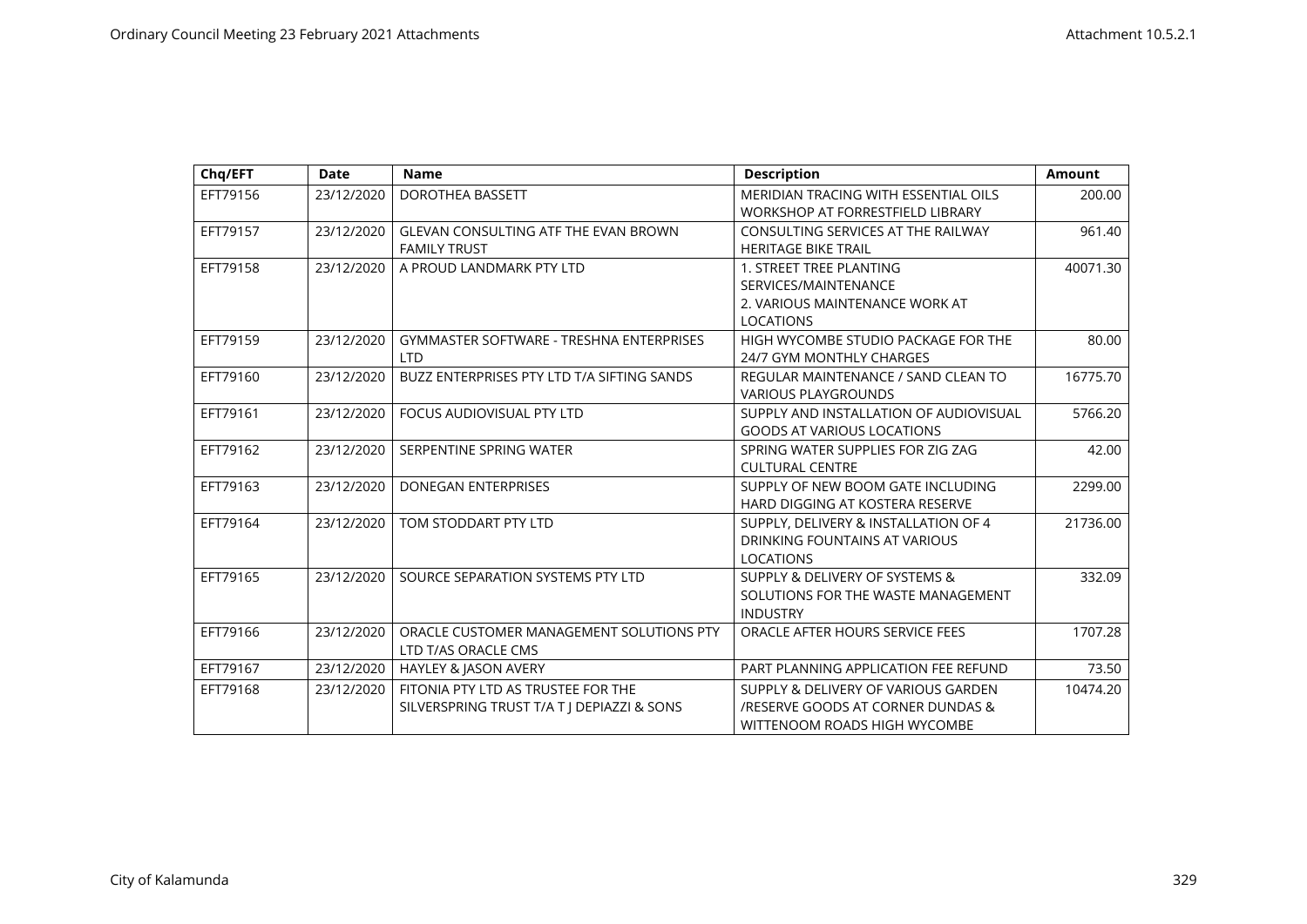| Chq/EFT  | <b>Date</b> | <b>Name</b>                                | <b>Description</b>                                                                                     | <b>Amount</b> |
|----------|-------------|--------------------------------------------|--------------------------------------------------------------------------------------------------------|---------------|
| EFT79169 | 23/12/2020  | TREE WATERING SERVICES                     | STREET TREE WATERING SERVICES AT VARIOUS<br><b>LOCATIONS</b>                                           | 6041.00       |
| EFT79170 | 23/12/2020  | SKATEBOARDING WA                           | LEARN TO SKATEBOARD WORKSHOP 2 AT<br><b>HIGH WYCOMBE</b>                                               | 632.50        |
| EFT79171 | 23/12/2020  | PROTEK 247 BUILDING                        | MAINTENANCE GUTTER CLEANING & REPAIRS<br>AT VARIOUS LOCATIONS                                          | 9158.60       |
| EFT79172 | 23/12/2020  | <b>ACTION GLASS &amp; ALUMINIUM</b>        | SUPPLY GLAZING REPAIRS AND INSTALATION<br><b>WORKS AT PAT MORAN PAVILION</b>                           | 307.12        |
| EFT79173 | 23/12/2020  | DAVE LANFEAR CONSULTING PTY LTD            | <b>CONSULTING SERVICES - HARTFIELD PARK</b><br><b>MASTER PLAN STAGE TWO - FACILITIES</b><br>COLOCATION | 17407.50      |
| EFT79174 | 23/12/2020  | <b>GLOBE AUSTRALIA PTY LTD</b>             | SUPPLY, DELIVERY & APPLICATION OF<br><b>FERTILISER AT VARIOUS GOODS</b>                                | 17886.00      |
| EFT79175 | 23/12/2020  | AVANTGARDE TECHNOLOGIES PTY LTD            | CONSULTING SERVICES FOR IT DEPARTMENT                                                                  | 7700.00       |
| EFT79176 | 23/12/2020  | <b>ALIDA FERREIRA</b>                      | REFUND OF EMPLOYMENT CONTRACT<br><b>ALLOWANCE</b>                                                      | 660.00        |
| EFT79177 | 23/12/2020  | MY MEDIA INTELLIGENCE PTY LTD              | ANNUAL MEDIA MONITORING SERVICE JAN<br>2021 TO DEC 2021                                                | 9240.00       |
| EFT79178 | 23/12/2020  | THE PURPLE OWL BISTRO                      | CHRISTMAS FESTIVAL EVENT FUNDING -<br>WATTLE GROVE COMMUNITY CHRISTMAS<br><b>PICNIC</b>                | 2000.00       |
| EFT79179 | 23/12/2020  | THE RACQUET SHOP                           | SUPPLY & DELIVERY OF KARAKAL PRO 2500<br>EYEWEAR X 10 FOR HARTFIELD PARK<br><b>RECREATION CENTRE</b>   | 330.00        |
| EFT79180 | 23/12/2020  | AWARD SIGNS (WA) PTY LTD                   | SUPPLY AND INSTALLATION OF NEW WC<br>SIGNAGE AT THE RAY OWEN STADIUM FOR<br><b>TOILET UPGRADES</b>     | 1793.00       |
| EFT79181 | 23/12/2020  | CHEVRON AUSTRALIA DOWNSTREAM FUELS PTY LTD | SUPPLY OF DIESEL FUEL FOR OPERATIONS<br><b>CENTRE</b>                                                  | 21597.35      |
| EFT79182 | 23/12/2020  | AUSSIE BROADBAND ENTERPRISE PTY LTD        | <b>INTERNET SERVICE FOR HIGH WYCOMBE</b><br>LIBRARY - PERIOD 21/12/20 - 20/01/21                       | 109.00        |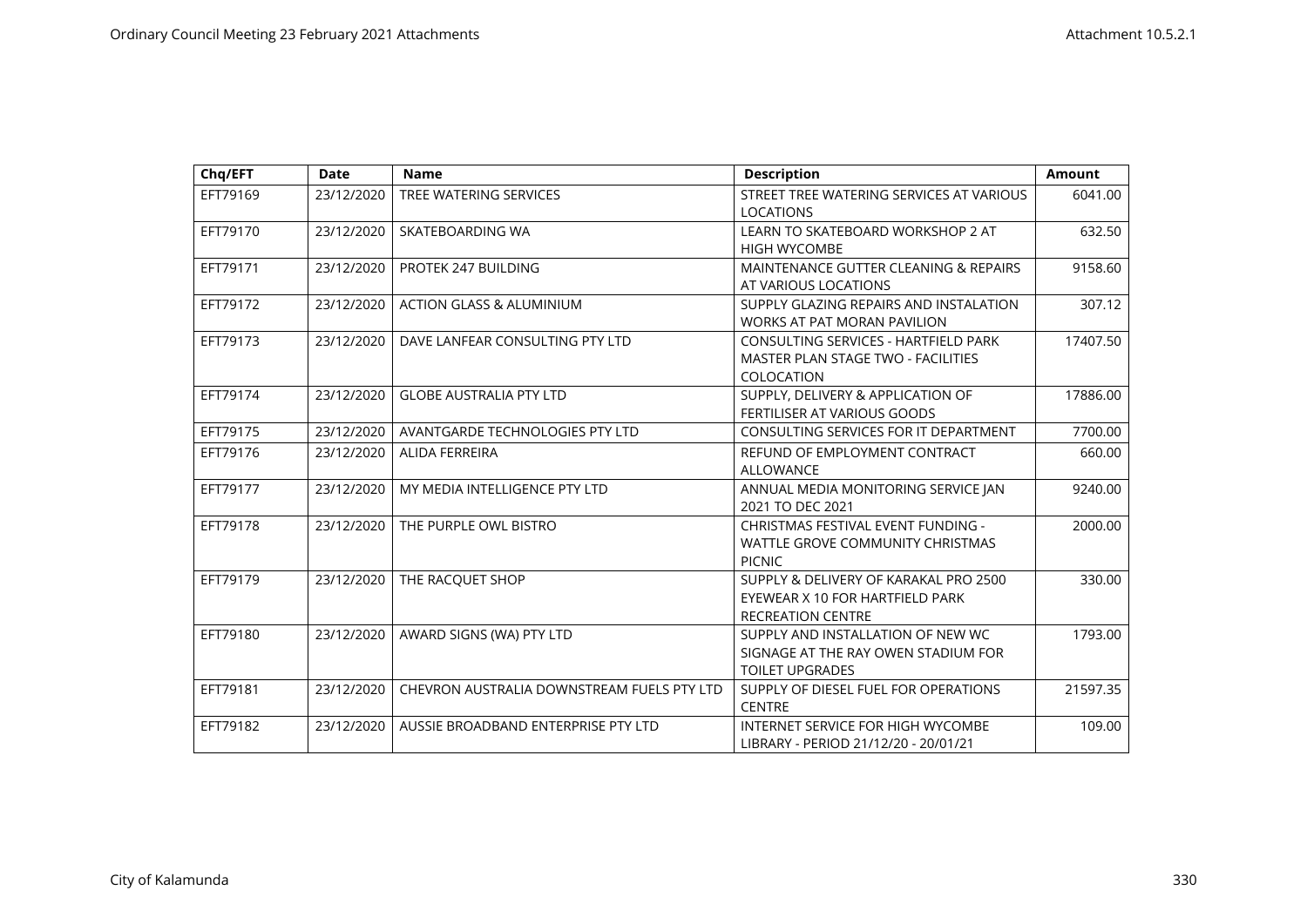| Chq/EFT  | <b>Date</b> | <b>Name</b>                                 | <b>Description</b>                      | <b>Amount</b> |
|----------|-------------|---------------------------------------------|-----------------------------------------|---------------|
| EFT79183 | 23/12/2020  | THOMSON GEER                                | <b>LEGAL EXPENSES</b>                   | 24915.47      |
| EFT79184 | 23/12/2020  | ALLWEST PLANT HIRE AUSTRALIA PTY LTD        | HIRE EXCAVATOR FOR CLEARING WORKS AT    | 3245.00       |
|          |             |                                             | THE TRANSFER STATION PERIOD 16/11/20 -  |               |
|          |             |                                             | 23/11/20                                |               |
| EFT79185 | 23/12/2020  | ROAD RAIL & MINE PRODUCTS PTY LTD           | REPAIRS TO WIRE ROPE AT ABERNETHY ROAD, | 12485.00      |
|          |             |                                             | CANNING & WELSHPOOL ROADS INCLUDING     |               |
|          |             |                                             | <b>TRAFFIC MANAGEMENT</b>               |               |
| EFT79186 | 23/12/2020  | <b>WOODS FILMS</b>                          | PROVIDE CAPTIONS FOR 12 ENVIRONMENTAL   | 2310.00       |
|          |             |                                             | <b>EDUCATION FILMS</b>                  |               |
| EFT79187 | 23/12/2020  | <b>MATT CAL MUSIC</b>                       | MUSICIAN AT THANK A VOLUNTEER DAY 2020  | 440.00        |
| EFT79188 | 23/12/2020  | HIGH WYCOMBE CHRISTMAS PICNIC               | CHRISTMAS FESTIVAL EVENT FUNDING -      | 4500.00       |
|          |             |                                             | ANNUAL HIGH WYCOMBE CHRISTMAS PICNIC    |               |
| EFT79189 | 23/12/2020  | INTERFIRE AGENCIES PTY LTD TTF THE LOVETT   | SUPPLY & DELIVERY OF VARIOUS GOODS FOR  | 539.01        |
|          |             | <b>FAMILY TRUST</b>                         | <b>BUSH FIRE BRIGADE</b>                |               |
| EFT79190 | 23/12/2020  | PINDAN CONTRACTING PTY LTD                  | <b>CONSTRUCTION OF THE KALAMUNDA</b>    | 1131945.53    |
|          |             |                                             | COMMUNITY CENTRE AT JORGENSEN PARK      |               |
| EFT79191 | 23/12/2020  | SPRAYKING WA PTY LTD                        | WEED CONTROL TO FOOTPATHS AND KERBS     | 6440.50       |
|          |             |                                             | AT VARIOUS LOCATIONS                    |               |
| EFT79192 | 23/12/2020  | <b>WESTERN TRAILS ALLIANCE LTD</b>          | 1. SUPPLY AND INSTALL DIEBACK GRIDS     | 6075.16       |
|          |             |                                             | 2. PROGRESS CLAIM 3 - 25% BALANCE PERTH |               |
|          |             |                                             | <b>HILLS LOOP TRAIL</b>                 |               |
| EFT79193 | 23/12/2020  | <b>STEPHANIE CHIN</b>                       | <b>CROSSOVER CONTRIBUTION</b>           | 428.00        |
| EFT79194 | 23/12/2020  | PLACE LABORATORY PTY LTD AS TRUSTEE FOR THE | LANDSCAPE ARCHITECTURE SERVICES AT      | 5500.00       |
|          |             | <b>LAB UNIT TRUST</b>                       | CENTRAL LANE, KALAMUNDA                 |               |
| EFT79195 | 23/12/2020  | PERTH ACCESS CONTROL AND SECURITY           | SUPPLY & INSTALL UPGRADED ALARM         | 9365.07       |
|          |             |                                             | SYSTEMS TO VARIOUS LOCATIONS            |               |
| EFT79196 | 23/12/2020  | BELL TRADING TRUST T/A NORTH STAR SECURITY  | 6 MONTLY MAINTENANCE - PUBLIC REALM     | 9490.80       |
|          |             |                                             | <b>CCTV AT VARIOUS LOCATIONS</b>        |               |
| EFT79197 | 23/12/2020  | FISKE ENTERPRISES P/L                       | SUPPLY & DELIVERY OF 10,000 PLASTIC     | 3569.50       |
|          |             |                                             | LIBRARY CARDS INCLUDING SETUP, BARCODE  |               |
|          |             |                                             | AND DATA FILE GENERATION                |               |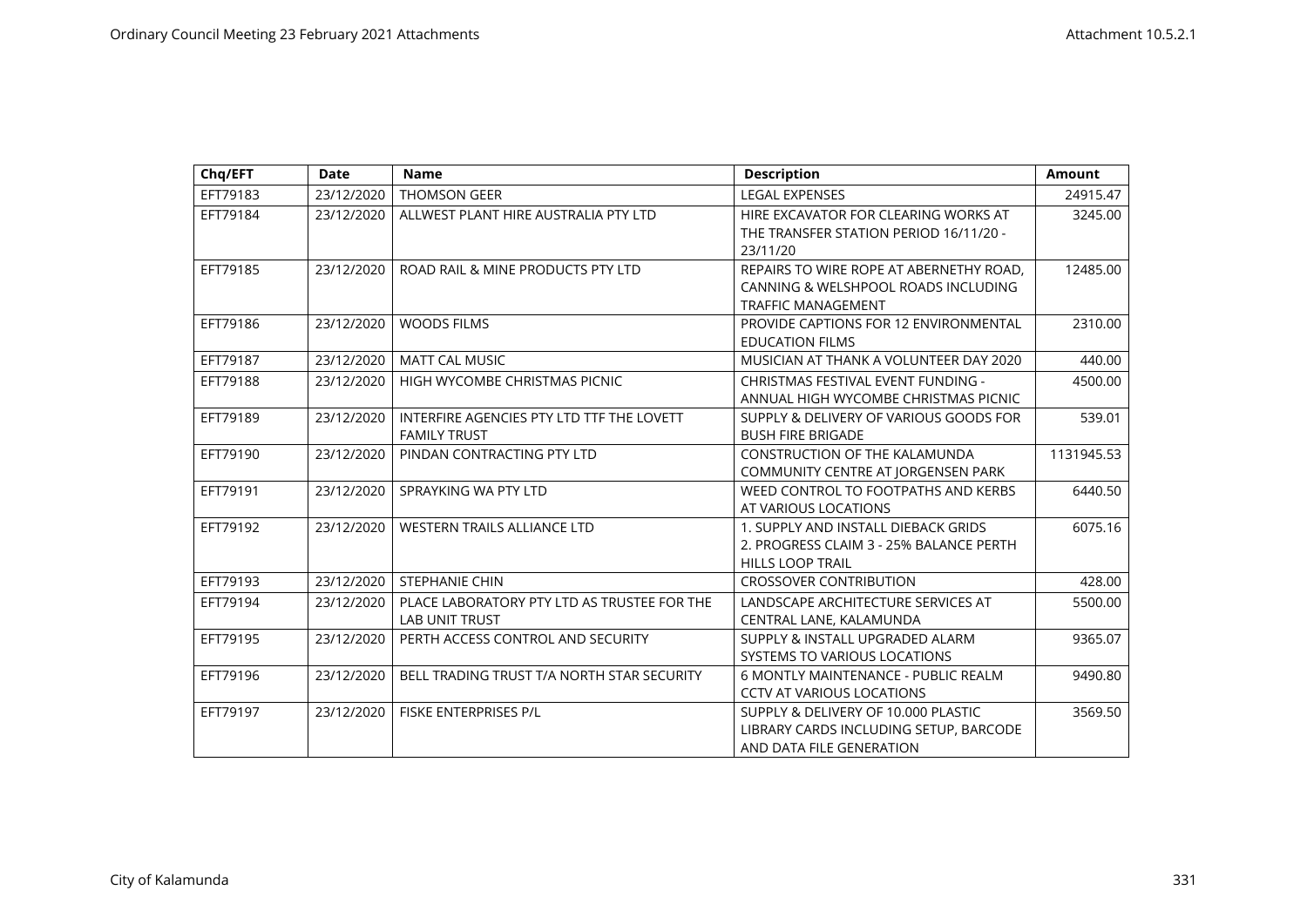| Chq/EFT   | <b>Date</b> | <b>Name</b>                            | <b>Description</b>                          | <b>Amount</b> |
|-----------|-------------|----------------------------------------|---------------------------------------------|---------------|
| EFT79198  | 23/12/2020  | YOGA MINDFULNESS MOTHERHOOD            | <b>KEY BOND REFUND</b>                      | 50.00         |
| EFT79199  | 23/12/2020  | <b>GO DOORS</b>                        | SUPPLY AUTO DOOR SERVICE & REPORTS          | 2571.80       |
|           |             |                                        | INCLUDING REPAIRS AT VARIOUS LOCATIONS      |               |
| EFT79200  | 23/12/2020  | THE DARLING RANGE SENIORS HUB INC      | <b>KEY &amp; HALL BOND REFUND</b>           | 550.00        |
| EFT79201  | 23/12/2020  | <b>AUSTICO APPAREL PTY LTD</b>         | SUPPLY OF VARIOUS MERCHANDISE FOR           | 527.42        |
|           |             |                                        | RESALE AT ZIG ZAG CULTURAL CENTRE           |               |
| EFT79202  | 23/12/2020  | <b>FUNDANGOS</b>                       | <b>FACE PAINTING &amp; BALLOON TWISTING</b> | 390.00        |
|           |             |                                        | ENTERTAINMENT TARGA WEST 2020               |               |
| EFT79203  | 23/12/2020  | LEAP LEGAL SOFTWARE                    | EXTRACTION AND PROVISION OF LEAP            | 5500.00       |
|           |             |                                        | <b>MATTERS DATA</b>                         |               |
| EFT79204  | 23/12/2020  | LANDCARE SJ INC                        | SUPPLY & DELIVERY OF COCKATUBE®             | 1928.00       |
|           |             |                                        | ARTIFICIAL NESTING BOXES FOR BLACK          |               |
|           |             |                                        | <b>COCKATOOS</b>                            |               |
| EFT79205  | 23/12/2020  | <b>JESSICA CHILDS</b>                  | <b>KEY BOND REFUND</b>                      | 50.00         |
| EFT79206  | 23/12/2020  | <b>INNOVYZE PTY LTD</b>                | XP STORM COMPLETE BUNDLE INCLUDING          | 45842.50      |
|           |             |                                        | ANNUAL INFOCARE AND TRAINING                |               |
| DD44884.1 | 08/12/2020  | AWARE SUPER PTY LTD                    | SUPERANNUATION CONTRIBUTIONS                | 96563.95      |
| DD44884.2 | 08/12/2020  | STUYT MCGUFFICKE SUPERFUND             | SUPERANNUATION CONTRIBUTIONS                | 1051.17       |
| DD44884.3 | 08/12/2020  | <b>SUNCORP SUPER</b>                   | SUPERANNUATION CONTRIBUTIONS                | 262.23        |
| DD44884.4 | 08/12/2020  | <b>IOOF PORTFOLIO SERVICE PERSONAL</b> | SUPERANNUATION CONTRIBUTIONS                | 75.66         |
|           |             | SUPERANNUATION                         |                                             |               |
| DD44884.5 | 08/12/2020  | <b>COMMONWEALTH BANK SUPER FUND</b>    | SUPERANNUATION CONTRIBUTIONS                | 238.27        |
| DD44884.6 | 08/12/2020  | AMP SIGNATURE SUPER                    | SUPERANNUATION CONTRIBUTIONS                | 271.83        |
| DD44884.7 | 08/12/2020  | MLC MASTERKEY SUPER GOLD STAR VERSION  | SUPERANNUATION CONTRIBUTIONS                | 433.70        |
|           |             | <b>ACCOUNT</b>                         |                                             |               |
| DD44884.8 | 08/12/2020  | <b>AMPLIFE LIMITED</b>                 | SUPERANNUATION CONTRIBUTIONS                | 776.43        |
| DD44884.9 | 08/12/2020  | AUSTRALIAN CATHOLIC SUPERANNUATION &   | SUPERANNUATION CONTRIBUTIONS                | 291.78        |
|           |             | RETIREMENT FUND (ACSRF)                |                                             |               |
| DD44908.1 | 08/12/2020  | AWARE SUPER PTY LTD                    | SUPERANNUATION CONTRIBUTIONS                | 481.13        |
| DD44918.1 | 08/12/2020  | <b>MERCER SUPER TRUST</b>              | SUPERANNUATION CONTRIBUTIONS                | 662.15        |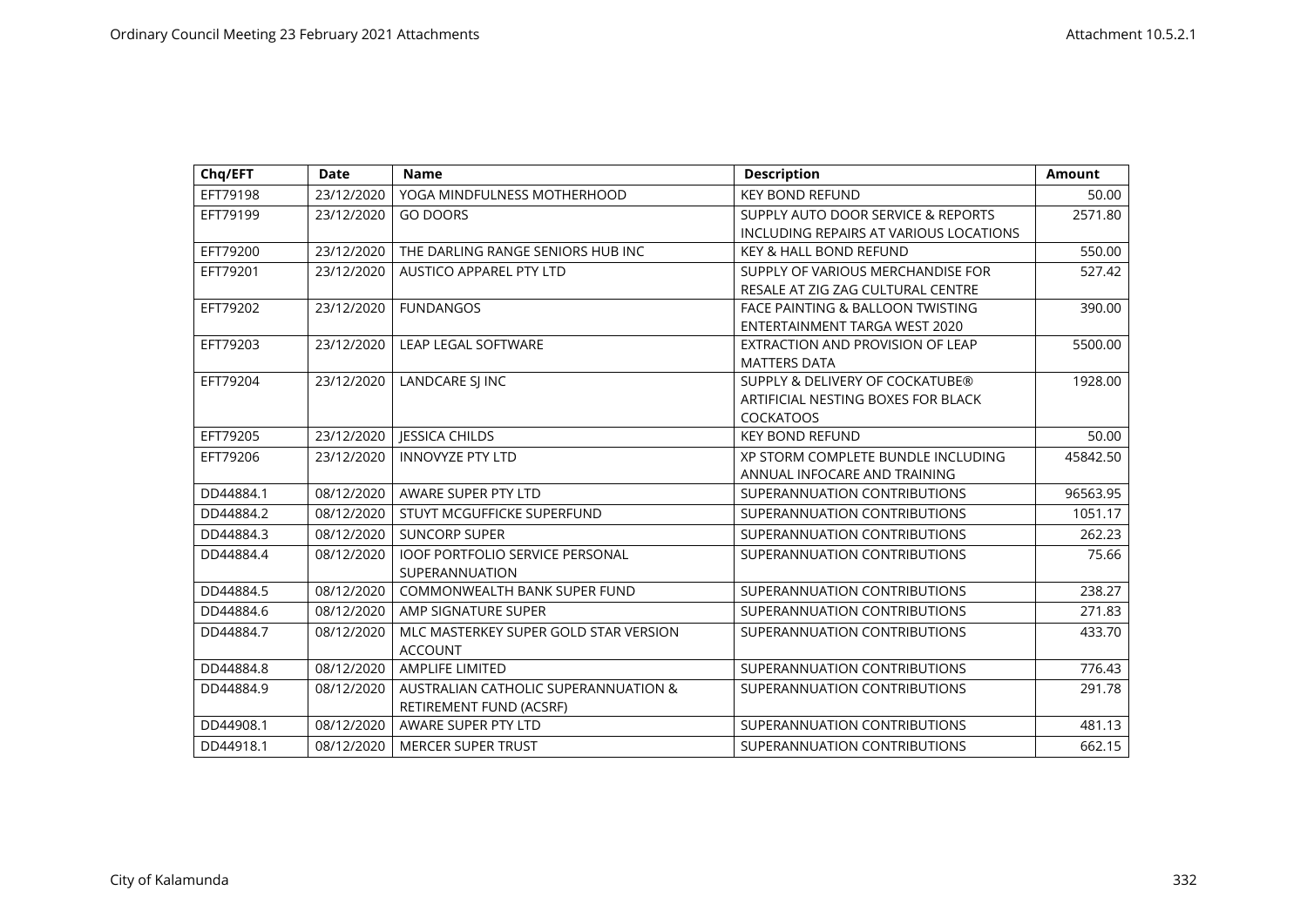| Chq/EFT    | <b>Date</b> | <b>Name</b>                                                     | <b>Description</b>           | <b>Amount</b> |
|------------|-------------|-----------------------------------------------------------------|------------------------------|---------------|
| DD44884.10 | 08/12/2020  | <b>ONEPATH MASTERFUND</b>                                       | SUPERANNUATION CONTRIBUTIONS | 67.70         |
| DD44884.11 | 08/12/2020  | THE TRUSTEE FOR DK ALWAYS SUPERANNUATION<br><b>FUND</b>         | SUPERANNUATION CONTRIBUTIONS | 505.53        |
| DD44884.12 | 08/12/2020  | <b>REST SUPERANNUATION</b>                                      | SUPERANNUATION CONTRIBUTIONS | 3035.09       |
| DD44884.13 | 08/12/2020  | STATEWIDE SUPERANNUATION TRUST                                  | SUPERANNUATION CONTRIBUTIONS | 537.89        |
| DD44884.14 | 08/12/2020  | <b>CBUS SUPERANNUATION</b>                                      | SUPERANNUATION CONTRIBUTIONS | 493.85        |
| DD44884.15 | 08/12/2020  | <b>BWMT SUPERANNUATION FUND</b>                                 | SUPERANNUATION CONTRIBUTIONS | 261.87        |
| DD44884.16 | 08/12/2020  | <b>BT SUPER FOR LIFE</b>                                        | SUPERANNUATION CONTRIBUTIONS | 353.77        |
| DD44884.17 | 08/12/2020  | <b>HESTA SUPER FUND</b>                                         | SUPERANNUATION CONTRIBUTIONS | 176.71        |
| DD44884.18 | 08/12/2020  | ANZ SMART CHOICE SUPER                                          | SUPERANNUATION CONTRIBUTIONS | 295.64        |
| DD44884.19 | 08/12/2020  | <b>COLONIAL 1ST STATE SUPERANNUATION</b>                        | SUPERANNUATION CONTRIBUTIONS | 655.10        |
| DD44884.20 | 08/12/2020  | AUSTRALIAN SUPERANNUATION                                       | SUPERANNUATION CONTRIBUTIONS | 6906.96       |
| DD44884.21 | 08/12/2020  | <b>HOSTPLUS PTY LTD</b>                                         | SUPERANNUATION CONTRIBUTIONS | 1422.69       |
| DD44884.22 | 08/12/2020  | AMP SUPER LEADER                                                | SUPERANNUATION CONTRIBUTIONS | 190.62        |
| DD44884.23 | 08/12/2020  | <b>MERCER SUPER TRUST</b>                                       | SUPERANNUATION CONTRIBUTIONS | 657.50        |
| DD44884.24 | 08/12/2020  | <b>UNISUPER</b>                                                 | SUPERANNUATION CONTRIBUTIONS | 50.40         |
| DD44884.25 | 08/12/2020  | <b>EQUIPSUPER</b>                                               | SUPERANNUATION CONTRIBUTIONS | 73.85         |
| DD44987.1  | 22/12/2020  | AWARE SUPER PTY LTD                                             | SUPERANNUATION CONTRIBUTIONS | 97937.44      |
| DD44987.2  | 22/12/2020  | <b>IOOF PORTFOLIO SERVICE PERSONAL</b><br>SUPERANNUATION        | SUPERANNUATION CONTRIBUTIONS | 31.37         |
| DD44987.3  | 22/12/2020  | <b>COMMONWEALTH BANK SUPER FUND</b>                             | SUPERANNUATION CONTRIBUTIONS | 238.27        |
| DD44987.4  | 22/12/2020  | AMP SIGNATURE SUPER                                             | SUPERANNUATION CONTRIBUTIONS | 256.54        |
| DD44987.5  | 22/12/2020  | MLC MASTERKEY SUPER GOLD STAR VERSION<br><b>ACCOUNT</b>         | SUPERANNUATION CONTRIBUTIONS | 416.71        |
| DD44987.6  | 22/12/2020  | AMPLIFE LIMITED                                                 | SUPERANNUATION CONTRIBUTIONS | 776.43        |
| DD44987.7  | 22/12/2020  | AUSTRALIAN CATHOLIC SUPERANNUATION &<br>RETIREMENT FUND (ACSRF) | SUPERANNUATION CONTRIBUTIONS | 291.78        |
| DD44987.8  | 22/12/2020  | AMP SUPER                                                       | SUPERANNUATION CONTRIBUTIONS | 78.75         |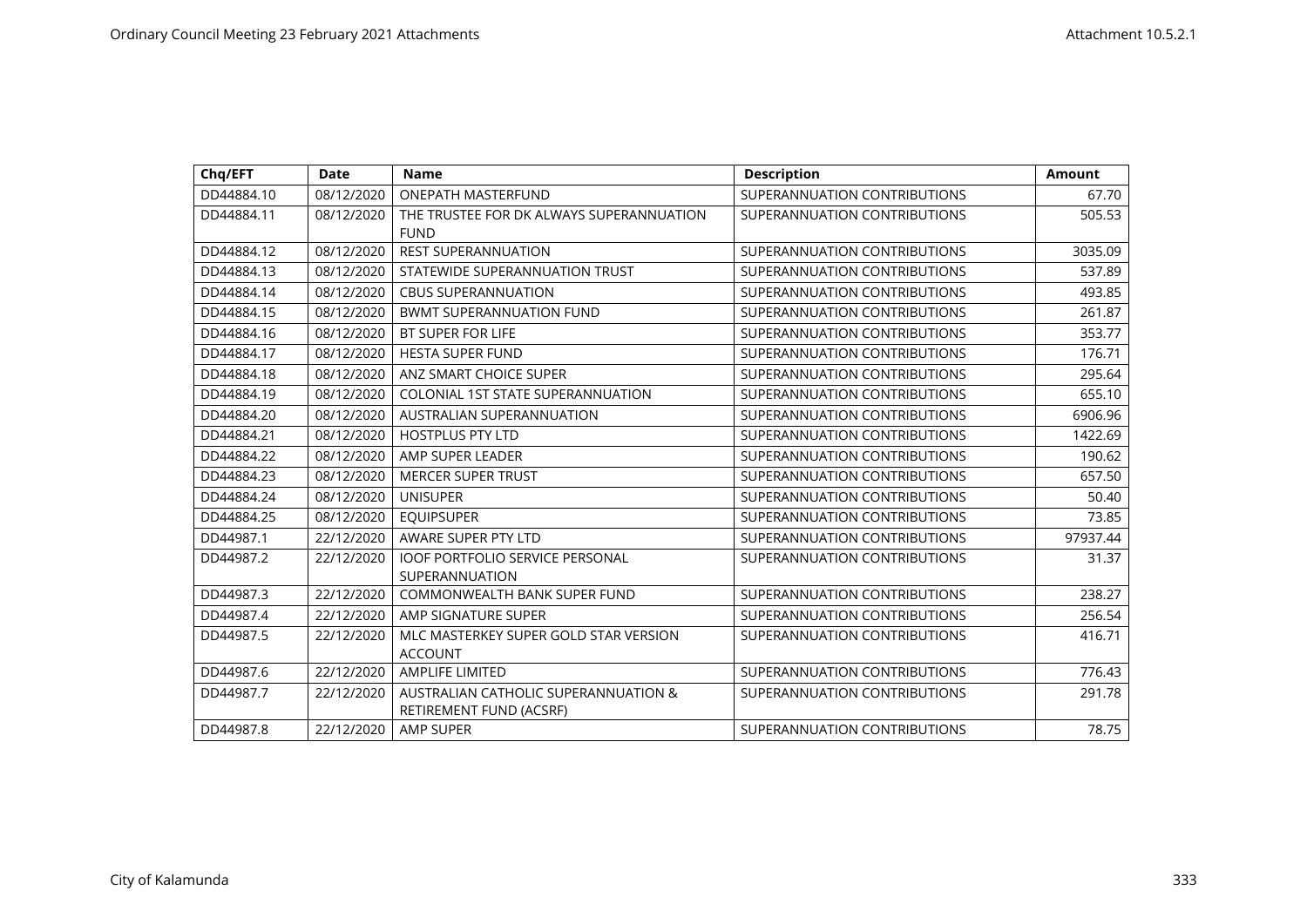| Chq/EFT                        | <b>Date</b> | <b>Name</b>                                             | <b>Description</b>                 | <b>Amount</b>    |
|--------------------------------|-------------|---------------------------------------------------------|------------------------------------|------------------|
| DD44987.9                      | 22/12/2020  | <b>ONEPATH MASTERFUND</b>                               | SUPERANNUATION CONTRIBUTIONS       | 81.24            |
| DD44987.10                     | 22/12/2020  | THE TRUSTEE FOR DK ALWAYS SUPERANNUATION<br><b>FUND</b> | SUPERANNUATION CONTRIBUTIONS       | 505.53           |
| DD44987.11                     | 22/12/2020  | STATEWIDE SUPERANNUATION TRUST                          | SUPERANNUATION CONTRIBUTIONS       | 537.89           |
| DD44987.12                     | 22/12/2020  | <b>REST SUPERANNUATION</b>                              | SUPERANNUATION CONTRIBUTIONS       | 3049.64          |
| DD44987.13                     | 22/12/2020  | ONE PATH LIFE LTD                                       | SUPERANNUATION CONTRIBUTIONS       | 49.24            |
| DD44987.14                     | 22/12/2020  | <b>CBUS SUPERANNUATION</b>                              | SUPERANNUATION CONTRIBUTIONS       | 493.85           |
| DD44987.15                     | 22/12/2020  | <b>BWMT SUPERANNUATION FUND</b>                         | SUPERANNUATION CONTRIBUTIONS       | 261.87           |
| DD44987.16                     | 22/12/2020  | <b>BT SUPER FOR LIFE</b>                                | SUPERANNUATION CONTRIBUTIONS       | 359.38           |
| DD44987.17                     | 22/12/2020  | <b>HESTA SUPER FUND</b>                                 | SUPERANNUATION CONTRIBUTIONS       | 175.31           |
| DD44987.18                     | 22/12/2020  | ANZ SMART CHOICE SUPER                                  | SUPERANNUATION CONTRIBUTIONS       | 296.50           |
| DD44987.19                     | 22/12/2020  | <b>CARE SUPERANNUATION</b>                              | SUPERANNUATION CONTRIBUTIONS       | 46.12            |
| DD44987.20                     | 22/12/2020  | <b>COLONIAL 1ST STATE SUPERANNUATION</b>                | SUPERANNUATION CONTRIBUTIONS       | 817.89           |
| DD44987.21                     | 22/12/2020  | AUSTRALIAN SUPERANNUATION                               | SUPERANNUATION CONTRIBUTIONS       | 7163.94          |
| DD44987.22                     | 22/12/2020  | <b>HOSTPLUS PTY LTD</b>                                 | SUPERANNUATION CONTRIBUTIONS       | 1674.95          |
| DD44987.23                     | 22/12/2020  | AMP SUPER LEADER                                        | SUPERANNUATION CONTRIBUTIONS       | 181.71           |
| DD44987.24                     | 22/12/2020  | <b>UNISUPER</b>                                         | SUPERANNUATION CONTRIBUTIONS       | 219.84           |
| DD44987.25                     | 22/12/2020  | <b>MERCER SUPER TRUST</b>                               | SUPERANNUATION CONTRIBUTIONS       | 326.42           |
| DD44987.26                     | 22/12/2020  | <b>SUNCORP SUPER</b>                                    | SUPERANNUATION CONTRIBUTIONS       | 262.23           |
|                                |             |                                                         |                                    | 7,949,019.2<br>9 |
|                                |             |                                                         |                                    |                  |
|                                |             | <b>City of Kalamunda Payroll</b>                        |                                    |                  |
| F012099529463                  | 08/12/2020  | CITY OF KALAMUNDA PAYROLL                               | VARIOUS AWARDS TO 08 DECEMBER 2020 | 604,371.36       |
| F012149816230<br>F012119719651 | 14/12/2020  | CITY OF KALAMUNDA PAYROLL                               | VARIOUS AWARDS TO 14 DECEMBER 2020 | 13,147.57        |
| F012230434675                  | 23/12/2020  | CITY OF KALAMUNDA PAYROLL                               | VARIOUS AWARDS TO 23 DECEMBER 2020 | 602,867.48       |